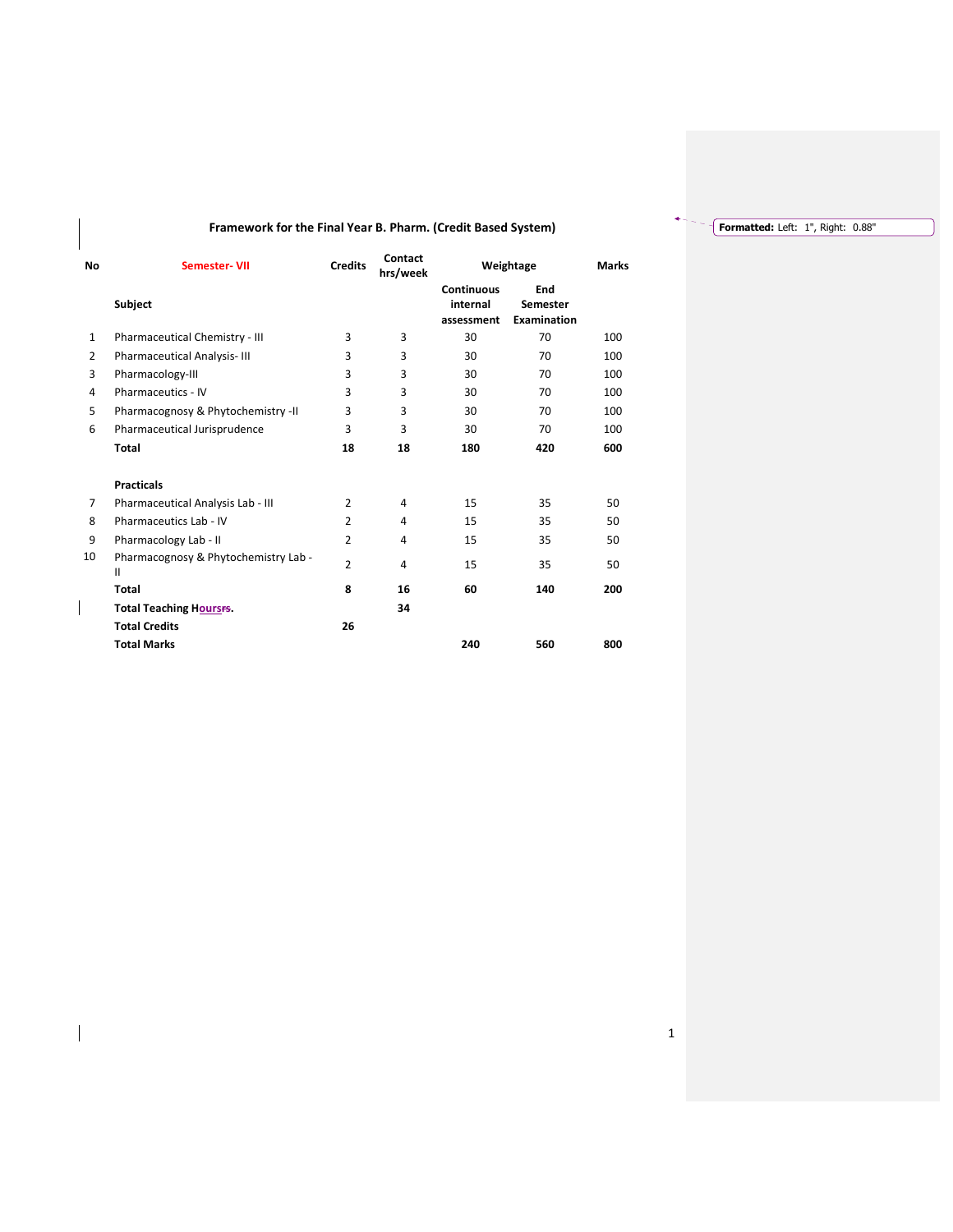| No. | <b>Semester-VIII</b>                      |                |                |     |     |     |
|-----|-------------------------------------------|----------------|----------------|-----|-----|-----|
| 1   | Pharmaceutical Chemistry-IV               | 4              | 4              | 30  | 70  | 100 |
| 2   | Pharmaceutics-V                           | 4              | 4              | 30  | 70  | 100 |
| 3   | Biopharmaceutics & Pharmacokinetics       | 4              | 4              | 30  | 70  | 100 |
| 4   | Pharmacognosy & Phytochemistry-III        | 4              | 4              | 30  | 70  | 100 |
| 5   | <b>Clinical Pharmacy</b>                  | $\overline{2}$ | $\overline{2}$ | 15  | 35  | 50  |
|     | Total                                     | 18             | 18             | 135 | 315 | 450 |
|     | <b>Practicals</b>                         |                |                |     |     |     |
| 6   | Pharmaceutical Chemistry Lab - III        | $\overline{2}$ | 4              | 15  | 35  | 50  |
| 7   | Pharmaceutics Lab - V                     | $\overline{2}$ | 4              | 15  | 35  | 50  |
| 8   | Pharmacognosy & Phytochemistry Lab -<br>Ш | 2              | 4              | 15  | 35  | 50  |
|     | Total                                     | 6              | 12             | 45  | 105 | 150 |
|     | <b>Total Teaching Hours.</b>              |                | 30             |     |     |     |
|     | <b>Total Credits</b>                      | 24             |                |     |     |     |
|     | <b>Total Marks</b>                        |                |                | 180 | 420 | 600 |

| The revised total number of credits for the B. Pharm. Course from Semester I to Semester VIII is | Formatted: Font: 12 pt, Bold, Font color: Text |
|--------------------------------------------------------------------------------------------------|------------------------------------------------|
| 198                                                                                              |                                                |
|                                                                                                  | Formatted: Font: 12 pt, Bold, Font color: Text |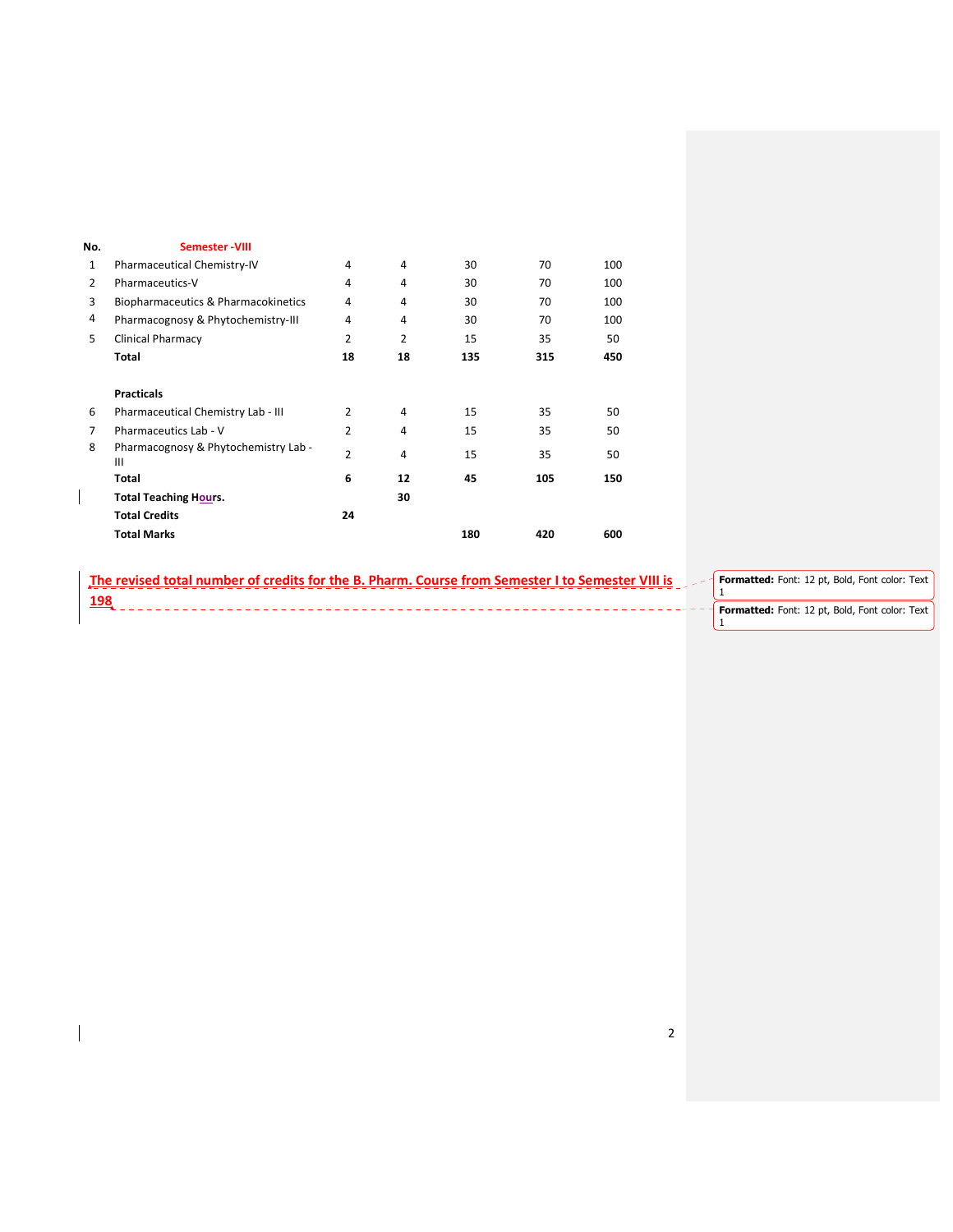## Scheme of Examination

| <b>No</b>      | Semester-VII                               | No of<br>papers |                          | <b>End Semester Examination</b> |                           |                          |                      | <b>Internal Assessment</b> |                          | <b>Minimum</b><br>marks for<br>passing<br>the subject |  |  |
|----------------|--------------------------------------------|-----------------|--------------------------|---------------------------------|---------------------------|--------------------------|----------------------|----------------------------|--------------------------|-------------------------------------------------------|--|--|
|                |                                            |                 |                          |                                 |                           |                          | <b>Periodic Test</b> |                            | Continuous<br>Evaluation |                                                       |  |  |
|                | Subject - Theory                           |                 | <b>Duration</b><br>(hrs) | Maximum<br>marks                | Minimum<br>for<br>passing | <b>Duration</b><br>(hrs) | Maximum<br>marks     | Maximum<br>marks           |                          |                                                       |  |  |
| $\mathbf{1}$   | Pharmaceutical Chemistry - III             | $\mathbf{1}$    | 3                        | 70                              | 28                        | $\mathbf{1}$             | 15                   | 15                         | 100                      | 40                                                    |  |  |
| $\overline{2}$ | Pharmaceutical Analysis - III              | $\mathbf{1}$    | 3                        | 70                              | 28                        | $\mathbf{1}$             | 15                   | 15                         | 100                      | 40                                                    |  |  |
| 3              | Pharmacology - III                         | $\mathbf{1}$    | 3                        | 70                              | 28                        | 1                        | 15                   | 15                         | 100                      | 40                                                    |  |  |
| 4              | Pharmaceutics - IV                         | $\mathbf{1}$    | 3                        | 70                              | 28                        | 1                        | 15                   | 15                         | 100                      | 40                                                    |  |  |
| 5              | Pharmacognosy &<br>Phytochemistry - II     | 1               | 3                        | 70                              | 28                        | $\mathbf{1}$             | 15                   | 15                         | 100                      | 40                                                    |  |  |
| 6              | Pharmaceutical Jurisprudence               | $\mathbf{1}$    | 3                        | 70                              | 28                        | $\mathbf{1}$             | 15                   | 15                         | 100                      | 40                                                    |  |  |
|                |                                            |                 |                          |                                 |                           |                          |                      |                            |                          |                                                       |  |  |
|                | <b>Practicals</b>                          |                 |                          |                                 |                           |                          |                      |                            |                          |                                                       |  |  |
| $\overline{7}$ | Pharmaceutical Analysis Lab -<br>Ш         | $\mathbf{1}$    | 4                        | 35                              | 14                        | 4                        | 8                    | $\overline{7}$             | 50                       | 20                                                    |  |  |
| 8              | Pharmaceutics Lab - IV                     | $\mathbf{1}$    | 4                        | 35                              | 14                        | 4                        | 8                    | $\overline{7}$             | 50                       | 20                                                    |  |  |
| 9              | Pharmacology Lab-II                        | 1               | 4                        | 35                              | 14                        | 4                        | 8                    | $\overline{7}$             | 50                       | 20                                                    |  |  |
| 10             | Pharmacognosy &<br>Phytochemistry Lab - II | $\mathbf{1}$    | 4                        | 35                              | 14                        | 4                        | 8                    | $\overline{7}$             | 50                       | 20                                                    |  |  |

 $\overline{\phantom{a}}$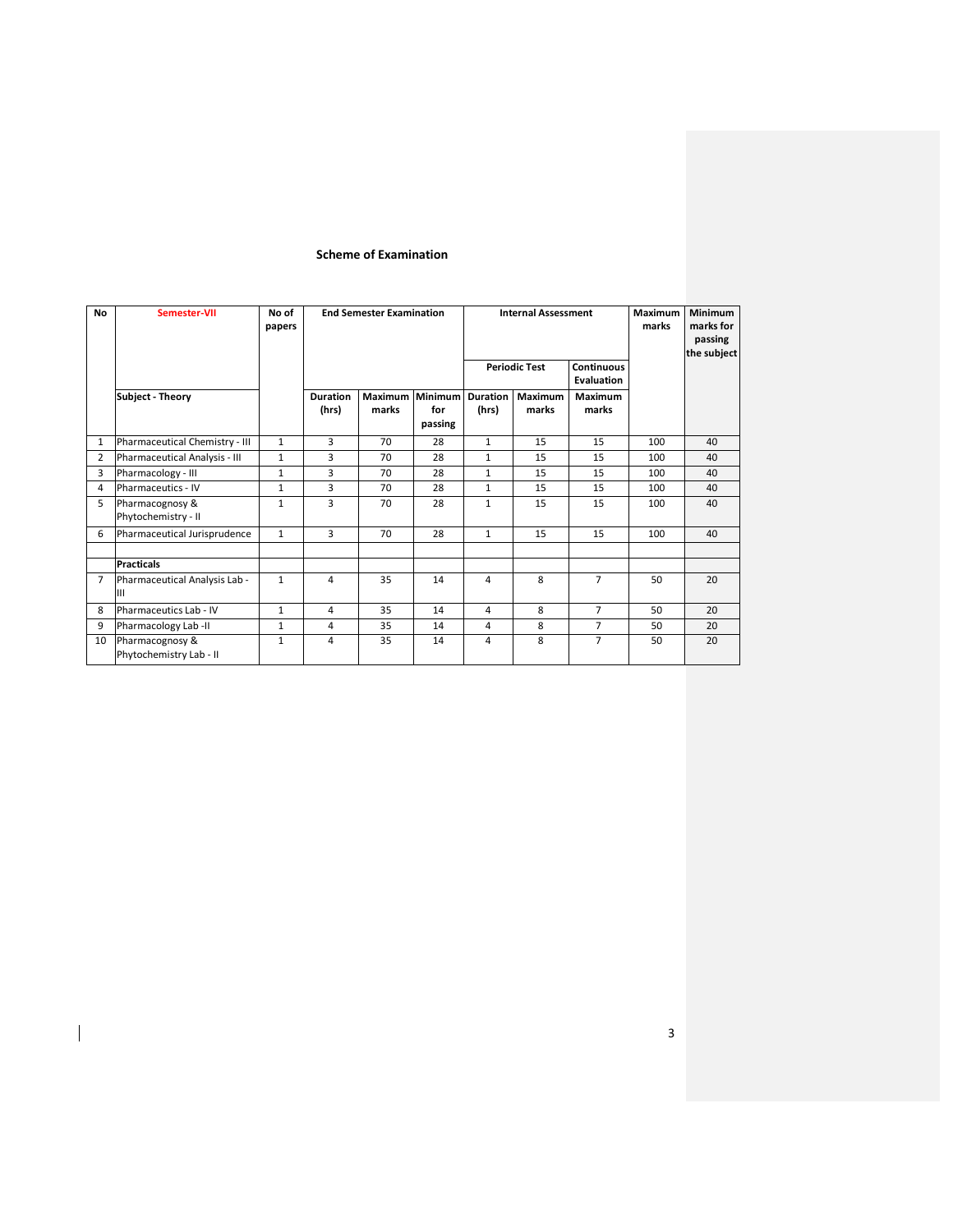| No             | Semester-VIII                              | No of<br>papers | <b>End Semester Examination</b> |                  |                                    |              |                                                         | <b>Internal Assessment</b> |     |    |
|----------------|--------------------------------------------|-----------------|---------------------------------|------------------|------------------------------------|--------------|---------------------------------------------------------|----------------------------|-----|----|
|                |                                            |                 |                                 |                  |                                    |              | <b>Periodic Test</b><br><b>Continuous</b><br>Evaluation |                            |     |    |
|                | Subject - Theory                           |                 | <b>Duration</b><br>(hrs)        | Maximum<br>marks | Minimum Duration<br>for<br>passing | (hrs)        | Maximum<br>marks                                        | Maximum<br>marks           |     |    |
| 1              | Pharmaceutical Chemistry-IV                | $\mathbf{1}$    | 3                               | 70               | 28                                 | $\mathbf{1}$ | 15                                                      | 15                         | 100 | 40 |
| 2              | <b>Pharmaceutics-V</b>                     | $\mathbf{1}$    | 3                               | 70               | 28                                 | $\mathbf{1}$ | 15                                                      | 15                         | 100 | 40 |
| 3              | Biopharmaceutics and<br>Pharmacokinetics   | $\mathbf{1}$    | 3                               | 70               | 28                                 | $\mathbf{1}$ | 15                                                      | 15                         | 100 | 40 |
| 4              | Pharmacognosy &<br>Phytochemistry - III    | $\mathbf{1}$    | 3                               | 70               | 28                                 | $\mathbf{1}$ | 15                                                      | 15                         | 100 | 40 |
| 5              | Clinical Pharmacy                          | $\mathbf{1}$    | $\overline{2}$                  | 35               | 14                                 | $\mathbf{1}$ | 8                                                       | $\overline{7}$             | 50  | 20 |
|                | <b>Practicals</b>                          |                 |                                 |                  |                                    |              |                                                         |                            |     |    |
| 6              | Pharmaceutical Chemistry Lab-<br>Ш         | $\mathbf{1}$    | 4                               | 35               | 14                                 | 4            | 8                                                       | $\overline{7}$             | 50  | 20 |
| $\overline{7}$ | Pharmaceutics Lab-V                        | $\mathbf{1}$    | 4                               | 35               | 14                                 | 4            | 8                                                       | $\overline{7}$             | 50  | 20 |
| 8              | Pharmacognosy &<br>Phytochemistry Lab- III | $\mathbf{1}$    | 4                               | 35               | 14                                 | 4            | 8                                                       | $\overline{7}$             | 50  | 20 |

4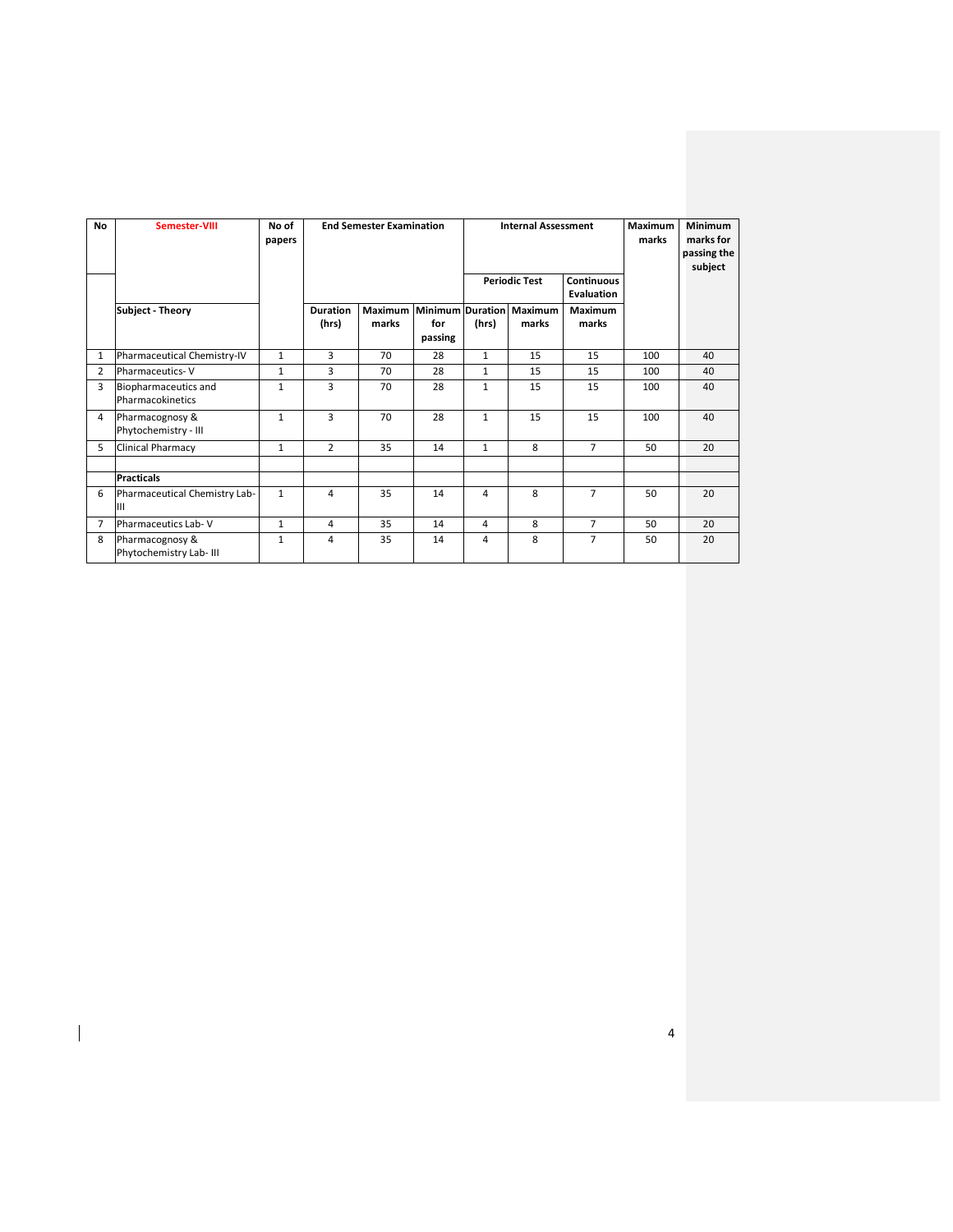# Syllabus

## Final Year B.Pharm. Sem. VII

# Pharmaceutical Chemistry – III 3 Hrs/Week

| ۶ŕ.                    | <u>TOPICopic</u>                                                                                                                                                   | Hours                          | Formatted: Font: Bold                          |
|------------------------|--------------------------------------------------------------------------------------------------------------------------------------------------------------------|--------------------------------|------------------------------------------------|
| No.Unit                |                                                                                                                                                                    |                                | Formatted: Font: Bold                          |
|                        | Discussion of the following classes of drugs including classification, chemical                                                                                    |                                | Formatted: Centered                            |
|                        | nomenclature, structure including stereochemistry, generic names, SAR and                                                                                          |                                | Formatted: Font: Bold                          |
|                        | metabolism, molecular mechanism of action, synthesis(*) and rational development if                                                                                |                                | Formatted: Font: (Default) Calibri, Bold, Font |
| $\boldsymbol{\lambda}$ | any<br><b>Anti-Cancer agents:</b>                                                                                                                                  | $\overline{7}$                 | color: Auto, English (United States)           |
|                        | Alkylating agents like mechlorethamine, chlorambucil* (self study), melphalan*,                                                                                    |                                | Formatted: Font: Bold                          |
|                        | cyclophosphamide* <del>, mitomycin C</del> , busulfan, carmustine, lomustine, streptozocin,                                                                        |                                | <b>Formatted: Justified</b>                    |
|                        | dacarbazine and procarbazine, timozolomide                                                                                                                         |                                | Formatted: Font: Bold                          |
|                        | Antimetabolites like azaserine, methotrexate*, pralatrexate, azacytidine, 5-<br>$\bullet$                                                                          |                                |                                                |
|                        | fluorouracil, cytarabine (Ara-C), 6-MP and 6-TG.                                                                                                                   |                                |                                                |
|                        | Antibiotics like dactinomycin, daunorubicin, doxorubicin, bleomycin and other<br>natural products like vincristine, vinblastine, paclitaxel, docetaxel, topotecan, |                                |                                                |
|                        | irinotecan (only highlights of structure to be discussed for bleomycin and natural                                                                                 |                                |                                                |
|                        | products)                                                                                                                                                          |                                |                                                |
|                        | Platinum compounds like cisplatin and oxaliplatin                                                                                                                  |                                |                                                |
|                        | Histone Deacetylase Inhibitors: romidepsin, vorinostat                                                                                                             |                                |                                                |
|                        | Tyrosine Kinase Inhibitors: imatinib, dasatinib, lapatinib                                                                                                         |                                |                                                |
| 2.                     | Combination therapy for breast cancer, leukemia (Self study)<br>Antivirals agents including anti-HIV agents:                                                       | $\mathbf{1}$<br>$\overline{3}$ |                                                |
|                        | Aamantadine*, rimantadine, oseltamivir, zanamivir, acyclovir and its prodrugs, ganciclovir,                                                                        |                                | Formatted: Font: Bold                          |
|                        | famciclovir, penciclovir, idoxuridine, vidarabine <del>, azidothymidine*, stavudine</del>                                                                          |                                |                                                |
|                        |                                                                                                                                                                    |                                |                                                |
|                        | Reverse transcriptase inhibitors: , azidothymidine*, stavudine, lamivudine, zalcitabine,                                                                           |                                |                                                |
|                        | didanosine, abacavir, Non-nucleosides reverse-transcriptase inhibiotors: delaviridine,                                                                             |                                |                                                |
|                        | nevirapine, efavirenz, Enfuviritide.                                                                                                                               |                                |                                                |
|                        | HIV-protease inhibitors: raltegravir, saquinavir, ritonavir, (only highlights of structure of<br>protease inhibitors).                                             | $\overline{2}$                 |                                                |
|                        | Drugs like nelfinavir, lopinavir, atazanavir, amprenavir, telaprevir and Combination anti-                                                                         |                                |                                                |
|                        | therapy (Self Study)                                                                                                                                               |                                |                                                |
| 2.                     | <b>Cardiovascular Drugs</b>                                                                                                                                        | <u>21</u>                      | Formatted: Font: Bold                          |
| 3.1                    | <b>Cardiac Glycosides</b>                                                                                                                                          | $\mathbf{1}$                   | Formatted: Font: Bold                          |
|                        | Digitalis glycosides (digitoxin, digoxin, lanatoside C)                                                                                                            |                                | <b>Formatted: Font: Bold</b>                   |
| 3.2                    | <b>Antianginal Agents</b><br>Antianginal agents: Amyl nitrite, isosorbide dinitrate, pentaerythritol tetranitrate,                                                 | $\overline{2}$                 | Formatted: Font: Bold                          |
|                        | verapamil, bepridil, diltiazem, nifedipine*, amlodipine, nimodipine, nicardipine,                                                                                  |                                |                                                |
|                        | dipyridamole*                                                                                                                                                      |                                |                                                |
| 3.3                    | <b>Antiarrythmic Agents</b>                                                                                                                                        | $\overline{2}$                 | <b>Formatted: Font: Bold</b>                   |
|                        | Antiarrhythmic agents: quinidine, procainamide*, disopyramide, lidocaine, tocainide,                                                                               |                                |                                                |
|                        | mexilitine, encainide, amiodarone, propafenone, verapamil, diltiazem, propranolol,                                                                                 |                                |                                                |
|                        | sotalol*                                                                                                                                                           |                                |                                                |
| 3.4                    | <b>Diuretics</b><br>· Site 1. Carbonic anyhydrase inhibitors: acetazolamide*, methazolamide,                                                                       | 4                              | <b>Formatted: Font: Bold</b>                   |
|                        | brinzolamide, ethoxzolamide                                                                                                                                        |                                |                                                |
|                        | • Site 2. High celing or loop diuretics: Sulphamoyl anthranilic acids like furosemide*,                                                                            |                                |                                                |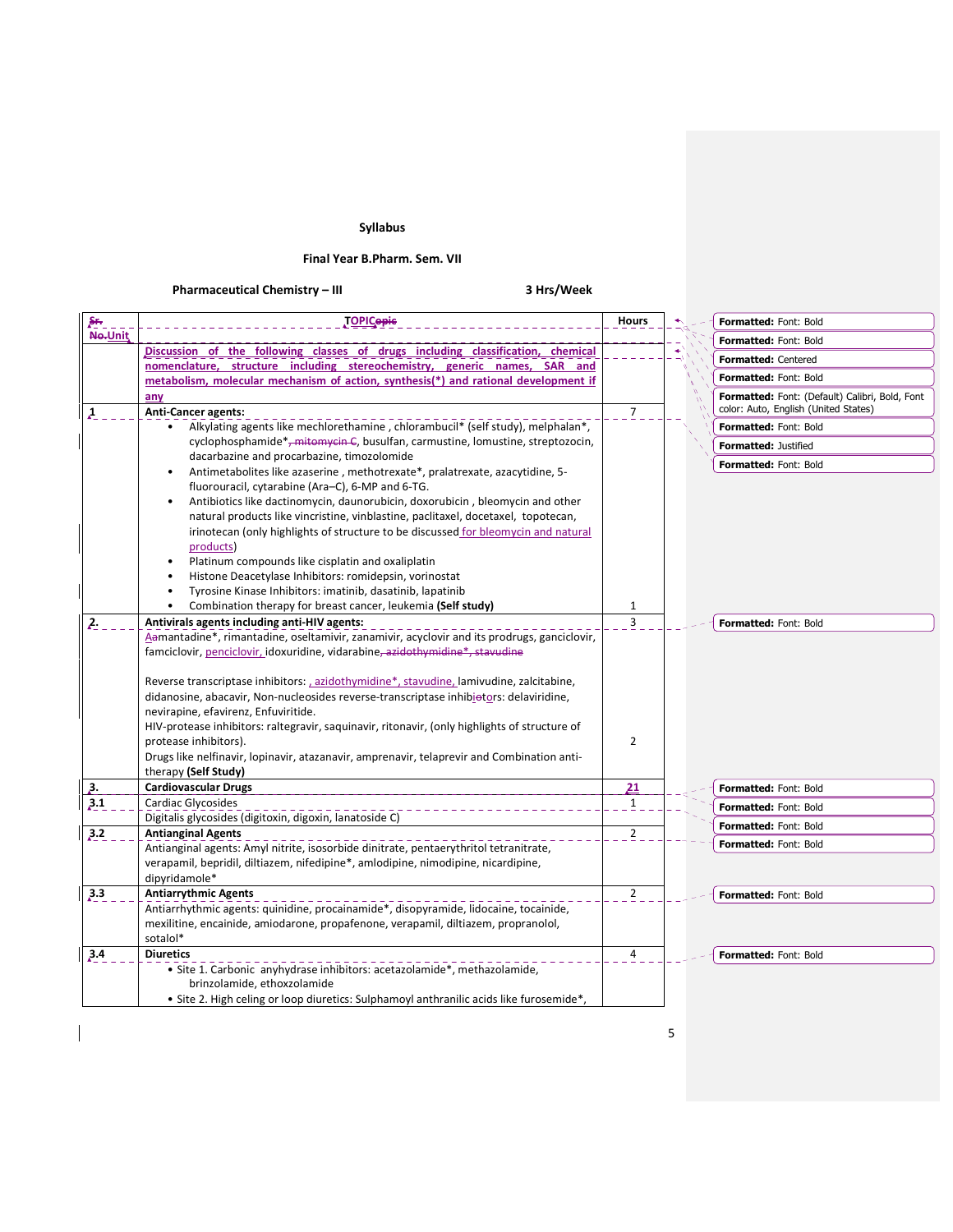|                | azosemide and and bumetanide and phenoxyacetic acids ethacrynic acid*<br>• Site 3. Thiazide and Thiaaizide like diureties, chlorthiazide*(self study)<br>hydrochlorthiazide, benzthiazide, methyclothiazide, trichlormethiazide, |                |                                                                                        |
|----------------|----------------------------------------------------------------------------------------------------------------------------------------------------------------------------------------------------------------------------------|----------------|----------------------------------------------------------------------------------------|
|                | chlorthalidone, metolazone, quinethazone, indapamide<br>Site 4. Potassium sparing diureties such as spironoloactone, eplerenone (self                                                                                            |                |                                                                                        |
|                | study) triamterene and amiloride.<br>Osmotic diuretics- mannitol, isosorbide.                                                                                                                                                    | 1              |                                                                                        |
| 3.5            | <b>Agents affecting Renin-Angiotensin Pathway and Calcium Blockers</b>                                                                                                                                                           | $\overline{2}$ | <b>Formatted: Font: Bold</b>                                                           |
|                | ACE Inhibitors-captopril* enalapril, benazepril, ramipril, Lisinopril                                                                                                                                                            |                |                                                                                        |
|                | Angiotensin II receptor blockers-losartan, valsartan, candesartan, telmisartan,                                                                                                                                                  |                | Formatted: Swedish (Sweden)                                                            |
|                | "Calcium channel blockers- verapamil bepridil, diltiazem, nifedipine, amlodipine,<br>nimodipine, nicardipine,                                                                                                                    |                | Formatted: Font: (Default) Calibri, Font color:<br>Auto, Swedish (Sweden)              |
|                | Renin Inhibitors- aliskiren (self study)                                                                                                                                                                                         | $\mathbf{1}$   | Formatted: Swedish (Sweden)                                                            |
|                | Aldosterone antagonists: spironolacone, eplerenone (self study)<br>$\bullet$                                                                                                                                                     | $\mathbf 1$    | Formatted: Font: (Default) Calibri, Font color:                                        |
| 3.6            | Vasodilators/Sympatholytics<br>Vasodilators-Hydralazine* diazoxide                                                                                                                                                               | $\overline{2}$ | Auto, Swedish (Sweden)                                                                 |
|                | Non-selective beta blockers- propranolol, nadolol                                                                                                                                                                                |                | Formatted: Font: Bold                                                                  |
|                | Selective beta-1 blockers- acebutalol, atenolol, esmolol<br>Selective alpha-2 blockers- prazosin* terazosin                                                                                                                      |                | Formatted: Font: (Default) Calibri, Bold, Font<br>color: Auto, English (United States) |
|                | Mixed alpha-beta blockers-carvedilol, labetalol                                                                                                                                                                                  |                |                                                                                        |
|                | K-channel agonists- Minoxidil<br>$\bullet$                                                                                                                                                                                       |                |                                                                                        |
| 3.7            | Antihyperlipoproteinemics                                                                                                                                                                                                        | $\overline{2}$ | Formatted: Font: Bold                                                                  |
|                | Clofibrate*, gemfibrozil, ciprofibrate,<br>HMG-CoA reductase inhibitors: lovastatin, atorvastatin, simvastatin, rosuvastatin, niacin,                                                                                            |                | Formatted: Font: (Default) Calibri, Bold, Font<br>color: Auto, English (United States) |
|                | ezetimibe.                                                                                                                                                                                                                       |                |                                                                                        |
| 3.8            | Thrombolytics, Anticoagulants, Antiplatelets                                                                                                                                                                                     | $\mathbf 2$    | Formatted: Font: Bold                                                                  |
|                | Wwarfarin* dicoumarol, anisidione, phenindione, aspirin, triflusal, indobufen (self study),<br>dipyridamole, cilostazol, ticlopidine                                                                                             |                | Formatted: Font: (Default) Calibri, Bold, Font                                         |
|                | clopidogrel, abciximab (self study)                                                                                                                                                                                              | $\mathbf{1}$   | color: Auto, English (United States)                                                   |
| A              | <b>Antihistaminics</b>                                                                                                                                                                                                           | 3              | Formatted: Font: Bold                                                                  |
|                | Antihistaminies: H <sub>1</sub> and H <sub>2</sub> receptors Emphasis to be on the second generation H <sub>1</sub>                                                                                                              |                |                                                                                        |
|                | antagonists such as fexofenidine, astemazole, loratidine, cetrizine, mizolastine, and                                                                                                                                            |                |                                                                                        |
|                | acrivastine, $H_2$ receptor antagonists like cimetidine (self study) ranitidine*, famotidine,                                                                                                                                    | 1              |                                                                                        |
|                | nizatidine, proton pump inhibitors like omeprazole, rabeprazole, pantoprazole and                                                                                                                                                |                |                                                                                        |
|                | lansoprazole.                                                                                                                                                                                                                    |                |                                                                                        |
| $\overline{P}$ | <b>Hypoglycemics and Insulin Analogues</b>                                                                                                                                                                                       | 3              | Formatted: Font: Bold                                                                  |
|                | Hypoglycemics (Insulin not to be discussed)                                                                                                                                                                                      |                |                                                                                        |
|                | Biguanides e.g. metformin                                                                                                                                                                                                        |                |                                                                                        |
|                | Sulfonylureas: 1 <sup>st</sup> Generation like tolbutamide, chloropropamide, tolazamide and<br>acetohexamide*(self study); 2 <sup>nd</sup> Generation like glyburide* glypizide and                                              |                |                                                                                        |
|                | glimepride, glyclazide and meglitinides like repaglinide, nateglinide.                                                                                                                                                           |                |                                                                                        |
|                | Thiazolidinediones such as troglitazone, ciglitazone, rosiglitazone and pioglitazone.                                                                                                                                            |                |                                                                                        |
|                | GLP-1 agonists and DPP-IV inhibitors- exenatide and liraglutide (no structures),                                                                                                                                                 |                |                                                                                        |
|                | saxagliptin, vildagliptin, sitagliptin, linagliptin                                                                                                                                                                              |                |                                                                                        |
|                | $\beta$ – Glucosidase inhibitors like acarbose, voglibose, and miglitol.                                                                                                                                                         |                |                                                                                        |
|                | $\bullet$<br>Insulin analgoues: Lispro insulin, glargine insulin                                                                                                                                                                 | $\mathbf{1}$   | Formatted: French (France)                                                             |
| b,             | <b>Anaesthetics</b>                                                                                                                                                                                                              | 3              | Formatted: Font: Bold                                                                  |
| 6.1            | General:                                                                                                                                                                                                                         |                | Formatted: Font: Bold                                                                  |
| 6.2            | Halothane, isoflurane*, enflurane, sevoflurane, ketamine, propofol, thiopental.<br>Local:                                                                                                                                        |                | Formatted: Font: Bold                                                                  |
|                | Amino esters - procaine, tetracaine, benzocaine*                                                                                                                                                                                 |                |                                                                                        |
|                | Amino amides – lidocaine*, mepivacaine, bupivacaine, ropivacaine                                                                                                                                                                 |                | Formatted: French (France)                                                             |
|                |                                                                                                                                                                                                                                  |                | Formatted: French (France)                                                             |

6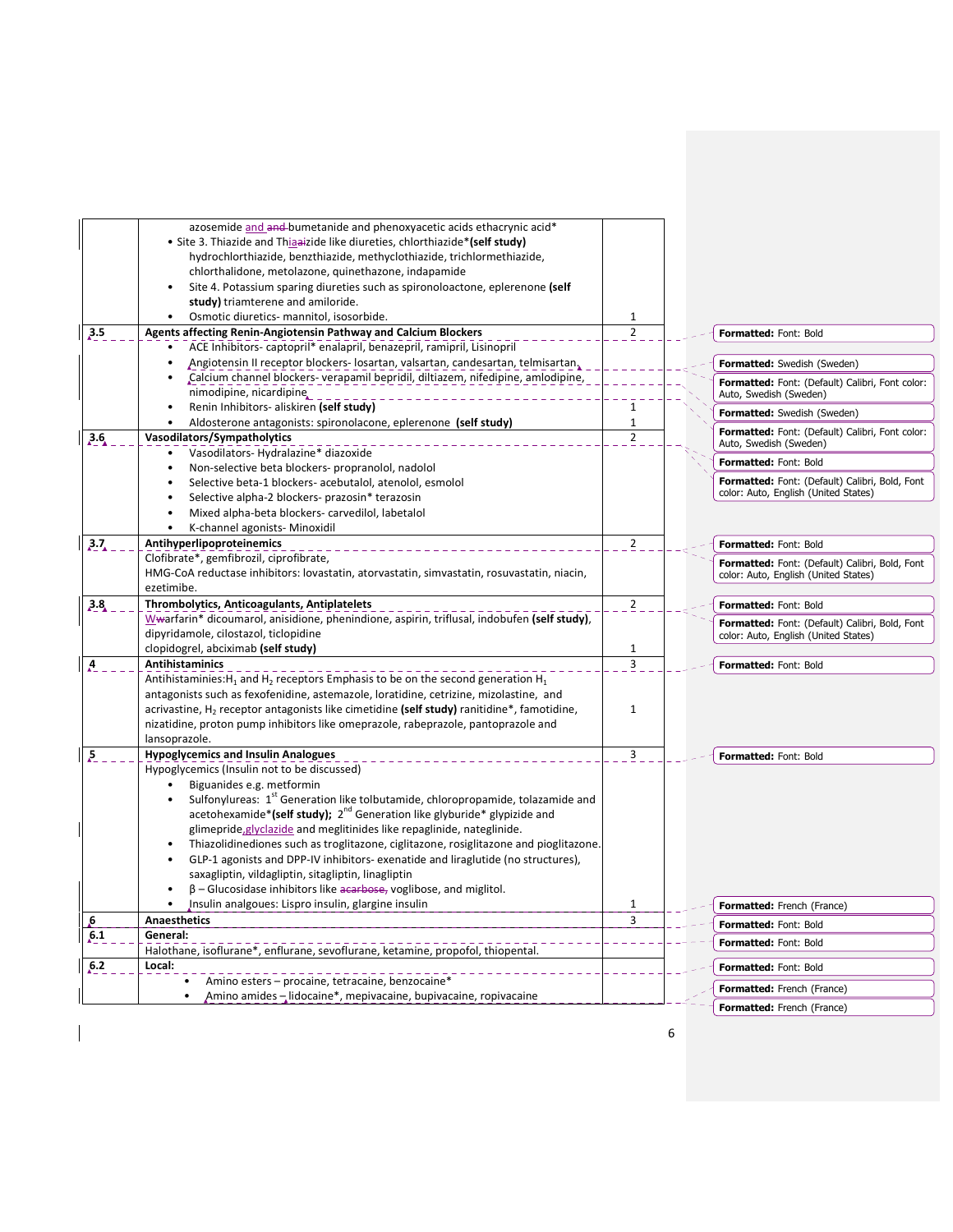

\*Synthesis to be taught

Latest eEditions of the following books to be adopted.

- 1. An Introduction to Medicinal Chemistry, Graham L. Patrick, Oxford University Press.
- 1.2. Fundamentals of Medicinal Chemistry, Gareth Thomas, Wiley, New York.
- 1.3. The Organic Chemistry of Drug Design and Drug Action, Richard B. Silverman, Academic Press.
- 1.4. Foye's Principles of Medicinal Chemistry, Thomas L. Lemke, David A Williams, Lippincott Williams & Wilkins. 1.5. Wilson and Gisvold's Textbook of Organic Medicinal and Pharmaceutical Chemistry, John M. Beale, John H.
- Block, Lippincott Williams & Wilkins.
- 1.6. Medicinal Chemistry, Ashutosh Kar, New Age International Publishers.
- 1.7. Introduction to Medicinal Chemistry, Alex Gringauz, Wiley.
- 1-8. The Organic Chemistry of Drug Synthesis, Daniel Lednicer, Lester A. Mitscher, John Wiley and Sons.
- 1.9. Pharmaceutical Chemistry, Volume 1, Organic Synthesis, H. J. Roth & A. Kleemann, Ellis Horwood Series in Pharmaceutical Technology, Halsted Series.
- 1.10. Synthesis of Essential Drugs, Ruben Vardanyan and Victor Hruby, Elsevier.
- 1.11. Pharmaceutical Substances: Syntheses, Patents, Applications, Kleemann & Engel, Thieme Publications.

**Formatted: Bullets and Numbering**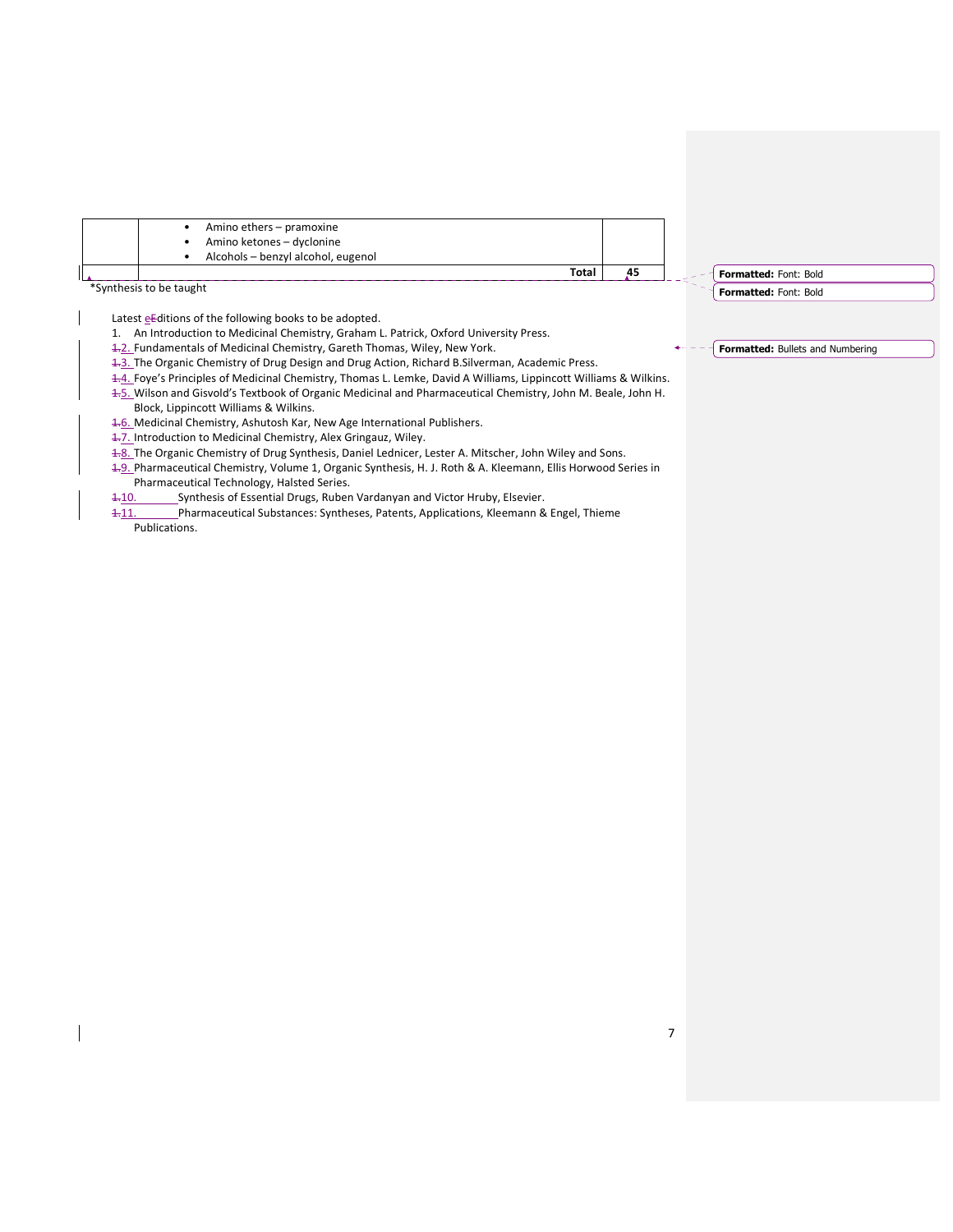# Pharmaceutical Analysis – III 3 Hrs/week

 $\begin{array}{c} \rule{0pt}{2ex} \rule{0pt}{2ex} \rule{0pt}{2ex} \rule{0pt}{2ex} \rule{0pt}{2ex} \rule{0pt}{2ex} \rule{0pt}{2ex} \rule{0pt}{2ex} \rule{0pt}{2ex} \rule{0pt}{2ex} \rule{0pt}{2ex} \rule{0pt}{2ex} \rule{0pt}{2ex} \rule{0pt}{2ex} \rule{0pt}{2ex} \rule{0pt}{2ex} \rule{0pt}{2ex} \rule{0pt}{2ex} \rule{0pt}{2ex} \rule{0pt}{2ex} \rule{0pt}{2ex} \rule{0pt}{2ex} \rule{0pt}{2ex} \rule{0pt}{$ 

| Unit | <b>TOPIC</b>                                                                           | <b>HrsHours</b> |                           |
|------|----------------------------------------------------------------------------------------|-----------------|---------------------------|
| 1.0  | Multicomponent analysis by UV Spectroscopy                                             | 2               |                           |
| 1.1  | • Assay as a single component sample                                                   | $\overline{2}$  |                           |
|      | Corrected interference                                                                 |                 |                           |
|      | • Assay after solvent extraction                                                       |                 |                           |
|      | Simultaneous Equation method                                                           |                 |                           |
|      | • Absorbance Ratio method                                                              |                 |                           |
|      | Difference Spectroscopy method                                                         |                 |                           |
|      | • Derivative Spectroscopy                                                              |                 |                           |
| 2.0  | <b>Concepts of Chromatography</b>                                                      | 6               |                           |
| 2.1  | Terminologies: stationary phase, mobile phase, retention time, gradient and isocratic  | 3               |                           |
|      | elution, normal and reverse phase chromatography, planar chromatography, retention     |                 |                           |
|      | factor, chromatogram, internal standard, reference standard, working standard, tailing |                 |                           |
|      | factor (symmetry factor), asymmetry factor, resolution, signal to noise ratio, column  |                 |                           |
|      | chromatography, preparative chromatography, adsorption chromatography and partition    |                 |                           |
|      | chromatography.                                                                        |                 |                           |
| 2.2  | Classification of chromatographic methods (Self study-0.5 hr)                          | $\overline{3}$  |                           |
|      | Quantitative analysis (Peak height, peak areas, calibration curve, internal standard,  |                 |                           |
|      | and area normalization)                                                                |                 |                           |
|      | Optimization of column performance (Column efficiency and band broadening,             |                 |                           |
|      | shape of peak-Gaussian, Plate height, Number of theoretical plates, van Deemter        |                 |                           |
|      | equation, Capacity factor, Selectivity factor, Tailing factor, peak width, and         |                 |                           |
|      | Resolution)                                                                            |                 |                           |
|      | Numericals related to column performance.                                              |                 |                           |
| 3.0  | High Performance Liquid chromatography (HPLC)                                          | 4               |                           |
| 3.1  | Instrumentation:                                                                       | 4.              | Formatted: Font: Not Bold |
|      | Mobile phase reservoir<br>$\bullet$                                                    |                 |                           |
|      | Pumps (reciprocating, displacement, pneumatic) (Self study 30 min0.5 hr)               |                 |                           |
|      | Sample injection systems (Rheodyne injector and autosampler)<br>$\bullet$              |                 |                           |
|      | Column types (analytical, guard and preparative columns) and column packing (          |                 |                           |
|      | porous, pellicular and monolithic),                                                    |                 |                           |
|      | Detectors (Concept of solute and bulk property detector-Refractive index , UV-Vis,     |                 |                           |
|      | Phototodiode array, fluorescence, , Electrochemical, Evaporative Light Scattering),    |                 |                           |
|      | Difference between UPLC and HPLC (Self study-0.5 hr)                                   |                 |                           |
|      | Applications, Advantages and Limitations of HPLC (Self study-0.5 hr)                   |                 |                           |
| 4.0  | Gas chromatography (GC)                                                                | 3               |                           |
| 4.1  | Introduction<br>$\bullet$                                                              | $\frac{3}{2}$   | Formatted: Font: Not Bold |
|      | Instrumentation                                                                        |                 |                           |
|      | Carrier gas supply                                                                     |                 |                           |
|      | Sample injection system including Head space analysis<br>٠                             |                 |                           |
|      | Columns (Packed, Open tubular columns, Capillary columns) and column ovens             |                 |                           |
|      | (Self study-0.5 hr)                                                                    |                 |                           |
|      | Detectors (Thermal conductivity, Electron capture, Flame ionization)                   |                 |                           |
|      | Applications, Advantages and Limitations of GC (Self study-0.5 hr)<br>$\bullet$        |                 |                           |
| 5.0  | Planar chromatography                                                                  | 3               |                           |
| 5.1  | Paper chromatography-Principle,<br>Developmental techniques<br>(Ascending,             | $\mathbf{a}$    | Formatted: Font: Not Bold |
|      | Descending, Radial and Two-dimensional), Spray reagents and Pharmaceutical             |                 |                           |
|      | applications (Self study-0.5 hr)                                                       |                 |                           |
|      | TLC-Principle, types of adsorbents, Developmental techniques (Self study-0.5 hr),      |                 |                           |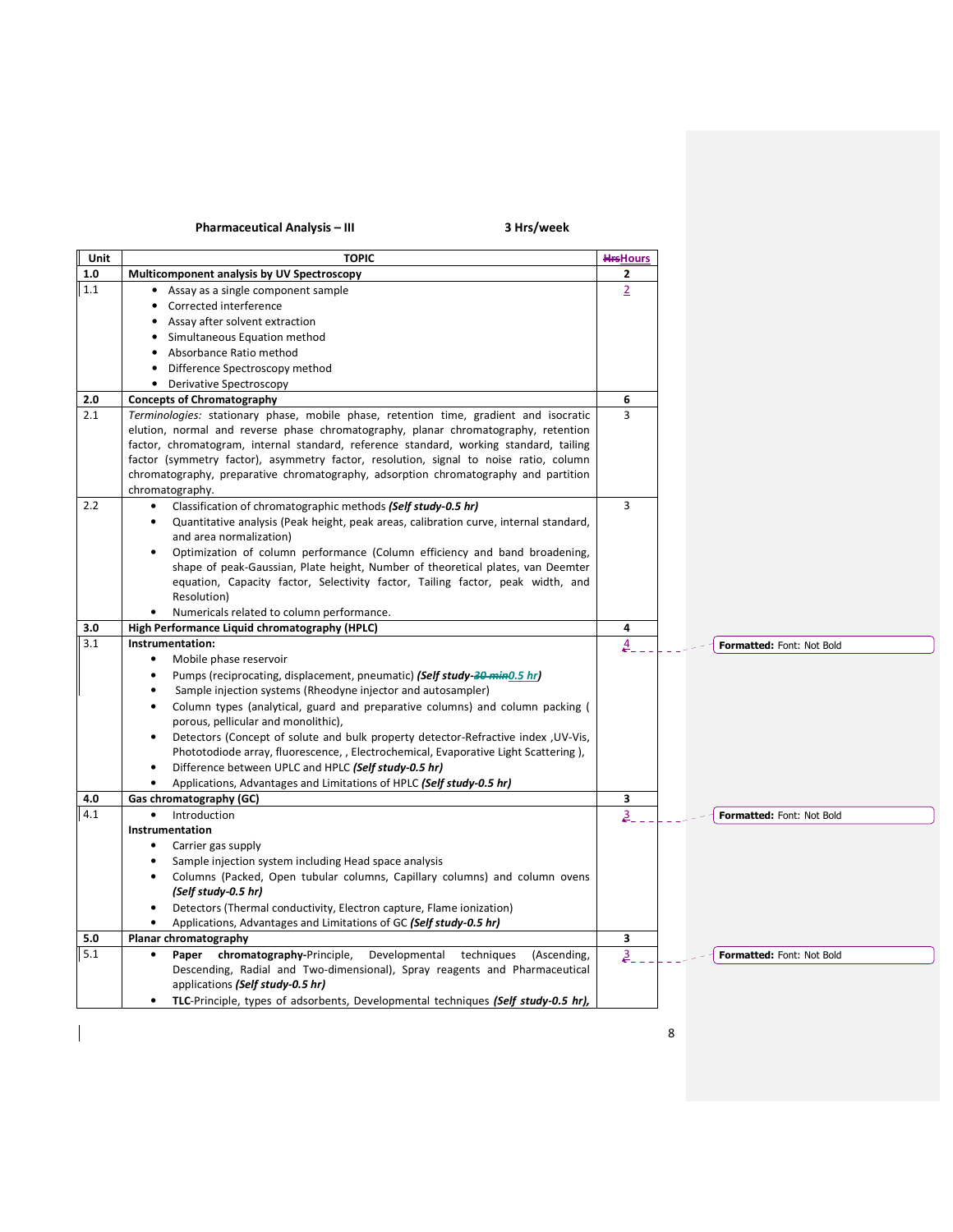|      | Visualisation techniques, factors affecting resolution, Pharmaceutical applications                                         |                |                            |
|------|-----------------------------------------------------------------------------------------------------------------------------|----------------|----------------------------|
|      | of TLC and Preparative TLC.                                                                                                 |                |                            |
|      | HPTLC-Advantages of HPTLC over TLC and HPLC (Self study-0.5 hr)<br>$\bullet$                                                |                |                            |
|      | Instrumentation-Applicator, photodensitometry, photodocumentation.                                                          |                |                            |
| 6.0  | Ion exchange chromatography, Ion Pair and Size Exclusion chromatography                                                     | 3              |                            |
| 6.1  | Principle, Stationary phases, Mobile phases and Applications (Self study-0.5 hr)                                            |                |                            |
| 7.0  | <b>Nuclear Magnetic Resonance Spectroscopy (<sup>1</sup>H-NMR)</b>                                                          | 8              |                            |
| 7.1  | <sup>1</sup> H-NMR phenomenon- spinning nucleus, precessional motion, precessional frequency,                               | $\overline{2}$ |                            |
|      | gyromagnetic ratio, energy transitions and relaxation processes, NMR Spectra, Chemical                                      |                |                            |
|      | shift, shielding and deshielding, Vanderwaal's deshielding, Deuterium exchange, Chemical                                    |                |                            |
|      | and magnetic equivalence, anisotropic effect (eg. Alkanes, alkenes, alkynes, carbonyl,                                      |                |                            |
|      | aromatic and cyclohexane), Solvents, Reference compounds and internal standards.                                            |                |                            |
| 7.2  | <b>Measurement of chemical shift:</b>                                                                                       | 3              |                            |
|      | Scales used.                                                                                                                |                |                            |
|      | Factors affecting chemical shift (Electronegativity-Shielding and Deshielding,                                              |                |                            |
|      | Vanderwaal's deshielding, anisotropic effect)                                                                               |                |                            |
|      | Instrumentation of NMR Spectrometer (including schematic representation) (Self                                              |                |                            |
|      | study-0.5 hr)                                                                                                               |                |                            |
|      | Principle of FT NMR (including representation of conversion of time domain spectra<br>$\bullet$                             |                |                            |
|      | to frequency domain spectra)                                                                                                |                |                            |
| 7.3  | Spin-spin coupling-Spin-Spin splitting:                                                                                     | $\mathbf{3}$   | Formatted: Italian (Italy) |
|      | N+1 rule (Pascal's triangle), theory of spin-spin splitting, formation of doublet,                                          |                |                            |
|      | triplet and quartet due to possible spin orientations, inverted tree diagram,                                               |                |                            |
|      | Coupling constants & values for alkyl, alkenyl, aromatic).                                                                  |                |                            |
|      | Information obtained from proton NMR-Chemical shift, splitting, coupling constant,<br>integration. (Self study-0.5 hr)      |                |                            |
| 8.0  | <b>Mass Spectrometry</b>                                                                                                    | 4              |                            |
| 8.1  | Principle & basic theory- Mass spectrum, relative abundance, mass to charge ratio,                                          | $\mathbf{1}$   |                            |
|      | molecular ion, fragment ion (daughter ion), metastable ion, base peak, isotope                                              |                |                            |
|      | peak, mass to charge ratio.                                                                                                 |                |                            |
| 8.2  | Instrumentation:                                                                                                            | 3              |                            |
|      | Basic components of mass spectrometer (including block diagram).                                                            |                |                            |
|      | Ionisation methods: Electron Ionisation, Chemical Ionisation, Desorption Ionisation                                         |                |                            |
|      | (MALDI), Fast Atomic<br>Bombardment, Atmospheric Pressure<br>Ionisation                                                     |                |                            |
|      | (Electrospray, APCI, APPI).                                                                                                 |                |                            |
|      | Analysers: Quadrupole, Ion Trap and Time of Flight.<br>$\bullet$                                                            |                |                            |
| 9.0  | <b>Hyphenated techniques</b>                                                                                                | $\mathbf{2}$   |                            |
|      | Significance, interfaces and applications of                                                                                | $\overline{2}$ | Formatted: Font: Not Bold  |
|      | LC-MS                                                                                                                       |                |                            |
|      | GC-MS (Self study-1 hr)                                                                                                     |                |                            |
| 10.0 | Structure Elucidation by spectral techniques using UV, IR, 1H-NMR and Mass spectrometry                                     | 8              |                            |
| 10.1 | UV-Woodward Fieser rules for predicting $\lambda_{\text{max}}$ (acyclic & cyclic dienes, and $\alpha$ , $\beta$ unsaturated | $\overline{2}$ |                            |
|      | ketones (acyclic and 6 membered ring).                                                                                      |                |                            |
|      | (Note-only alkyl substituents to be studied). (Practice problems-Self study-0.5 hr)                                         |                |                            |
| 10.2 | Elucidation of structure of a compound using IR and $H$ NMR data- Problems for simple                                       | 3              |                            |
|      | organic compounds with molecular formula given (Practice problems-Self study-0.5 hr)                                        |                |                            |
| 10.3 | Mass spectrometry:                                                                                                          | 3              |                            |
|      | Fragmentation: Representation of fragmentation process, Basic types of fragmentation:                                       |                |                            |
|      | Fissions (homolytic and heterolytic, $\alpha$ and $\beta$ fission).                                                         |                |                            |
|      | Rearrangement (McLafferty, Retro Diel-Alders, 4-membered cyclic rearrangement)                                              |                |                            |
|      | Nitrogen rule and Even electron rule. (Practice problems-Self study-0.5 hr min)                                             |                |                            |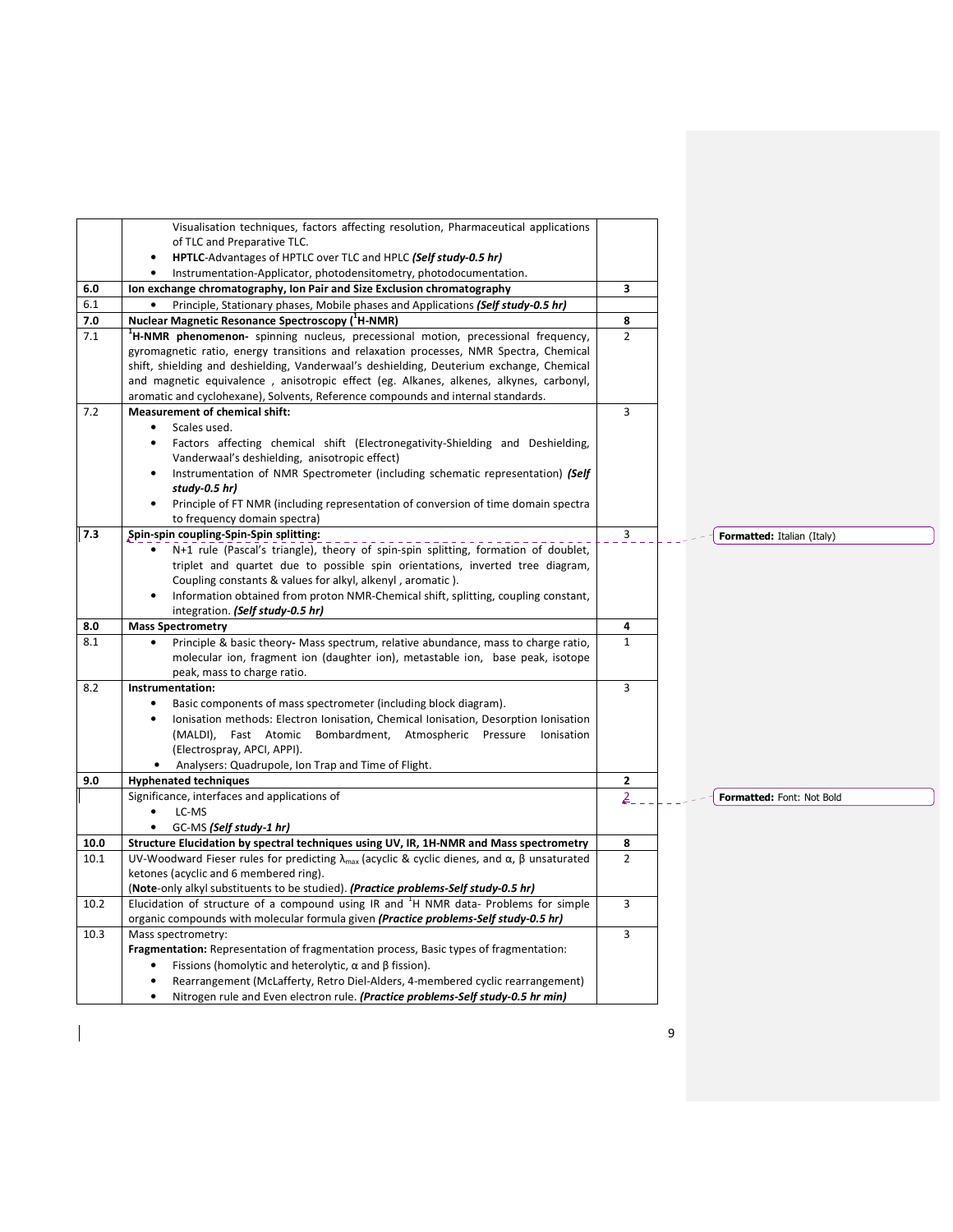| 11 | Analytical method Validation as per ICH guidelines. (Self study-0.5 hr) |    |  |
|----|-------------------------------------------------------------------------|----|--|
|    | Total                                                                   | 45 |  |

Latest  $\underline{e}$  Editions of the following books to be adopted.

- 1 D. A. Skoog, F. J. Holler and S. R. Crouch, Principles of Instrumental Analysis, Saunders College Publishing, USA.
- 12 K. A. Connors, A Textbook of Pharmaceutical Analysis, John Wiley and Sons, Canada.
- 13 A. H. Beckett and J. B. Stenlake, Practical Pharmaceutical Chemistry<sub>r</sub>, Vol. 6, Part I and II, CBS Publishers and Distributors, India.
- 14 D. A. Skoog, D. M. West, F. J. Holler and S. R. Crouch, Fundamentals of Analytical Chemistry, Saunders College Publishing, USA.
- 15 G. D. Christian, Analytical Chemistry, John Wiley & Sons, Singapore, reprint by Wiley India Pvt. Ltd.
- 16 H.H. Willard, L. L. Merrit and J. A. Dean, Instrumental Method of Analysis, CBS Publishers & Distributors, New Delhi.
- 17 Ashutosh. Kar, Pharmaceutical Drug Analysis, New Age International (P) Ltd. Publishers, India.
- 18 S. S. Mahajan, Instrumental Methods of Analysis, Popular Prakashan Pvt Ltd., India.
- 19 G. R. Chatwal and S. K. Anand, Instrumental methods of chemical analysis, Himalaya Publishing House Pvt. Ltd.
- 10 Indian Pharmacopoeia, The Indian Pharmacopoeia Commission, Ghaziabad, Government of India.
- 11 United States Pharmacopeia
- 12 J. Mendham, R. C. Denney, J. D. Barnes, M. J. K. Thomas, Vogel's Textbook of Quantitative Chemical Analysis, Pearson Education Ltd.
- 13 D. G. Watson, Pharmaceutical Analysis –A textbook for pharmacy students and pharmaceutical chemists. Churchill Livingstone Elsevier.
- 14 J. W. Robinson, E. M. S. Frame and G. M. Frame II, Undergraduate Instrumental Analysis, Marcel Dekker, New York, USA.
- 15 R. Kellnar, J. M. Mermet, M. Otto, M. Valcarceland, H. M. Widmer, Analytical Chemistry: A modern approach to analytical science, Wiley-VCH, USA.
- 16 J. W. Munson, Pharmaceutical Analysis: Modern methods (in two parts), Marcel Dekker Inc., USA.
- 17 W. Kemp, Organic Spectroscopy, Palgrave Publishers Ltd., New York, USA.
- 18 R. M. Silverstein, F. X. Webster and D. J. Kiemle, Spectrometric identification of organic compounds, John Wiley & Sons, Inc. (Indian edition), New Delhi.
- 19 D. B. Troy and P. Beringer, Remington-The Science and Practice of Pharmacy, Vol-I & II, Wolters Kluwer/ Lippincott Williams & Wilkins (Indian edition), New Delhi.
- 120 J. W. Robinson, E. M. S. Frame and G. M. Frame II, Undergraduate Instrumental Analysis, Marcel Dekker, New York, USA.
- 121 J. R. Dyer, Applications Of Absorption Spectroscopy Of Organic Compounds, Prentice- Hall of India Pvt Ltd, New Delhi, India.
- 122 D. L. Pavia, G. M. Lampman, G. S. Kriz and J. R. Vyvyan, Introduction to Spectroscopy, Brooks/Cole Cengage Learning, Australia.
- 123 Y. R. Sharma, Elementary organic spectroscopy-Principles and Chemical Applications, S. Chand & Company Ltd, New Delhi, India.
- 124 L. R. Snyder, J. J. Kirkland, J. L. Glajch, Practical HPLC Method Development, Wiley-Interscience publication, John Wiley & Sons, Inc., Canada.
- 125 S. Ahuja and M. W. Dong, Handbook of Pharmaceutical Analysis by HPLC, Volume 6 of Separation Science and Technology, Elsevier Academic Press, Indian edition.

**Formatted:** Bullets and Numbering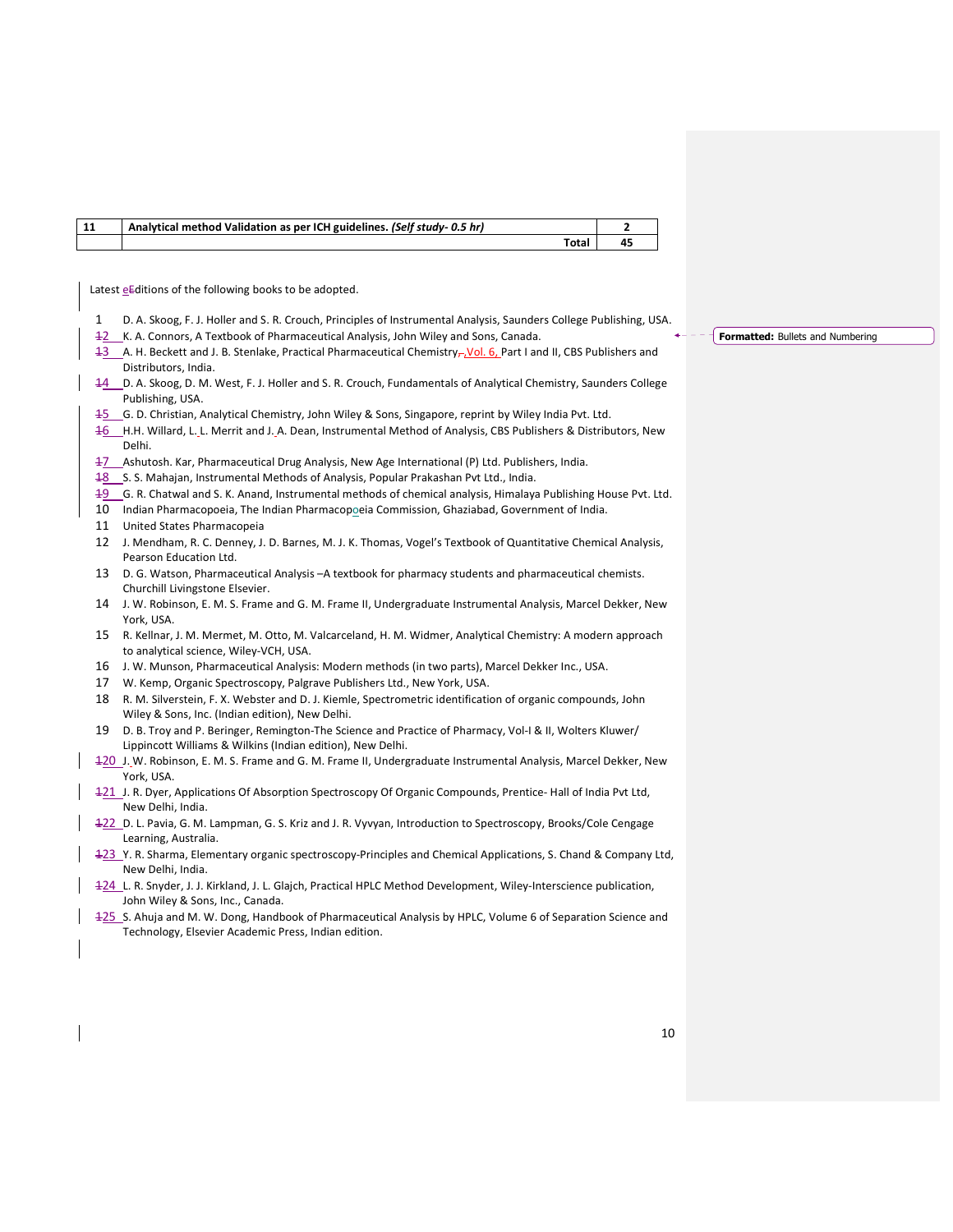|                        | Pharmacology - III<br>3 Hrs/Week                                        |                         |                              |
|------------------------|-------------------------------------------------------------------------|-------------------------|------------------------------|
| UnitSr.No.             | <b>TOPICopic</b>                                                        | <b>Hours</b>            |                              |
| $\lambda$ <sub>-</sub> | Drugs acting on Central Nervous System                                  | 23                      | Formatted: Font: Bold        |
| 1.1                    | Aliphatic alcohols                                                      | $\mathbf{1}$            | Formatted: Font: Bold        |
| 1.2                    | General and Local anesthetics                                           | 3                       | <b>Formatted: Font: Bold</b> |
| 1.3                    | Sedatives, Hypnotic and anxiolytic agents                               | $\overline{2}$          |                              |
| 1.4                    | Antiepileptic drugs                                                     | $\overline{2}$          |                              |
| 1.5                    | Drugs Used in Parkinson's disease                                       | $\overline{2}$          |                              |
| 1.6                    | Drugs used in Alzheimer's disease                                       | $\overline{2}$          |                              |
| 1.7                    | Antipsychotic, antidepressant, anti-mania drugs                         | 3                       |                              |
| 1.8                    | Opioid analgesics                                                       | $\overline{2}$          |                              |
| 1.9                    | CNS stimulants                                                          | $\overline{2}$          |                              |
|                        | <b>SELF STUDY:</b>                                                      |                         |                              |
| 1.10                   | Physiology of CNS and central neurotransmitters                         | 4                       |                              |
| $\overline{2}$         | Autacoids; Drug therapy of inflammation                                 | 10                      | Formatted: Font: Not Bold    |
| 2.1                    | Histamine, bradykinin and their antagonists                             | $\overline{2}$          |                              |
| 2.2                    | Serotonin, agonists and antagonists                                     | 1                       |                              |
| 2.3                    | Lipid derived autacoids, Eicosanoids and platelet activating factor     | $\mathbf{1}$            |                              |
| 2.4                    | <b>NSAIDs</b>                                                           | 2                       |                              |
| 2.5                    | Pharmacotherapy of Asthma                                               | $\overline{2}$          |                              |
|                        | <b>SELF STUDY:</b>                                                      |                         |                              |
| 2.6                    | Pharmacotherapy of Gout                                                 | 2                       |                              |
| $\lambda$              | Drugs acting on gastrointestinal tract                                  | ٩                       |                              |
| 3.1                    | Antacids and Drugs for peptic ulcers                                    | $\overline{2}$          |                              |
| 3.2                    | <b>Emetics, antiemetics and Prokinetics</b>                             | $\overline{2}$          |                              |
| 3.3                    | Drugs for constipation and diarrhoea                                    | $\overline{2}$          |                              |
| 3.4                    | Drugs for Inflammatory Bowel Diseases                                   | $\mathbf{1}$            |                              |
|                        | <b>SELF STUDY:</b>                                                      |                         |                              |
| 3.5                    | Innervations and hormones of GIT: Neuronal control and hormonal control | $\overline{2}$          |                              |
| $\mathbf{A}$           | <b>Principles of Toxicology</b>                                         | $\overline{\mathbf{3}}$ |                              |
| 4.1                    | Heavy metals (Lead, Mercury, Arsenic)Poisoning,                         | 1                       |                              |
| 4.2                    | Pesticide and Opioid Poisoning and treatment                            | $\mathbf{1}$            |                              |
|                        | <b>SELF STUDY:</b>                                                      |                         |                              |
| 4.3                    | <b>Environmental toxicants</b>                                          | 1                       |                              |
|                        | Total                                                                   | 45                      |                              |

Latest editions of the following books to be adopted

- 1. Goodman & Gilman's Pharmacological Basis of Therapeutics, McGraw Hill Companies Inc.
- 1.2. Satoskar R.S. Bhandarkar S.D. &Rege N.N. Pharmacology & Therapeutics, Popular Prakashan.

1.3. Rang & Dale Pharmacology, Churchill Livingstone.

- 1.4. Lippincott's Illustrated Reviews: Pharmacology- Lippincott-Raven Howland &Nyeets Publishers NY.
- 1.5. Laurence D.R. & Bennett Clinical Pharmacology, Elsevier NY.
- 1.6. Kulkarni S.K. Handbook of Experimental Pharmacology, VallabhPrakashan, New Delhi.
- 1.7. B.G.Katzung-Basic and Clinical Pharmacology, Appleton and Lange publications.
- 1.8. Ghosh M.N. Fundamentals of Experimental Pharmacology Hilton & Company, Kolkata.

Formatted: Space After: 0 pt, Line spacing: single Formatted: Bullets and Numbering

11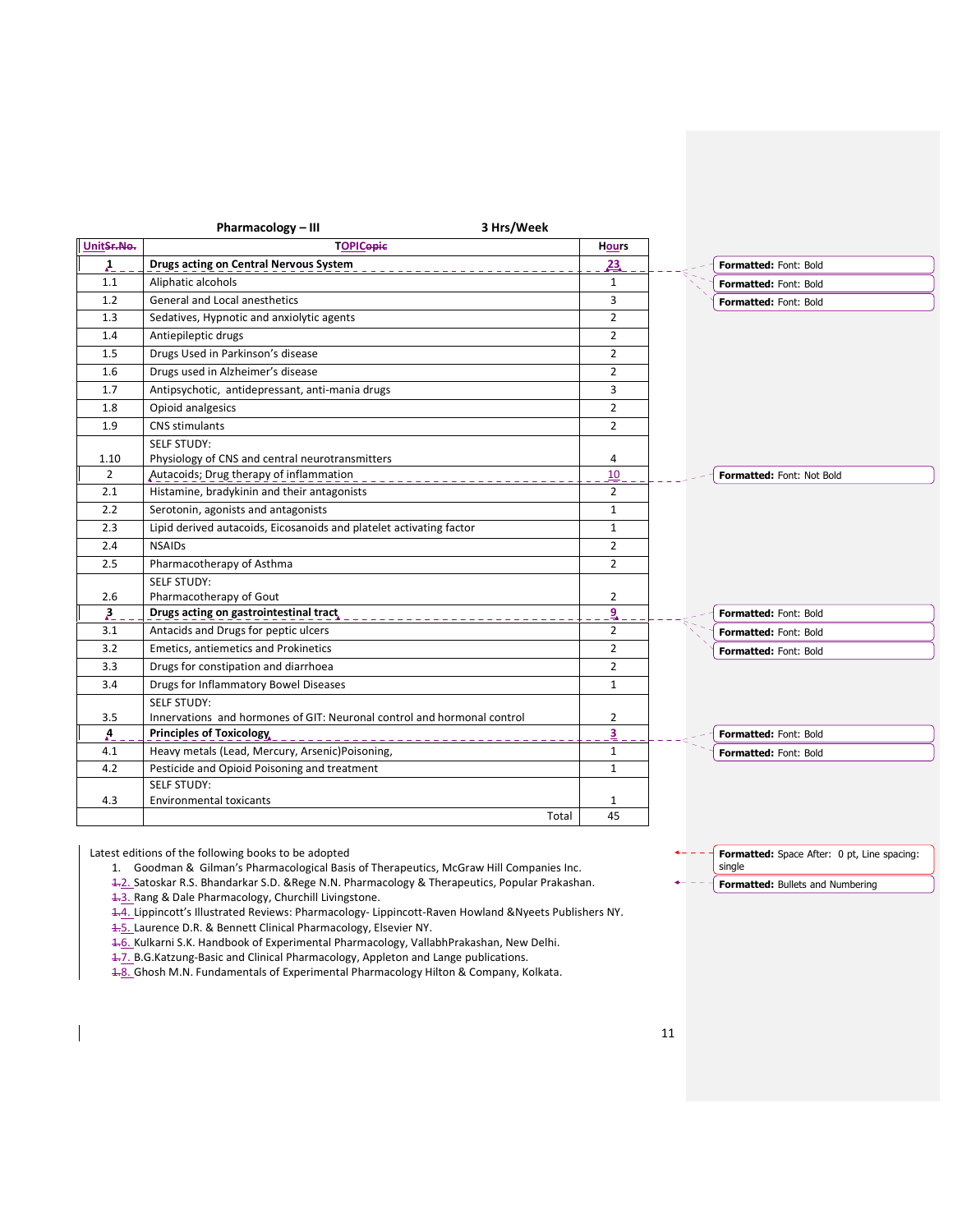Pharmaceutics – IV 3 Hrs/Week

| UnitNo.                 | <b>TOPICopic</b>                                                                                | <b>Hour</b>    |                                          |
|-------------------------|-------------------------------------------------------------------------------------------------|----------------|------------------------------------------|
| 1                       | Introduction to sterile dosage forms - Parenteral products                                      | 16             | Formatted: Font: Bold                    |
| 1.1                     | Various routes of parenteral administration, pyrogens, vehicle,- WFI preparation, purity,       |                |                                          |
|                         | storage and distribution, vehicles other than WFI, additives in parentertal products            | 4              |                                          |
| 1.2                     | Self study                                                                                      |                |                                          |
|                         | Containers - glass and plastics- types and evaluation, , rubber closures and testing            | $\overline{2}$ |                                          |
| 1.3                     | Personnel, facilities- layout, environmental control cleanliness classes, air handling (HVAC    |                |                                          |
|                         | systems), HEPA filters, laminar flow                                                            | 3              |                                          |
| 1.4                     | SVP - formulation considerations, types, product procedures, freeze drying                      | 3              |                                          |
| 1.5                     | LVP - types, formulation aspects, packaging                                                     | $\overline{2}$ |                                          |
| 1.6                     | QA & QC- sterility test, pyrogen/endotoxin test, particulate evaluation, leaker test            | 2              |                                          |
| $\overline{2}$          | <b>Ophthalmic Products</b>                                                                      | 9              |                                          |
| 2.1                     | Self study-Anatomy and physiology of eye (1h)                                                   | $\overline{2}$ |                                          |
|                         | lachrymal system, tears, precorneal tear film, cornea, ocular bioavailability                   |                |                                          |
| 2.2                     | Formulation and packaging of various ophthalmic products - solutions, suspension,               | $\overline{3}$ |                                          |
|                         | ophthalmic ointments and gels, preservatives and efficacy test, additives                       |                |                                          |
| 2.3                     | QA and QC sterility test, clarity, particle size for suspension, tests on ointments and         | $\overline{2}$ |                                          |
|                         | collapsible tubes                                                                               |                |                                          |
| 2.4                     | Contact lens solutions: types of lenses, cleaning solution, disinfection solution, lubricants,  | $\overline{2}$ |                                          |
|                         | multipurpose solutions and packages                                                             |                |                                          |
| 3                       | Oral sustained and controlled release systems                                                   | 110            | Formatted: Font: Bold                    |
| 3.1                     | Advantages of SR systems, biopharmaceutical consideration and dose calculation of drug          | 3              | Formatted: Font: Bold                    |
|                         | Self study-Calculation for dose-loading, maintainancemaintenance-(2h)                           |                | Formatted: Font: (Default) Calibri, Bold |
| 3.2                     | Properties of drug with reference to the design of oral SR systems                              | $\overline{2}$ |                                          |
| 3.3                     | Matrix and reservoir type of systems, dissolution controlled systems, diffusion controlled      | 4              |                                          |
|                         | systems, ion exchange controlled systems                                                        |                |                                          |
| 3.4                     | Evaluation of sustain release systems                                                           | $+2$           |                                          |
| $\overline{\mathbf{4}}$ | <b>Stability Studies</b>                                                                        | 9              | Formatted: Font: Bold                    |
| 4.1                     | Importance of stability studies, kinetic principles, Arrhenius equation and derivation of shelf | 4              |                                          |
|                         | life based on Arrhenius equation, limitations and advantages of Arrhenius equation              |                |                                          |
|                         | Self study-Problems-(2h)                                                                        |                |                                          |
| 4.2                     | Degradation pathways-hydrolysis, oxidation, photolytic degradation, methods to enhance          | $\overline{2}$ |                                          |
|                         | stability of drugs                                                                              |                |                                          |
| 4.3                     | Accelerated stability studies, introduction to ICH guidelines                                   | $\overline{2}$ |                                          |
| 4.4                     | Self studies-Interactions with containers and closures (1h)                                     | 1              |                                          |
|                         | Total                                                                                           | 45             |                                          |

Latest eEditions of the following books to be adopted

- 1. Pharmaceutical Dosage forms, Parenteral Medications. Vol I.II.III, Ed. By Kenneth A. Avis, Leon Lachman, and H .A. Liberman. Marcel dekker-Dekker INC.
- 1.2. Pharmaceutics. The science of dosage form design, Ed. M. E. Aulton, Churchill livingstone.
- 1.3. Modern Pharmaceutics, Ed. By Gilbert S. Banker and Christopher T. Rhodes. Marcel Dekker INC.

1.4. The theory and practice of Industrial Pharmacy, Ed. By Leon Lachman, H. A. Liberman, J. L. Kanig; Varghese Publishing House.

1.5. Remington, The science and practice of Pharmacy, Vols. I and II, B.L. Publications Pvt. Ltd.

1.6. Ophthalmic drug delivery systems, ed Ed by Ashim K. Mitra, Volume 58, Marcel Dekker INC.

1.7. Turco and Kings, Sterile Dosage Forms, Lea and Febiger, Philadelphia.

4.8. Michel J. Akers, Quality Control of Parenterals, Marcel Dekker

 $\overline{\mathsf{F}}$  Formatted: Bullets and Numbering  $\leftarrow -$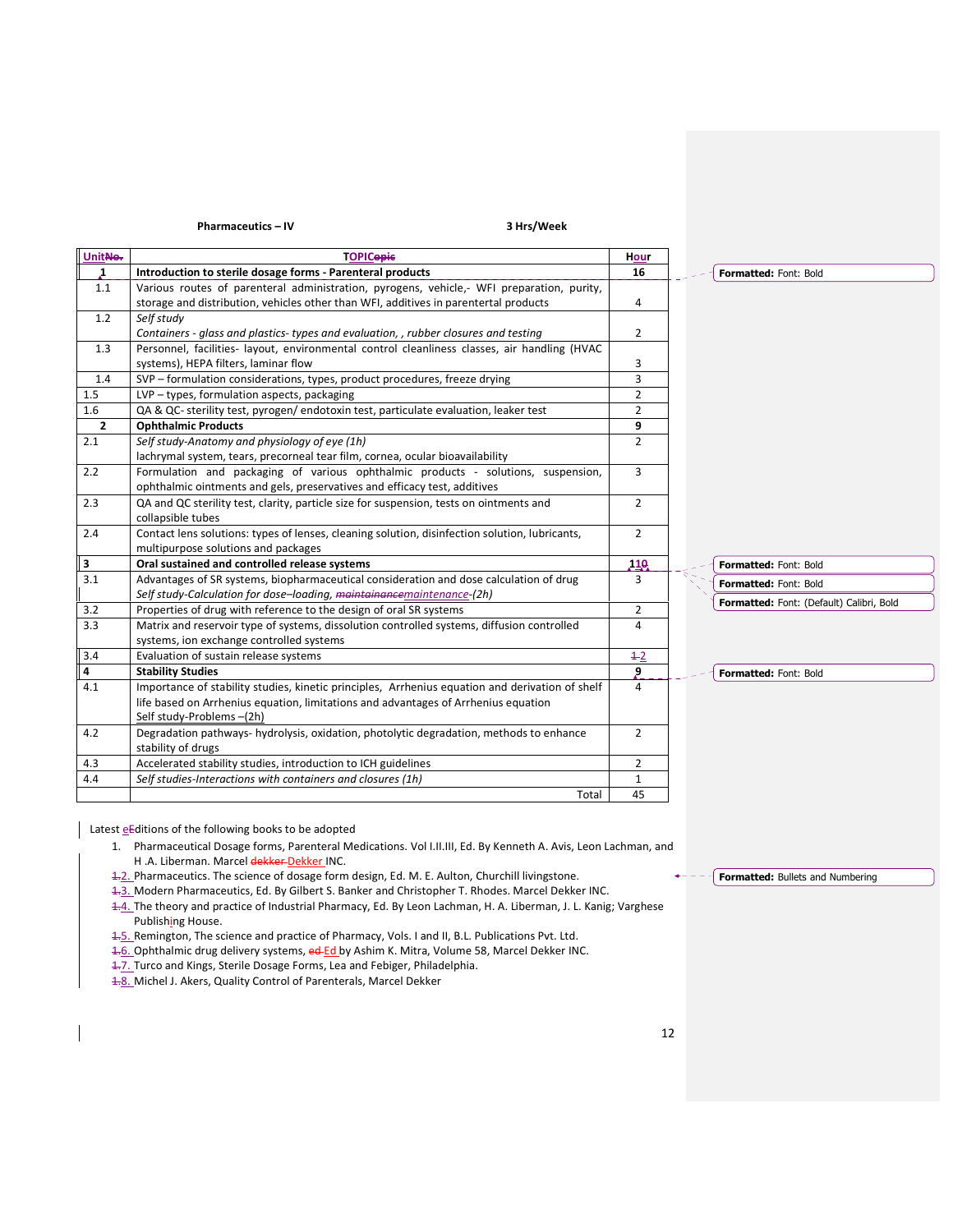1.9. Controlled Drug Delivery-Fundamentals and Applications, Robinson Joseph R., Lee Vincent H, Vol 29, Marcel Dekker INC.<br>1-10. Pha

1.10. Pharmacetuical Technology, Vols. I, II, RSR Murthy, Ashutosh Kar, New Age Int. Ltd.

 $\overline{\phantom{a}}$ 

 $\overline{\phantom{a}}$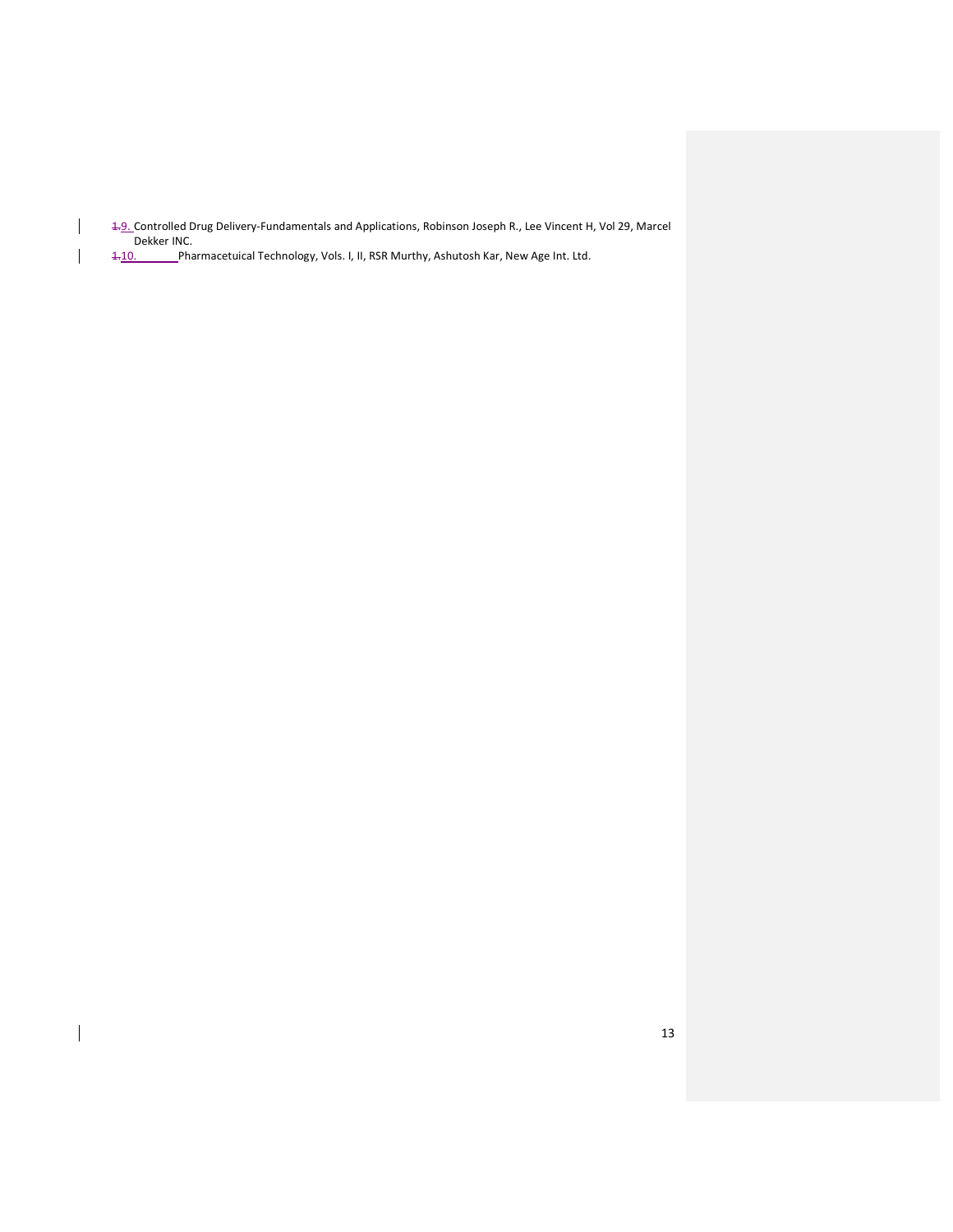# Pharmacognosy & Phytochemistry – II 3 Hrs/Week

 $\overline{\phantom{a}}$ 

| S÷.          | <b>TOPICepies</b>                                                                                                                                                                          | <b>Hours</b>   |                                   |
|--------------|--------------------------------------------------------------------------------------------------------------------------------------------------------------------------------------------|----------------|-----------------------------------|
| No-Uni       |                                                                                                                                                                                            |                |                                   |
| t            |                                                                                                                                                                                            |                |                                   |
| $\mathbf{1}$ | Drugs indicated in bold font are to be studied for detailed pharmacognostic scheme<br>Lipids (Waxes, fats, fixed oils)                                                                     | 10             |                                   |
| 1.1          | General introduction to lipids.                                                                                                                                                            | 5              |                                   |
|              | Study of the following drugs with respect to sources, classification, general properties,                                                                                                  |                |                                   |
|              | methods of extraction, preservation, storage, composition, evaluation, therapeutic uses and                                                                                                |                |                                   |
|              | general applications. - Arachis, castor, sesame, linseed, jojoba, olive, almond, mustard,                                                                                                  |                |                                   |
|              | cottonseed, coconut, safflower, sunflower, croton, neem, rice bran, wheatgerm, hydnocarpus,                                                                                                |                |                                   |
|              | cod-liver oil.                                                                                                                                                                             | $\mathbf{1}$   | Formatted: Font: Not Bold         |
|              | Self study                                                                                                                                                                                 |                |                                   |
|              | • Methods of storage and preservation of oils and fats.                                                                                                                                    |                |                                   |
| 1.2          | Detailed study of following lipids with respect to chemistry, sources, extraction & / or                                                                                                   | $\overline{2}$ |                                   |
|              | preparation, preservation, evaluation and therapeutic use - Kokum butter, coca butter, Shea                                                                                                |                |                                   |
|              | butter, woolfat, spermaceti wax, beeswax, carnauba wax, lecithin and introduction to                                                                                                       |                |                                   |
|              | glycolipids.                                                                                                                                                                               |                |                                   |
|              | Self study $-$                                                                                                                                                                             | $\overline{2}$ |                                   |
|              | Spermaceti and its substitutes<br>$\bullet$                                                                                                                                                |                |                                   |
|              | $\bullet$<br>Uses and examples of glycolipids                                                                                                                                              |                |                                   |
| $\mathbf{2}$ | <b>Tannins</b>                                                                                                                                                                             | 4              |                                   |
| 2.1          | Introduction to the structures of simple phenolics and their occurrence. Introduction to<br>tannins and their definition, classification, occurrence, chemistry, detection, estimation and | $\mathbf{1}$   |                                   |
|              | therapeutic applications.                                                                                                                                                                  |                |                                   |
| 2.2          | Study of sources, composition, extraction and applications of Galls, catechu (pale & black) &                                                                                              | $\overline{2}$ |                                   |
|              | Kino. Study of following tannin containing members with respect to their sources, properties,                                                                                              |                |                                   |
|              | and therapeutic applications - arjuna, ashoka, harda, behra, green tea, pomegranate peel.                                                                                                  |                |                                   |
|              | Study of urushiol from poison ivy.                                                                                                                                                         |                |                                   |
|              | Self study-                                                                                                                                                                                | 1              |                                   |
|              | • Role of tannins in healthcare with suitable examples                                                                                                                                     |                |                                   |
| 3            | Alkaloids:                                                                                                                                                                                 | 15             |                                   |
| 3.1          | Introduction to alkaloids- Definition, classification, properties, general methods of extraction,                                                                                          | 6              |                                   |
|              | detection and estimation. Study of following drugs containing alkaloids with respect to their                                                                                              |                |                                   |
|              | chemistry (structures), sources, salient features of extraction and specific tests for detection (if                                                                                       |                |                                   |
|              | any) and biopotenial:                                                                                                                                                                      |                |                                   |
|              | Alkaloidal Amines - Ephedra, colchicum                                                                                                                                                     |                |                                   |
|              | Tropane -- belladonna, datura, stramonium, hyoscyamus, coca, Ashwagandha<br>Indole- - - Rauwolfia, vinca, nux vomica, ergot                                                                |                |                                   |
|              | Steroidal - kurchi                                                                                                                                                                         |                | <b>Formatted:</b> Italian (Italy) |
|              | Terpene-Aconite                                                                                                                                                                            |                | Formatted: Italian (Italy)        |
|              | Quinazoline - Vasaka                                                                                                                                                                       |                | <b>Formatted:</b> Italian (Italy) |
| 3.2          | Study of following drugs containing alkaloids with respect to their chemistry (structures),                                                                                                | 5              | Formatted: Italian (Italy)        |
|              | sources, salient features of extraction and specific tests for detection (if any) and biopotenial :                                                                                        |                | <b>Formatted Table</b>            |
|              | Benzyl isoquinoline - opium                                                                                                                                                                |                |                                   |
|              | Isoquinoline - Ipecac, hydrastine, berberine, curare alkaloids                                                                                                                             |                |                                   |
|              | Quinoline - cinchona                                                                                                                                                                       |                | Formatted: Italian (Italy)        |
|              | Pyridine-Piperidine - Tobacco, Lobelia, pepper                                                                                                                                             |                | <b>Formatted:</b> Italian (Italy) |
|              | Purine- - cocoa, tea, coffee, cola                                                                                                                                                         |                |                                   |
|              | Glycoalkaloids - Solanum                                                                                                                                                                   |                | Formatted: Italian (Italy)        |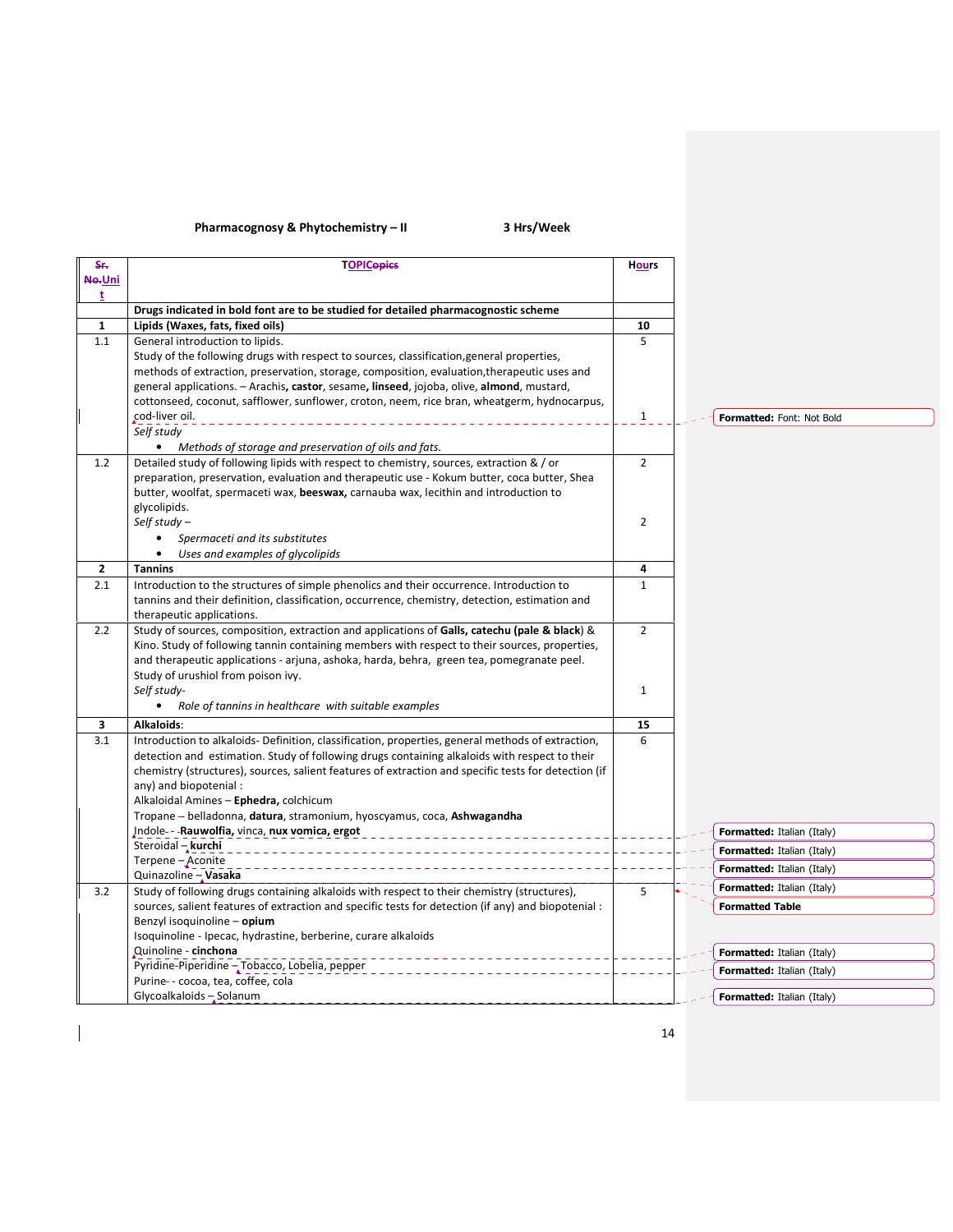|     | Imidazole - Pilocarpus                                                                                                                                                                                                                                                                                                                                                                                                                  |                                  |                            |
|-----|-----------------------------------------------------------------------------------------------------------------------------------------------------------------------------------------------------------------------------------------------------------------------------------------------------------------------------------------------------------------------------------------------------------------------------------------|----------------------------------|----------------------------|
| 3.3 | Biosynthesis of lysergic acid, opium alkaloids, tropane alkaloids, colchicines, emetine, quinine.<br>Self study $-$<br>Pharmacopoeial status of any five alkaloidal drugs<br>$\bullet$                                                                                                                                                                                                                                                  | $\overline{2}$<br>$\overline{2}$ |                            |
| 4   | Miscellaneous phytochemicals                                                                                                                                                                                                                                                                                                                                                                                                            | 3                                |                            |
| 4.1 | Polyacetylenes<br>Introduction to composition & properties of polyacetylenes from matricaria<br>Sulphur containing compounds<br>Thiophenes from tagetes. Study of sources, structure and properties of sulphur containing<br>compounds from Allium species (A. cepa and A. sativum).<br>Napthoquinones<br>Study of alkana, henna, and plumbago with respect to active constituents and uses.<br>Benzoquinone<br>Study of Embelia ribes. | 3                                |                            |
| 5   | Glycosides                                                                                                                                                                                                                                                                                                                                                                                                                              | 8                                |                            |
| 5.1 | Introduction to glycosides their occurrence, chemistry, extraction and uses<br>a) Anthroquinone - Rubia, cochineal, aloes, hypericum, cascara, andira, senna, rhubarb.                                                                                                                                                                                                                                                                  | 5                                | Formatted: Italian (Italy) |
|     | Biosynthesis of Aloe emodin<br>Self study $-$<br>Commercial uses and preparation of aloes                                                                                                                                                                                                                                                                                                                                               | $\mathbf{1}$                     |                            |
| 5.2 | Chemistry, extraction & uses of following classes of glycosides :<br>b) Isothiocyanate - Brassica<br>c) Cyanogenetic - bitter almond, wildcherry<br>Biosynthesis of amygdaline                                                                                                                                                                                                                                                          | $\overline{2}$                   |                            |
|     | Pesticides of natural origin                                                                                                                                                                                                                                                                                                                                                                                                            | 3                                |                            |
| 6.1 | Detailed study of following pesticides of natural origin with respect to their merits demerits,<br>sources, active constituents and applications - Neem, Pyrethrum & Tobacco                                                                                                                                                                                                                                                            | $\overline{2}$                   |                            |
|     | Self Study<br>Commercially available pesticides and their composition                                                                                                                                                                                                                                                                                                                                                                   | 1                                |                            |
| 7.  | <b>Nutraceuticals</b>                                                                                                                                                                                                                                                                                                                                                                                                                   | $\overline{2}$                   |                            |
| 7.1 | Introduction to nutraceuticals. Study of the following drugs as nutraceuticals with respect to<br>biological source, probable active constituents and uses - Alfalfa, Arnica, Apricot pits, bran,<br>Chamomile, Chicory, Cucumber, Fenugreek, Onion, Garlic, Hydrocotyle, Hibiscus, Hops, Honey,<br>Marigold, Amla, Ginseng, Ashwagandha, Gingko biloba, Spirulina, Gymnema, Momordica,<br>Tinospora.<br>Self study:                    | $\mathbf{1}$                     |                            |
|     | Study of marketed nutraceutical preparations (any 2)                                                                                                                                                                                                                                                                                                                                                                                    | 1                                |                            |
|     | Total                                                                                                                                                                                                                                                                                                                                                                                                                                   | 45                               |                            |

Latest eEditions of the following books to be adopted.

- 1. Trease D. & Evans W.C.: Text Book of Pharmacognosy: W.B. Saunders.
- 1.2. Tyler V. E. Brady L. R. & Robbers J. E.: Pharmacognosy; Lea Feibger, USA.

1.3. Wallis T. E.; Text Book of Pharmacognosy; CBS Publishers, Delhi.

1.4. Kokate C. K., Purohit A. P. & Gokhale S. B.: Pharmacognosy; Nirali Publications, Pune.

1.5. Harbone J. B.: Phytochemical Methods: A guide to modern techniques Analysis: Chapman & Hall, London.

1.6. Bruneton J.: Pharmacognosy, Phytochemistry, Medicinal Plants: Intercept Limited.

1.7. Vasudevan T. N. & Laddha K. S.: A Textbook of Pharmacognosy, Vrinda Publication House, Jalgaon.

4.8. The Indian Pharmacopeia: The Controller of Publication; Delhi.

1.9. Brain K. R. & Turner T. D.: The Practical Evaluation of Phytopharmaceuticals: Wright, Scientica, Bristol.

1.10. Iyengar M. A. & Nayak S. G.: Anatomy of Crude Drugs: Manipal Power Press, Manipal.

1-11. Iyengar M. A.: Pharmacognosy of Powdered Drugs; Manipal Power Press, Manipal.

Formatted: Polish (Poland) Formatted: Bullets and Numbering Formatted: Polish (Poland)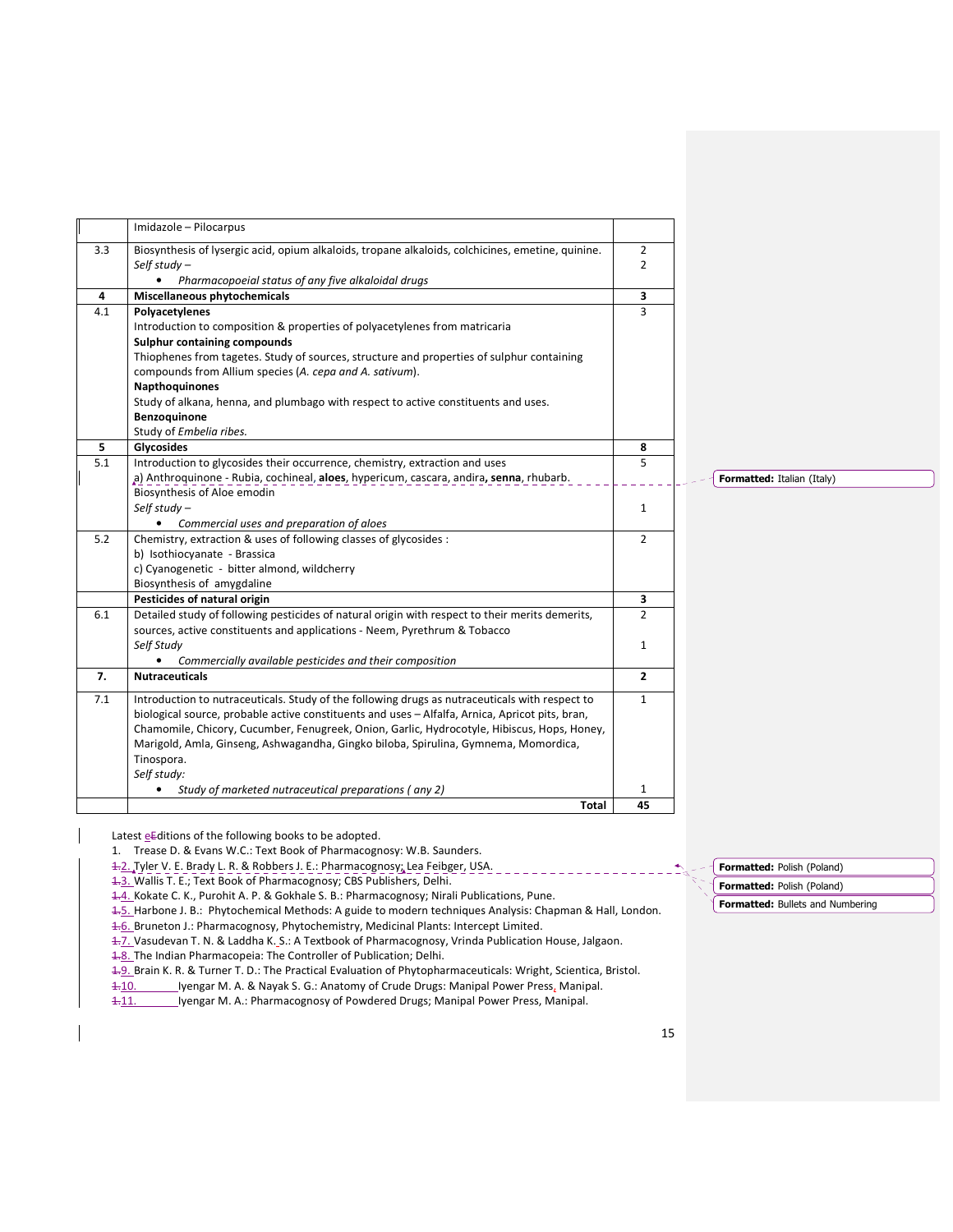- 4.12. Kokate C.K.: Practical Pharmacognosy; Vallabh Prakashan.
- 1.13. Wagner, Bladt & Zgainski; plant Plant Drug Analysis; Springer Verlag.
- 1.14. Khandelwal K. R.: Practical Pharmacognosy Techniques and Experiments; Nirali Prakashan, Pune.<br>1.15. Vasudevan T. N. Laddha K. S.: Practical Pharmacognosy; New Vrinda Publishing House, Jalgaon.
- 1.15. Vasudevan T. N. Laddha K. S.: Practical Pharmacognosy; New Vrinda Publishing House, Jalgaon.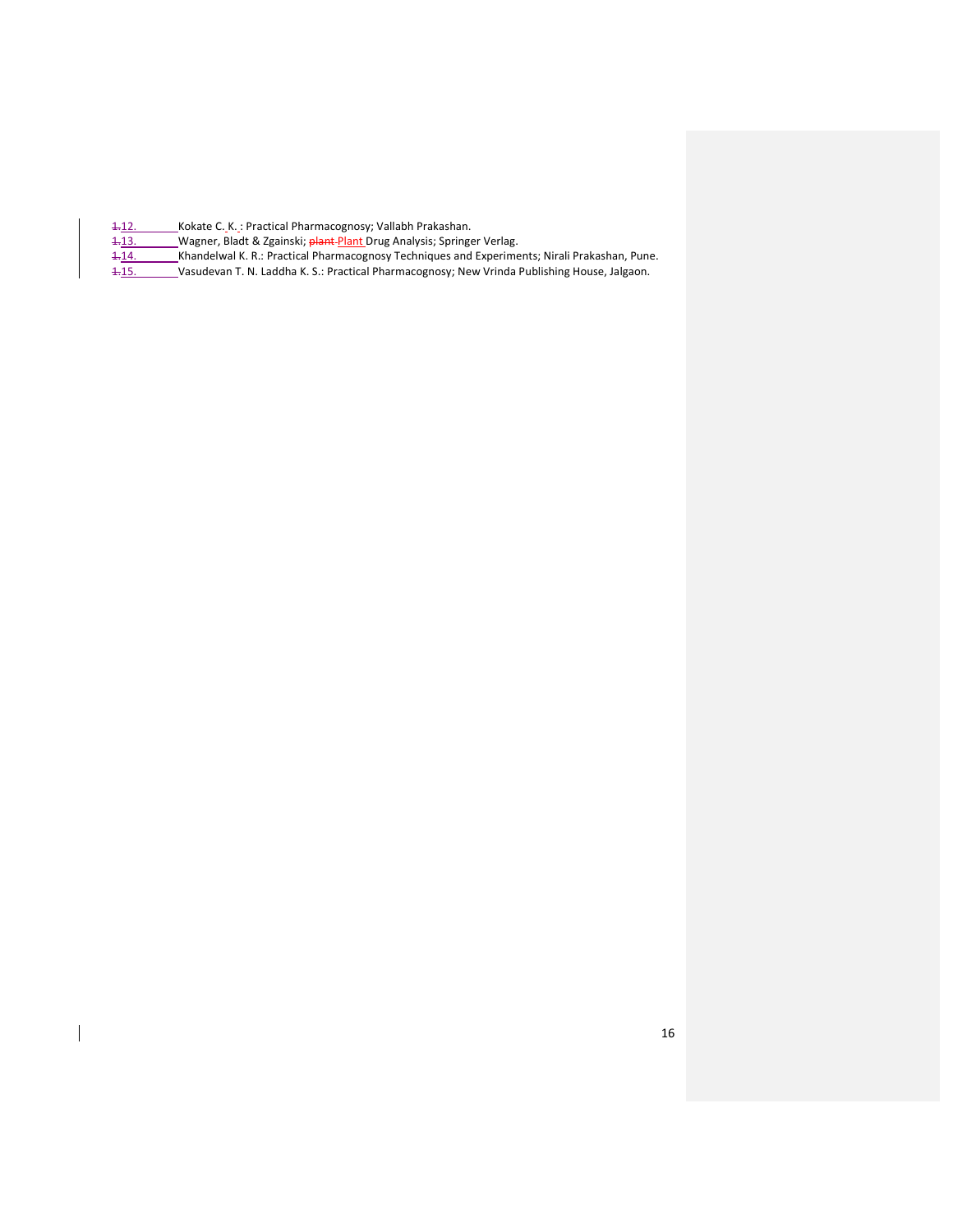## Pharmaceutical Jurisprudence **3 Hrs** / Week

 $\overline{\phantom{a}}$ 

| <b>Topic</b>        | <b>ContentTOPIC</b>                                                                                                 | <b>Hours</b>            |                                                               |
|---------------------|---------------------------------------------------------------------------------------------------------------------|-------------------------|---------------------------------------------------------------|
| Ne-Unit             |                                                                                                                     |                         |                                                               |
| $\mathbf{1}$        | Historical perspectives including details of Chopra Committee and Hathi Committee<br>PHARMACY ACT 1948              | $\mathbf{1}$<br>5       | Formatted: Font: Bold                                         |
| $\mathbf{z}$<br>2.1 | Definitions                                                                                                         | $\frac{12}{5}$          | Formatted: Font: Bold                                         |
| 2.2                 | Pharmacy Council of India and State Councils: Composition and Functions                                             |                         | Formatted: Font: (Default) Calibri, Bold, Font<br>color: Auto |
| 2.3                 | Preparation of registers and qualifications for entry into registers                                                | 23                      | Formatted: Font: Bold                                         |
| 2.4                 | Educational Regulations and Approval of Courses and Institutions                                                    |                         | Formatted: Font: (Default) Calibri, Bold, Font<br>color: Auto |
| 2.5                 | <b>Offences and Penalities</b>                                                                                      |                         | Formatted: Font: Not Bold                                     |
| $\mathbf{3}$        | DRUGS AND COSMETICS ACT 1940 AND RULES 1945                                                                         | <u>18</u>               |                                                               |
| 3.1                 | Definitions                                                                                                         | $\lambda$               | Formatted: Font: Not Bold                                     |
| 3.2                 | Advisory Bodies: DTAB and DCC: Composition and Function                                                             | $\mathcal{Z}_{-}$       | Formatted: Font: Bold                                         |
| 3.3                 | Analytical Bodies : Drug control Laboratories and Government Analyst                                                |                         | Formatted: Font: Not Bold                                     |
| 3.4                 | Executive Bodies : Licensing Authorities, Controlling Authorities, Drug Inspectors and<br><b>Customs Collectors</b> |                         | <b>Formatted: Font: Not Bold</b>                              |
| 3.5                 | Provisions regarding Import of Drugs                                                                                | $\frac{46}{4}$          | Formatted: Font: Not Bold                                     |
| 3.6                 | Provisions regarding Manufacture of Drugs                                                                           |                         |                                                               |
| 3.7                 | Provisions regarding Sale of Drugs                                                                                  |                         |                                                               |
| 3.8                 | Labeling and Packing of Drugs                                                                                       | $\mathbf{1}$            | Formatted: Font: Not Bold                                     |
| 3.9                 | Provisions applicable to Manufacture, Sale, labeling and Packing of Ayurvedic Drugs                                 | $\mathbf{1}$            | <b>Formatted: Font: Not Bold</b>                              |
| 3.10                | Provisions applicable to Import, Manufacture, Sale, labeling and Packing of<br><b>Homeopathic Drugs</b>             | $\mathbf{A}$            | <b>Formatted: Font: Not Bold</b>                              |
| 3.11                | Provisions applicable to Import, Manufacture, Sale, labeling and Packing of Cosmetics                               | $\mathbf{1}$            | Formatted: Font: Not Bold                                     |
| 3.12                | Offences and corresponding penalties                                                                                | 23                      | <b>Formatted: Font: Not Bold</b>                              |
| 3.13                | Broad Content of various Schedules of the Drugs and Cosmetics Act; Schedule M and<br>Schedule Y in moderate details |                         |                                                               |
| 3.14                | Self-study: Case Studies                                                                                            | $\mathbf{1}$            | Formatted: Font: Not Bold                                     |
| 4.0                 | DRUGS AND MAGIC REMEDIES (OBJECTIONABLE ADVERTISEMENTS) ACT 1954                                                    | $\overline{\mathbf{3}}$ |                                                               |
| 4.1                 | Definitions                                                                                                         | $\overline{2}$          | Formatted: Font: Not Bold                                     |
| 4.2                 | Prohibited Advertisements, Savings                                                                                  |                         |                                                               |
| 4.3                 | Self-study : Case studies                                                                                           | $\frac{1}{\sqrt{2}}$ .  | Formatted: Font: Not Bold                                     |
| 5                   | NARCOTIC DRUGS AND PSYCHOTROPIC SUBSTANCES ACT 1985                                                                 | 3                       | Formatted: Font: Bold                                         |
| 5.1                 | Definitions                                                                                                         | $\lambda$               | Formatted: Font: Not Bold                                     |
| 5.2                 | Narcotics Commissioner and other Officers                                                                           |                         |                                                               |
| 5.3                 | Illicit Traffic and measures to prevent illicit traffic of opium                                                    | $\frac{12}{5}$          | Formatted: Font: Not Bold                                     |
| 5.4                 | Offences and corresponding penalties                                                                                |                         |                                                               |
| 6                   | DRUGS PRICES CONTROL ORDER 19952013                                                                                 | $\overline{a}$          | Formatted: Font: Bold                                         |
| 6.1                 | Background of DPCO 1995 <del>Definitions</del>                                                                      | $\lambda$ <sub>2</sub>  | Formatted: Font: Bold                                         |
| $6.2$               | Definitions Calculation of prices for scheduled and non-scheduled bulk drugs and                                    |                         | <b>Formatted: Font: Not Bold</b>                              |
|                     | formulations                                                                                                        |                         |                                                               |
| 6.3                 | Drug Price Equalization Account-Calculation of prices for drug products                                             |                         |                                                               |
| 6.4                 | Drug Price Equalization AccountCurrent National Pricing Policy Micellaneous heads<br>under the order                |                         |                                                               |
|                     |                                                                                                                     |                         |                                                               |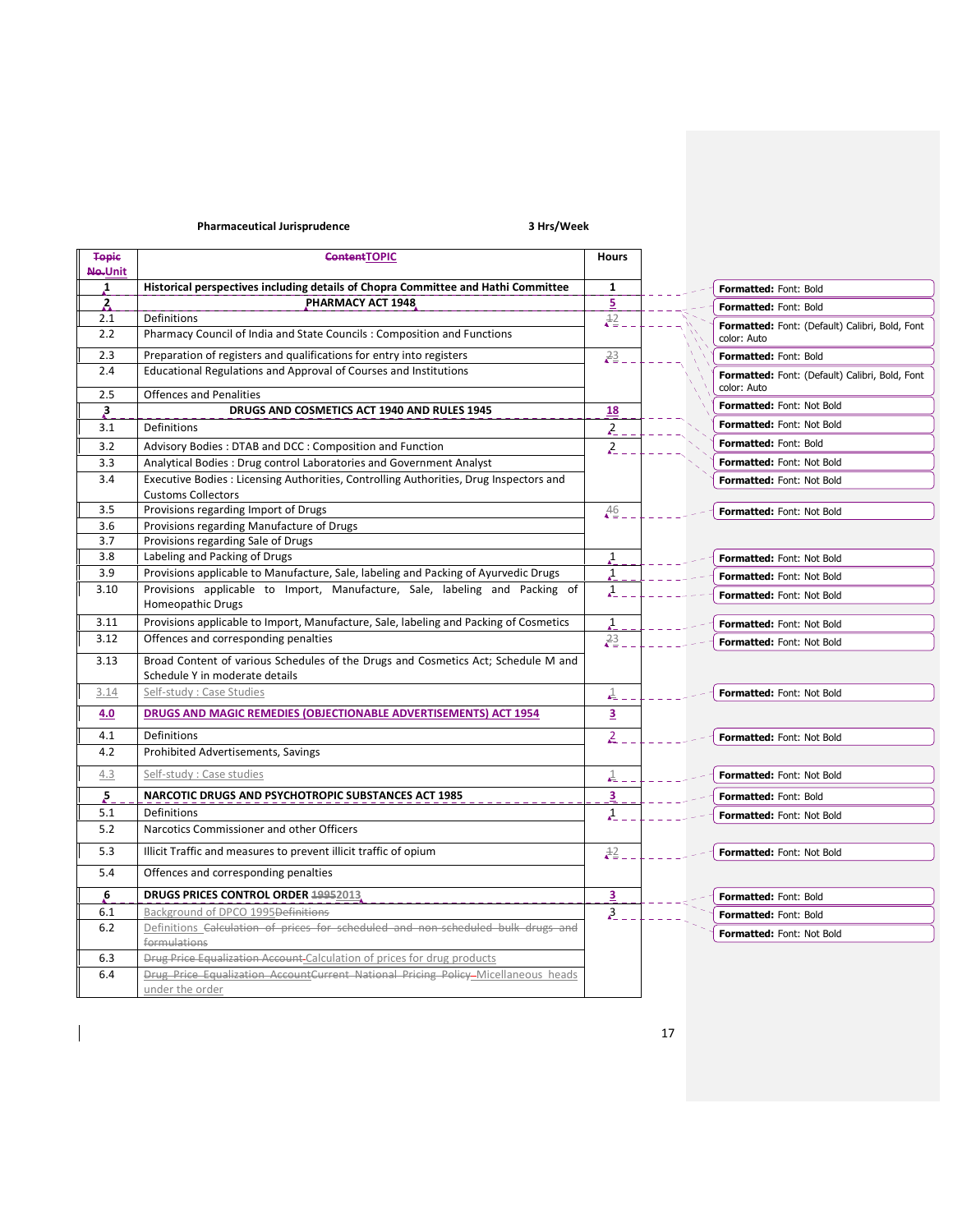| $\overline{7}$ | MEDICINAL AND TOILET PREPARATION (EXCISE DUTIES ACT) 1955                                                              | 2                       |                                                                   |  |
|----------------|------------------------------------------------------------------------------------------------------------------------|-------------------------|-------------------------------------------------------------------|--|
| 7.1            | Definitions, restricted and unrestricted preparations                                                                  | $\overline{2}$          | Formatted: Font: Not Bold                                         |  |
| 7.2            | Manufacturing in bond and outside bond                                                                                 |                         |                                                                   |  |
| 8.             | FOOD SAFETY AND STANDARDS ACT 2006 AND RULES 2011                                                                      | $\overline{z}$          | Formatted: Font: Bold                                             |  |
| 8.1            | Definitions: Food, Adulterant and Food additive                                                                        | 2                       | Formatted: Font: Not Bold                                         |  |
| 8.2            | Authorities and bodies: Food Safety and Standards Authority of India, Central Advisory                                 |                         |                                                                   |  |
|                | Committee, Food safety Officer, Commissioner of Food Safety in the State, Analytical<br>Laboratories and Food Analysts |                         |                                                                   |  |
| 8.3            | Packaging and Labeling of Foods                                                                                        |                         |                                                                   |  |
| 9              | <b>INDIAN PATENTS ACT 2005</b>                                                                                         | 3                       | Formatted: Font: Bold                                             |  |
| 9.1            | Background: Intellectual Property and its types                                                                        | 2                       |                                                                   |  |
| 9.2            | Definitions, features of a patent                                                                                      |                         | Formatted: Font: (Default) Calibri, Bold, Font<br>color: Auto     |  |
| 9.3            | Criteria for patentability and inventions not patentable in India                                                      |                         |                                                                   |  |
| 9.4            | Process of patenting in India                                                                                          |                         | Formatted: Font: Not Bold                                         |  |
| 9.5            | Self-study : Case studies                                                                                              |                         | Formatted: Font: (Default) Calibri, Not Bold,<br>Font color: Auto |  |
| 10             | <b>BOMBAY SHOPS AND ESTABLISHMENTS ACT</b>                                                                             | $\mathbf{1}$            | Formatted: Font: Not Bold                                         |  |
| 10.1           | Definitions of Shops and Commercial Establishments and Provisions under the Act in                                     | $\mathbf{A}$            |                                                                   |  |
|                | <b>Brief</b>                                                                                                           |                         | Formatted: Font: Bold                                             |  |
| 11             | <b>FACTORIES ACT 1954</b>                                                                                              | 1                       | Formatted: Font: Not Bold                                         |  |
| 11.1           | Definitions                                                                                                            | 1                       | Formatted: Font: Not Bold                                         |  |
| 11.2           | Provisions under the Act in Brief                                                                                      |                         |                                                                   |  |
| 12             | INDIAN PENAL CODE AND CODE OF CRIMINAL PROCEDURES                                                                      | $\overline{\mathbf{1}}$ |                                                                   |  |
| 12.1           | Provisions pertaining to different courts, jurisdiction and power                                                      | 1                       | Formatted: Font: Not Bold                                         |  |
| 12.2           | Provisions governing entry, search, arrest, bailable and non-bailable offences,                                        |                         |                                                                   |  |
|                | cognizable and non-cognizable offences                                                                                 |                         |                                                                   |  |
| 13             | <b>INTRODUCTION TO DRUG REGULATORY AFFAIRS</b>                                                                         | $\overline{2}$          |                                                                   |  |
| 13.1           | Brief overview of Drug Regulatory Agencies of US, Australia, Europe, UK, Japan and                                     | 2                       | Formatted: Font: Not Bold                                         |  |
|                | Australia.                                                                                                             |                         |                                                                   |  |
| 13.2           | Introduction to USFDA, European, ICH and WHO guidelines                                                                |                         |                                                                   |  |
|                | Total                                                                                                                  | 3645                    |                                                                   |  |

Latest  $\underline{e}$  Editions of the following books to be adopted.

1. Govt. Of India Publications of above Acts and Rules.

2. Kuchekar B. S., Khadtare A. M., Itkar S. C., Forensic Pharmacy, Nirali Prakashan.

3. N. K. Jain, Textbook of Forensic Pharmacy, Vallabh Prakashan.

3.4. Mittal B. M. - A Textbook of Forensic Pharmacy, Vallabh Prakashan.

3.5. Deshpande S. W. -Drugs & Cosmetics Act.

3.6. Guarino Rechard A. - New Drug Approval Process, Marcel Decker.

 $\overline{\mathcal{F}}$  Formatted: Bullets and Numbering  $\frac{1}{2} \frac{1}{2} \frac{1}{2} \frac{1}{2} \frac{1}{2} \frac{1}{2} \frac{1}{2} \frac{1}{2} \frac{1}{2} \frac{1}{2} \frac{1}{2} \frac{1}{2} \frac{1}{2} \frac{1}{2} \frac{1}{2} \frac{1}{2} \frac{1}{2} \frac{1}{2} \frac{1}{2} \frac{1}{2} \frac{1}{2} \frac{1}{2} \frac{1}{2} \frac{1}{2} \frac{1}{2} \frac{1}{2} \frac{1}{2} \frac{1}{2} \frac{1}{2} \frac{1}{2} \frac{1}{2} \frac{$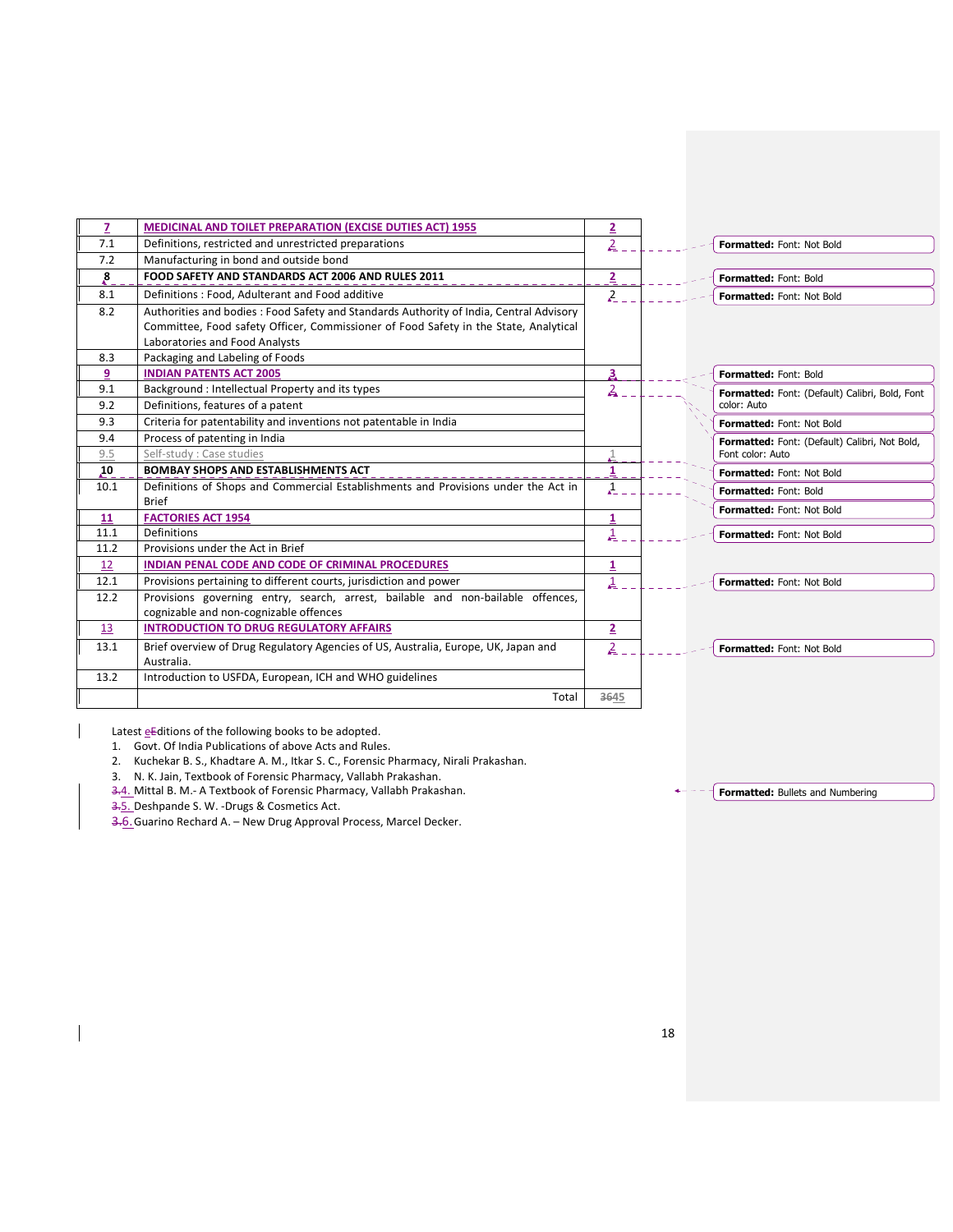| 4 Hrs/week<br>Pharmaceutical Analysis Lab. - III                                                                                                                                                 |                                                                                                                               |
|--------------------------------------------------------------------------------------------------------------------------------------------------------------------------------------------------|-------------------------------------------------------------------------------------------------------------------------------|
| 1. UV spectrophotometric estimation of two components formulation by simultaneous equation method, Eg-<br>Caffeine and Sodium benzoate injection.                                                |                                                                                                                               |
| 1-2. UV spectrophotometric estimation of two components formulation by absorbance ratio method, Eg-<br>Caffeine and Sodium benzoate injection.                                                   | Formatted: Bullets and Numbering                                                                                              |
| 1.3. UV spectrophotometric estimation of formulation by Difference spectroscopy: Eg: Phenylephrine HCl<br>ophthalmic solution.                                                                   |                                                                                                                               |
| 4.4. Assay of Trimethoprim in cotrimoxazole tablets.<br>4.5. Determination of concentration of sample by UV spectroscopy (Construction of calibration curve using                                |                                                                                                                               |
| linear regression analysis). e.g-Ibuprofen.<br>4.6. Determination of validation parameters by UV spectroscopy: e.g Ibuprofen, Paracetamol.                                                       |                                                                                                                               |
| Linearity<br>Precision                                                                                                                                                                           |                                                                                                                               |
| Accuracy                                                                                                                                                                                         |                                                                                                                               |
| 7. Separation and identification of compounds by TLC<br>7.8. Determination of pK <sub>a</sub> by UV spectroscopy e.g. Phenylephrine HCl                                                          | Formatted: Bullets and Numbering                                                                                              |
| 7.9. Demonstration experiments:                                                                                                                                                                  |                                                                                                                               |
| $\ddagger$<br>-Separation and identification of amino acids by paper chromatography.<br>10. - Development of mobile phase for TLC<br>-Working of HPLC, GC and HPTLC.<br>40.11.                   | Formatted: Indent: Left: 0.5", Space After:<br>0 pt, Line spacing: single, No bullets or<br>numbering, Tab stops: Not at 0.5" |
| -Separation of compounds by column chromatography<br><del>10.</del> 12.                                                                                                                          | Formatted: Bullets and Numbering                                                                                              |
| Note: Examples of drugs are provided for reference purpose only. Any other suitable drug can also be used.                                                                                       |                                                                                                                               |
| BooksLatest editions of the following books to be adopted.                                                                                                                                       | Formatted: Indent: Left: 0", First line: 0"                                                                                   |
| 1. A.H. Beckett and J.B. Stenlake, Practical Pharmaceutical Chemistry, 4 <sup>th</sup> Edn., Part I and II, CBS Publishers <sup>+</sup> .                                                        | Formatted: Font: Not Bold                                                                                                     |
| and Distributors, India, 2005.                                                                                                                                                                   | Formatted: Indent: Left: 0", Hanging: 0.13"                                                                                   |
| 2. G. D. Christian, Analytical Chemistry, 6 <sup>th</sup> -Edn., John Wiley & Sons, Singapore, reprint by Wiley India Pvt.<br>Ltd., 2008.                                                        | Formatted: Indent: Left: 0", Hanging: 0.19"                                                                                   |
| 3. Indian Pharmacopoeia, The Indian Pharmacopeia Commission, Ghaziabad, Government of India-2010.                                                                                                | Formatted: Indent: Left: 0", First line: 0"                                                                                   |
| 4. United States Pharmacopeia                                                                                                                                                                    |                                                                                                                               |
| 5. J. Mendham, R. C. Denney, J. D. Barnes, M.J. K. Thomas, -Vogel's Textbook of Quantitative Chemical+<br>Analysis, 6 <sup>th</sup> Edn., Pearson Education Ltd, 2002. (Seventh impression 2008) | Formatted: Indent: Left: 0", Hanging: 0.13"                                                                                   |
| 6. D.G. Watson, Pharmaceutical Analysis - A textbook for pharmacy students and pharmaceutical chemists.                                                                                          | Formatted: Indent: Left: 0", Hanging: 0.19"                                                                                   |
| 3 <sup>rd</sup> Edn., Churchill Livingstone Elsevier, 2012.                                                                                                                                      |                                                                                                                               |
| 7. L. R. Snyder, J. J. Kirkland, J. L. Glajch, Practical HPLC Method Development, 2 <sup>nd</sup> Edn., Wiley-Interscience                                                                       |                                                                                                                               |
| <b>pPublication, John Wiley &amp; Sons, Inc., Canada, 1997.</b>                                                                                                                                  |                                                                                                                               |
| 8. S. Ahuja and M. W. Dong, Handbook of Pharmaceutical Analysis by HPLC, Volume 6-of Separation                                                                                                  |                                                                                                                               |
| Science and Technology, $4^{\frac{1}{2}}$ Edn., Elsevier Academic Press, Indian edition, 2009.                                                                                                   |                                                                                                                               |
| Reference books and textbooks (Please refer latest editions if available)                                                                                                                        |                                                                                                                               |
| A.H. Beckett and J.B. Stenlake, Practical Pharmaceutical Chemistry, 4 <sup>th</sup> Edn., Part I<br>晝                                                                                            |                                                                                                                               |
| and II. CBS Publishers and Distributors, India. 2005.                                                                                                                                            |                                                                                                                               |
| G. D. Christian. Analytical Chemistry, 6 <sup>th</sup> Edn., John Wiley & Sons, Singapore, reprint<br>至.                                                                                         |                                                                                                                               |
| by Wiley India Pvt. Ltd., 2008.                                                                                                                                                                  |                                                                                                                               |
| <u>3</u><br><i>Indian Pharmacopoeia</i> , The Indian Pharmacopeia Commission, Ghaziabad,                                                                                                         |                                                                                                                               |
| Government of India, 2010.<br>United States Pharmacopeia                                                                                                                                         |                                                                                                                               |
| $\overline{\mathbf{4}}$<br>J. Mendham, R. C. Denney, J. D. Barnes, M.J. K. Thomas. Vogel's Textbook of<br>5                                                                                      |                                                                                                                               |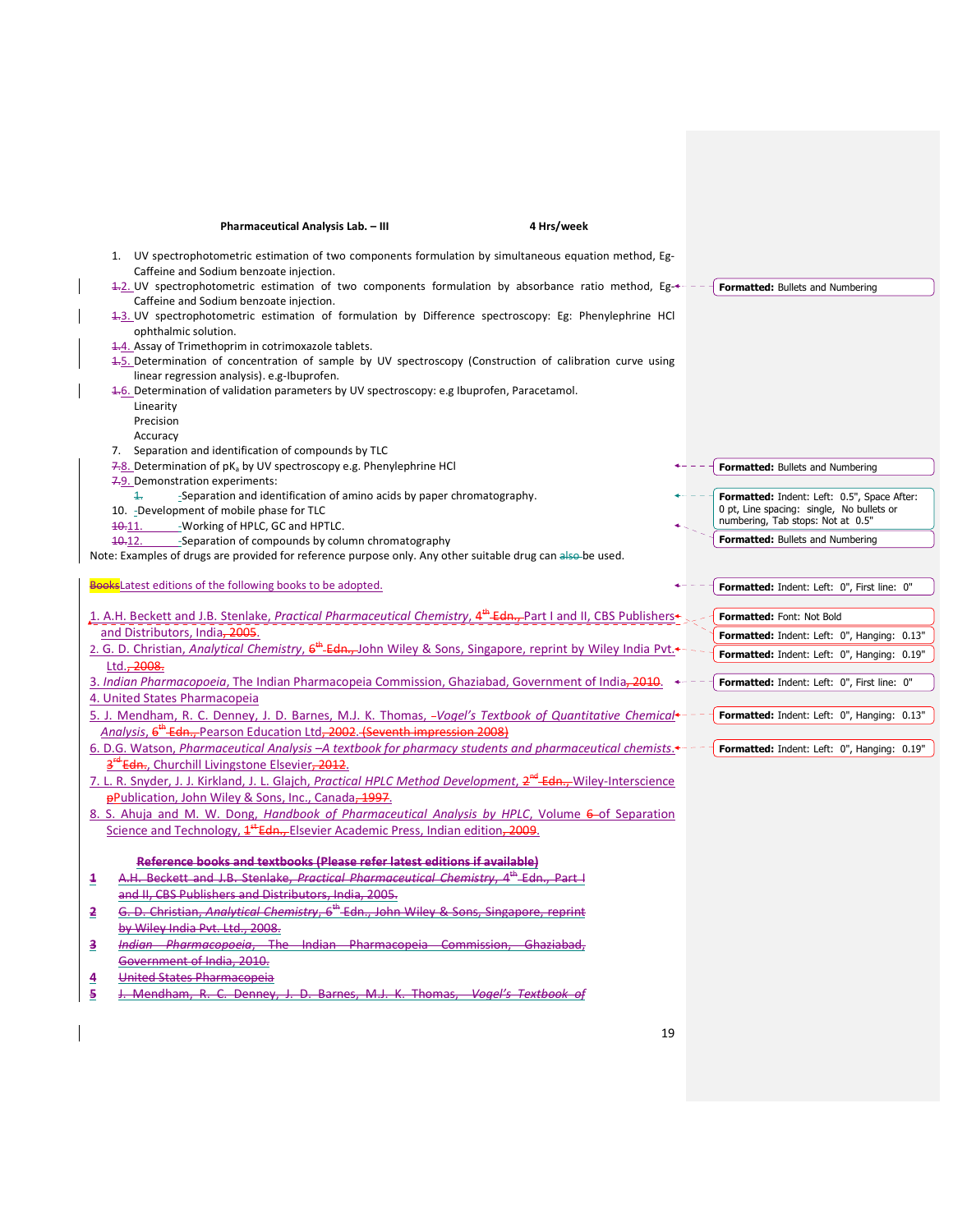Quantitative Chemical Analysis, 6<sup>th</sup> Edn., Pearson Education Ltd, 2002. (Seventh impression 2008)

- 6 D.G. Watson, Pharmaceutical Analysis –A textbook for pharmacy students and pharmaceutical chemists. 3rd Edn., Churchill Livingstone Elsevier, 2012.
- 7 L. R. Snyder, J. J. Kirkland, J. L. Glajch, Practical HPLC Method Development, 2<sup>nd</sup> Edn., Wiley-Interscience publication, John Wiley & Sons, Inc., Canada, 1997.
- 8 S. Ahuja and M. W. Dong, Handbook of Pharmaceutical Analysis by HPLC, Volume 6 of Separation Science and Technology, 1<sup>st</sup> Edn., Elsevier Academic Press, Indian edition, 2009.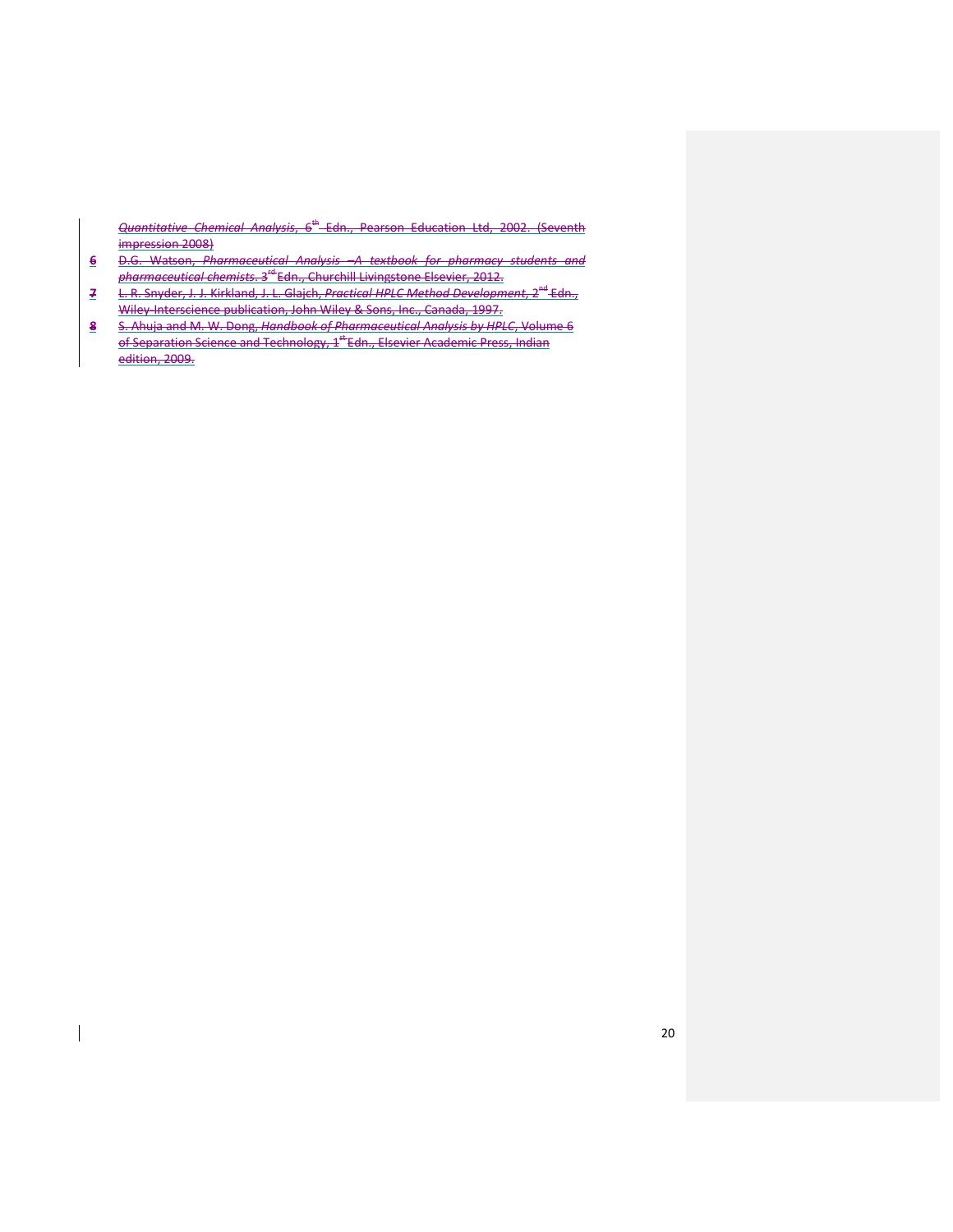### Pharmaceutics Lab. – IV 4 Hrs/Week 1. Preparation and monographic testing of Water for Injection IP. 1.2. Processing and monographic testing of Glass containers and rubber closures as per IP. 1.3. Product –Package interaction- quantitative estimation of preservative absorption by rubber closures. 1.4. Preparation and documentation of the following injections: a. Sodium chloride and Dextrose injection IP. a.b. Calcium gluconate injection IP a.c. Ascorbic acid injection IP. a.d. Official injection using an oily vehicle a.e. Official parenteral suspension 5. Preparation and documentation of following ophthalmic products: a. Sulphacetamide eye drops, BPC. a.b. Official antibiotic eye ointment a.c. Contact lens solution 6. Accelerated stability testing of Aspirin 7. Sterility test and environmental control(Demonstration) Latest editions of the following books to be adopted. Formatted: Space After: 0 pt Formatted: Bullets and Numbering Formatted: Bullets and Numbering Formatted: Bullets and Numbering

**Books** 

All books listed in the theory syllabus as well as current editions of IP, BP and USP.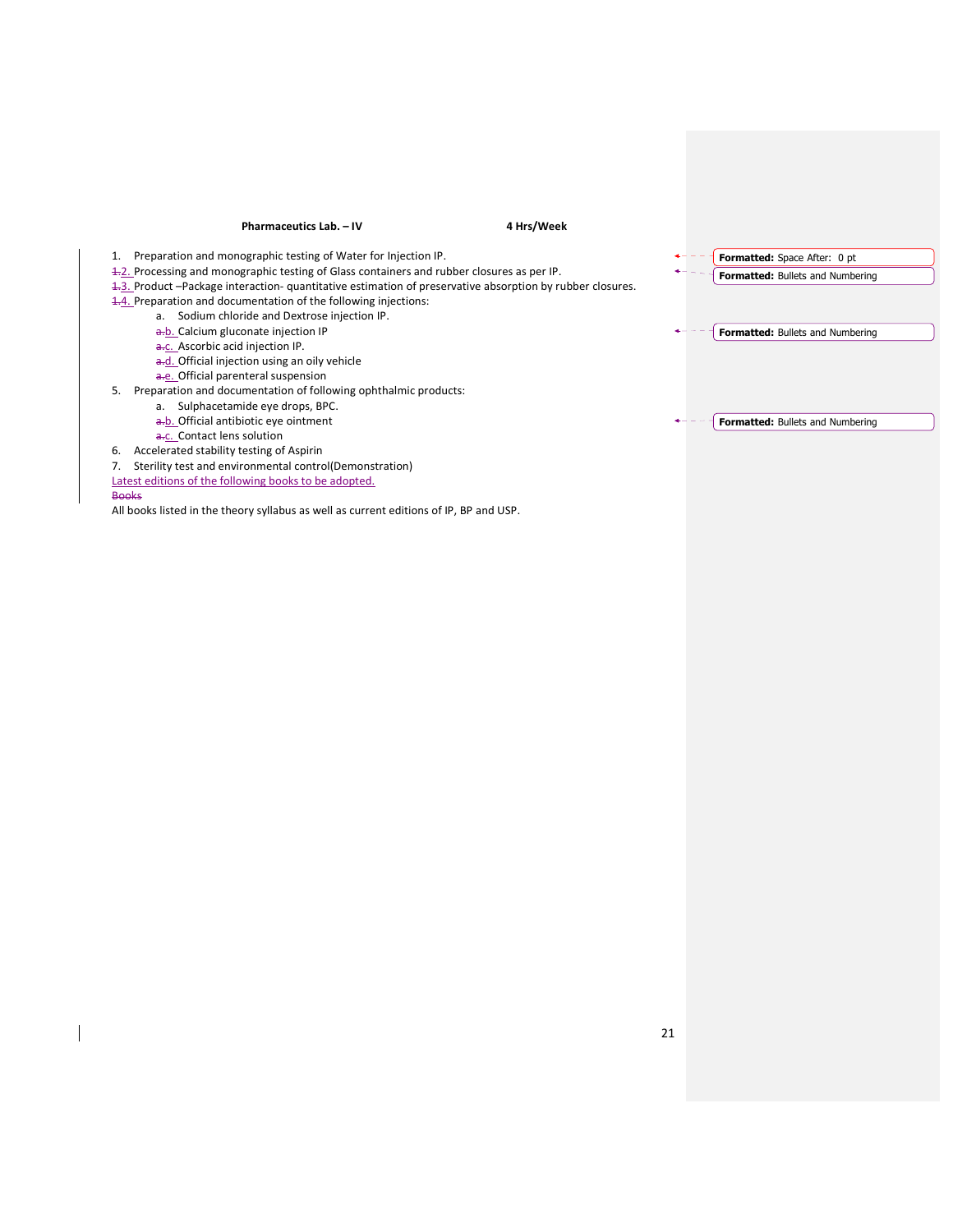| Pharmacology Lab. - II<br>4 Hrs/Week                                                                     |                                         |
|----------------------------------------------------------------------------------------------------------|-----------------------------------------|
| <b>Experiments:</b>                                                                                      |                                         |
| Bioassay of Acetylcholine using suitable isolated tissue preparation e.g. Cock ileum<br>1.               |                                         |
| 4.2. Bioassay of Atropine using suitable isolated tissue preparation e.g. Cock ileum                     | <b>Formatted: Bullets and Numbering</b> |
| Demonstrations: (with kymograph recordings or audio-visual aids)                                         |                                         |
| Bioassay of oxytocin<br>1.                                                                               |                                         |
| 4.2. Behavioral Pharmacology Demonstrations/ Simulated experiments (CDs).                                | Formatted: Bullets and Numbering        |
| To study effect of drugs on locomotor activity in rodents using actophotometer.<br>٠                     |                                         |
| To study the muscle relaxant property of drug using Rota-rod.                                            |                                         |
| To study analgesic activity of drug using an analgesiometer.                                             |                                         |
| To study anticonvulsant activity of drugs using maximal electroshock/ chemically induced seizures.       |                                         |
| To study phenothiazines induced catalepsy using suitable animal model.                                   |                                         |
| <b>Toxicity studies</b>                                                                                  |                                         |
| Introduction to CPCSEA, OECD guidelines                                                                  |                                         |
| Introduction to acute, sub-acute and chronic toxicity studies                                            |                                         |
| Latest editions of the following books to be adopted                                                     |                                         |
| Kulkarni S. K. Handbook of Experimental Pharmacology, VallabhPrakashan, New Delhi.<br>1.                 |                                         |
| <b>1-2.</b> Ghosh M.N. Fundamentals of Experimental Pharmacology Hilton & Company, Kolkata.              | Formatted: Bullets and Numbering        |
| 4.3. S. B. Kasture. A handbook of Experiments in Pre-Clinical Pharmacology, Career Publications.         |                                         |
| 4.4. W. L. M. Perry, Pharmacological Experiments on isolated preparations, E & S Livingstone, Edinburg & |                                         |
| London.                                                                                                  |                                         |
| 4.5. Patil C. R. X-cology (Software), Pragati Book Co. Pvt. Ltd, Pune.                                   |                                         |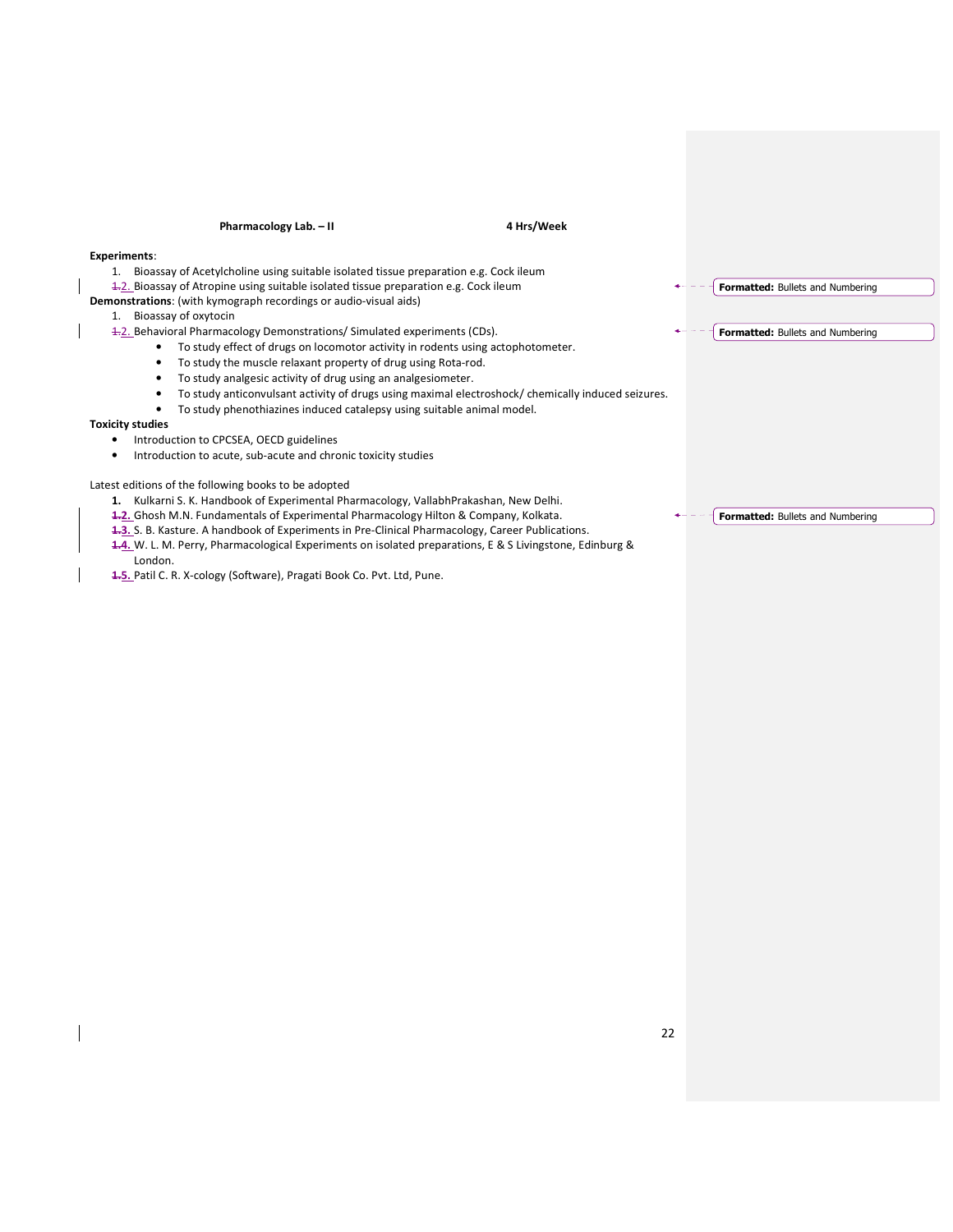|    | Pharmacognosy & Phytochemistry - Lab. - II<br>4 Hrs/Week                                                                                                                         |
|----|----------------------------------------------------------------------------------------------------------------------------------------------------------------------------------|
| 1  | Study of morphology, histology and powder characteristics of cinchona bark and, extraction, chemical tests and                                                                   |
|    | <u> 1989 - Johann Stein, marwolaethau a bhann an t-Amhair an t-Amhair an t-Amhair an t-Amhair an t-Amhair an t-A</u><br>TLC of quinoline alkaloids from Cinchona.<br>1 Practical |
| 2  | Study of morphology, histology and powder characteristics and tests for alkaloids of Rauwolfia.—— 1 Practical                                                                    |
| ٩  | Study of morphology, histology and powder characteristics of leaflets of senna. Extraction, chemical test and                                                                    |
|    | <u> 1 Practical</u><br>TLC of anthraguinone glycosides from senna.—                                                                                                              |
| 4  | Study of morphology, histology and powder characteristics of seeds of nuxvomica and extraction, chemical                                                                         |
|    | <del>1 Practical</del>                                                                                                                                                           |
| 5. | Study of morphology and histology of Datura, Ephedra, Vasaka, Kurchi, Ashwagandha, Arjuna, linseed —                                                                             |
|    | 7 Bracticale                                                                                                                                                                     |
| 6  |                                                                                                                                                                                  |
|    |                                                                                                                                                                                  |
| 8  | Morphological identification of twenty crude drugs and their salient morphological features                                                                                      |
|    | Arachis, Castor, Sesame, Almond, Mustard, Ashoka, Galls, Pale and black catechu, Colchicum, Coffee beans,                                                                        |
|    | Vinca leaf, Ergot/Iong pepper, Rhubarb, Wild cherry bark, Neem seeds and leaves, Pyrethrum, Henna, Aconite,                                                                      |
|    | Pepper black, kokum. -<br><del>1 Practical</del>                                                                                                                                 |
|    |                                                                                                                                                                                  |
|    |                                                                                                                                                                                  |

Latest Editions of the following books to be adopted.

- 1. Trease D. & Evans W.C.: Text Book of Pharmacognosy: W.B. Saunders.
- 1.2. Tyler V. E. Brady L. R. & Robbers J. E.: Pharmacognosy; Lea Feibger, USA.
- 1.3. Wallis T. E.; Text Book of Pharmacognosy; CBS Publishers, Delhi.

1.4. Kokate C. K., Purohit A. P. & Gokhale S. B.: Pharmacognosy; Nirali Publications, Pune.

1.5. Harbone J. B.: Phytochemical Methods: A guide to modern techniques Analysis: Chapman & Hall, London.

1.6. Bruneton J.: Pharmacognosy, Phytochemistry, Medicinal Plants: Intercept Limited.

1.7. Vasudevan T. N. & Laddha K.S.: A Textbook of Pharmacognosy, Vrinda Publication House, Jalgaon.

1.8. The Indian Pharmacopeia: The Controller of Publication; Delhi.

1.9. Brain K. R. & Turner T. D.: The Practical Evaluation of Phytopharmaceuticals: Wright, Scientica, Bristol.

1-10. Iyengar M. A. & Nayak S. G.: Anatomy of Crude Drugs: Manipal Power Press Manipal.

- 1-11. Iyengar M. A.: Pharmacognosy of Powdered Drugs; Manipal Power Press, Manipal.
- 1.12. Kokate C.K.: Practical Pharmacognosy; Vallabh Prakashan.
- 1-13. Wagner, Bladt & Zgainski; plant Drug Analysis; Springer Verlag.
- 1-14. Khandelwal K. R.: Practical Pharmacognosy Techniques and Experiments; Nirali Prakashan, Pune.
- 1.15. Vasudevan T. N. Laddha K. S.: Practical Pharmacognosy; New Vrinda Publishing House, Jalgaon.

Formatted: Polish (Poland) Formatted: Polish (Poland)

Formatted: Indent: Left: 0.25", First line: 0"

Formatted: Bullets and Numbering

- 23
-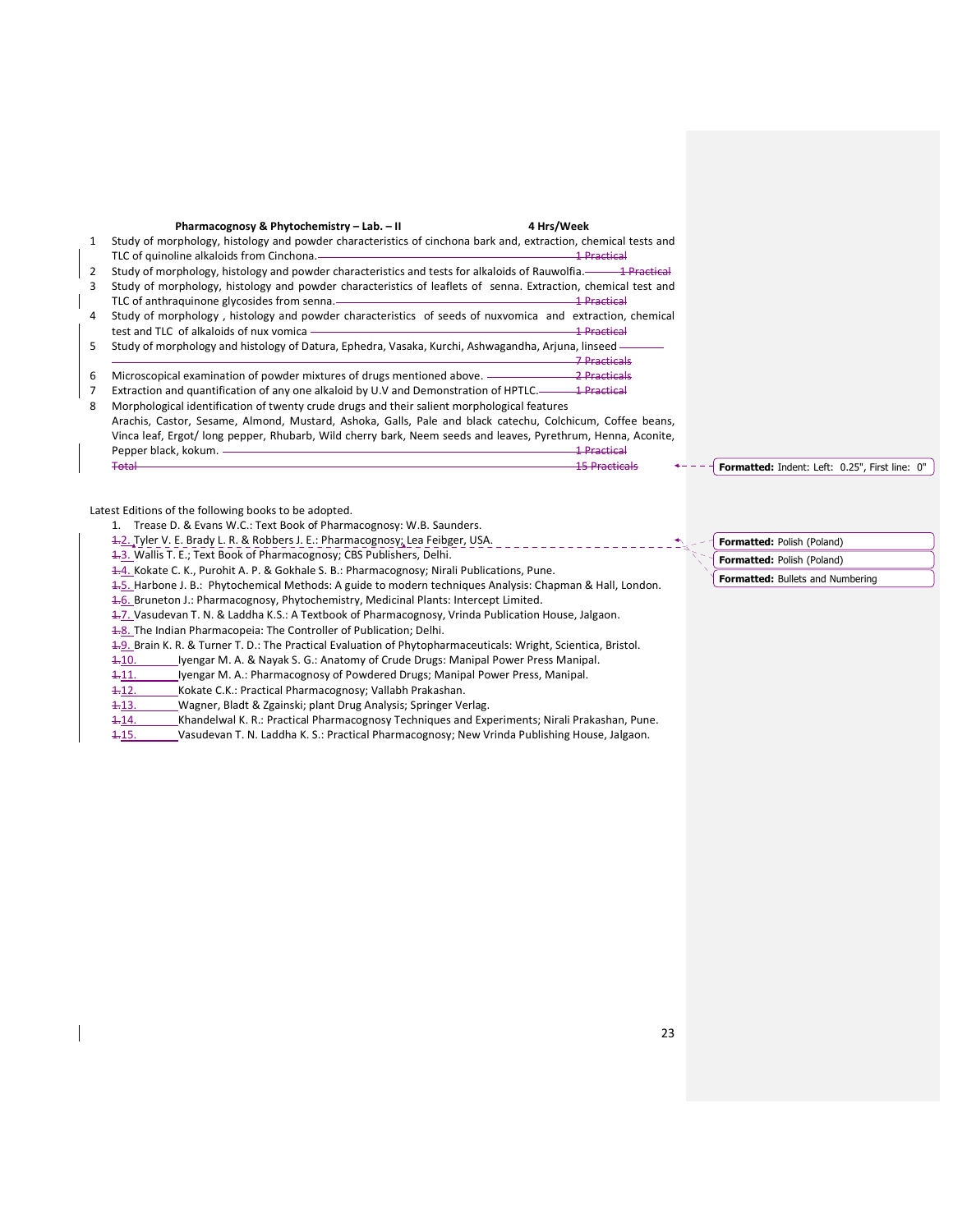## Final Year B. Pharm. Sem. VIII

Pharmaceutical Chemistry – IV **4 Hrs** / Week

 $\overline{\phantom{a}}$ 

| Sr.             | <b>TopicTOPIC</b>                                                                                                    | <b>Hours</b> | Formatted: Font: Bold |
|-----------------|----------------------------------------------------------------------------------------------------------------------|--------------|-----------------------|
| No-Unit         |                                                                                                                      |              | Formatted: Centered   |
|                 | Discussion of the following classes of drugs including classification, chemical                                      |              | Formatted: Font: Bold |
|                 | nomenclature, structure including stereochemistry, generic names, SAR and metabolism,                                |              |                       |
|                 | molecular mechanism of action, synthesis(*) and rational development if any                                          |              |                       |
| $\mathbf{I}$    | <b>CNS Drugs</b>                                                                                                     | 20           | Formatted: Font: Bold |
| 1.1             | Sedatives - Hypnotics                                                                                                | $3 + 1$      | Formatted: Font: Bold |
|                 | Barbiturates: phenobarbital, butabarbital, amobarbital, secobarbital, pentobarbital;                                 |              |                       |
|                 | benzodiadepines: chlordiazepoxide, diazepam, nitrazepam*, temazepam, alprazolam,                                     |              |                       |
|                 | estazolam; zolpidem, eszopiclone, ramelteon (last 3 for self study $-1$ hr).                                         |              |                       |
| 1.2             | Anticonvulsants                                                                                                      | $3 + 1$      |                       |
|                 | Types of seizures (Self study-1hr)<br>phenobarbital, mephobarbital, phenytoin, mephenytoin, ethotoin, trimethadione, |              |                       |
|                 | ethosuximide, methsuximide, phensuximide, diazepam, clonazepam, carbamazepine*,                                      |              |                       |
|                 | valproic acid, vigabatrine, progabide, lamotrigine, tiagabine                                                        |              |                       |
| 1.3             | Antidepressants                                                                                                      | $3 + 1$      |                       |
|                 | MAO Inhibitors (self study $-1$ hr) Iproniazide, moclobemide, phenelzine, tranylcypromine;                           |              |                       |
|                 | imipramine*, chlorimipramine, amitriptyline, nortriptyline, doxepine*                                                |              |                       |
|                 | fluoxetine*, paroxetine, sertraline, escitalopram, amoxapine                                                         |              |                       |
| 1.4             | Anxiolytics                                                                                                          | $1 + 1$      |                       |
|                 | Oxazepam, buspirone, meprobamate, tybamate (last two for self study- 1 hr)                                           |              |                       |
| 1.5             | Antipsychotics                                                                                                       | $3 + 1$      |                       |
|                 | chlorpromazine*, triflupromazine, thioridazine, fluphenazine, trifluperazine,                                        |              |                       |
|                 | chlorprothixen(self study), haloperidol* (synthesis for self study-1 hr), droperidol,                                |              |                       |
|                 | pimozide, risperidone, loxapine, clozapine, sulpiride                                                                |              |                       |
| 1.6             | Antiparkinson's<br>carbidopa, levodopa, selegiline, amantadine, benztropine, procyclidine, orphenadrine (last        | $1 + 1$      |                       |
|                 | 3 for self study- 1 hr)                                                                                              |              |                       |
|                 | <b>ANS Drugs</b>                                                                                                     | 17           | Formatted: Font: Bold |
| $\frac{2}{2.1}$ | Adrenergic Drugs                                                                                                     | $7 + 2$      | Formatted: Font: Bold |
|                 | Alpha adrenergic agonists: phenylephrine*, naphazoline, xylometazoline, oxymetazoline,                               |              |                       |
|                 | methyldopa, clonidine, guanabenz, guanafacine                                                                        |              |                       |
|                 | Beta agonists : Isoproterenol, colterol, metaproterenol, terbutaline*, albuterol,                                    |              |                       |
|                 | isoxsuprine, ritodrine                                                                                               |              |                       |
|                 | Alpha antagonist : tolazoline, phentolamine, phenoxybenzamine, prazosin, doxazosin                                   |              |                       |
|                 | Beta Antagonists : pronethalol, propranolol*, pindolol, sotalol, timolol, atenolol,                                  |              |                       |
|                 | metoprolol, esmolol, acebutolol, carvedilol, labetalol* (last two for self study, including                          |              |                       |
|                 | synthesis of labetalol)<br>Other adrenergic agents (Self study-2 hrs) : amphetamine, pseudoephedrine, ephedrine,     |              |                       |
|                 | guanethidine, propylhexedrine, reserpine                                                                             |              |                       |
| 2.2             | Cholinergic Drugs                                                                                                    | $7 + 1$      |                       |
|                 | Muscarinic agonists: methacholine, carbachol, bethanechol, pilocarpine                                               |              |                       |
|                 | Acetylcholineesterase inhibitors : physostigmine, neostigmine*, pyridostigmine,                                      |              |                       |
|                 | edrophonium, echothiophate, malathion, parathion, paraoxonC, sarin, pralidoxime                                      |              |                       |
|                 | AntiAlzheimer's: Tacrine*, donepezil, rivastigmine                                                                   |              |                       |
|                 | Cholinergic antagonists: Atropine, scopolamine, homatropine, ipratropium                                             |              |                       |
|                 | cyclopentolate*, dicyclomine*, benztropine, procyclidine, isopropamide, tropicamide                                  |              |                       |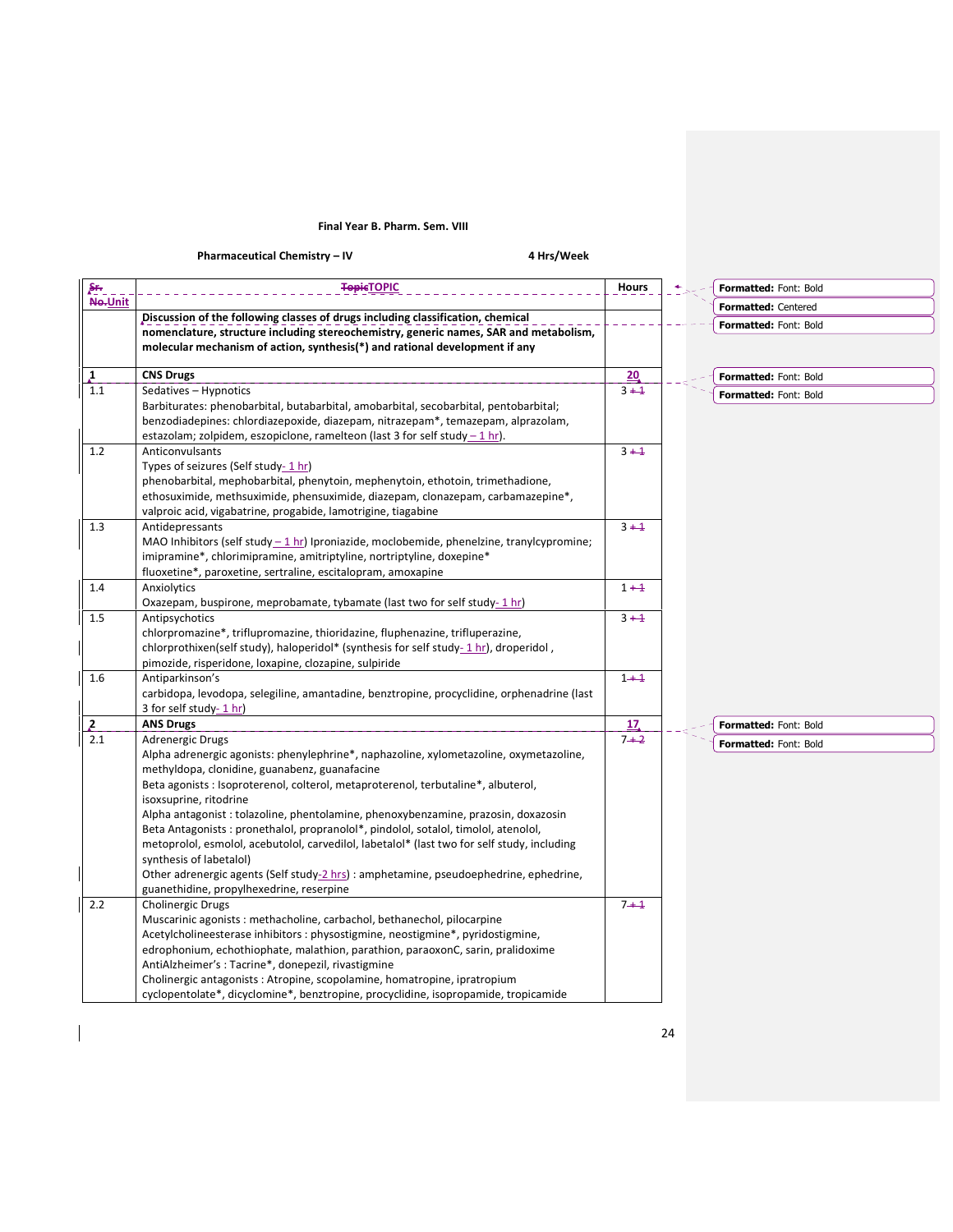| Ganglion blockers : (Self study- 1 hr) trimethaphan, mecamylamine, hexamethonium<br>Neuromuscular blockers : (Self study) tubocurarine, gallamine, succinylcholine,<br>decamethonium<br>3.<br><b>Analgesic Drugs</b><br>12<br><b>Formatted: Font: Bold</b><br>3.1<br>Opioid peptides(Self study)<br>$5 + 1$<br><b>Formatted: Font: Bold</b><br>Different types of opioid receptors, agonists, partial agonists and antagonists of these<br>receptors<br>Morphine, codeine, levorphanol, buprenorphine, phenazocine, pentazocine, meperidine*,<br>alpha and beta prodine, pheniridine, anileridine, fentanyl, methadone,<br>dextropropoxyphene*, tramadol, nalorphine, naloxone, naltrexone<br>Antidiarrhoeals (Self study-1 hr) : loperamide, diphenoxylate<br>3.2<br><b>NSAIDS</b><br>$5 + 1$<br>paracetamol, aspirin, indomethacin, sulindac, mefenamic acid, ibuprofen, naproxen*,<br>flurbiprofen, nabumetone, diclofenac*, piroxicam*, nimesulide, celecoxib, rofecoxib<br>Cytokine inhibitors : (Self study-1 hr) infliximab, rituximab, anakinra, abatacept<br>Drugs in Gout: colchicine, probenecid, sulfinpyrazole, allopurinol, febuxostat<br>5<br><b>Drugs affecting Male and Female Health (Steroids)</b><br>A<br><b>Formatted: Font: Bold</b><br><b>Drugs affecting Male and Female Health (Steroids)</b><br>$4 + 1$<br>4.14.<br>Testosterone, 17-alphamethyltestosterone, oxymesterone, fluoxymesterone, stanazolol,<br>danazol (Self study)<br>estradiol, ethinyl estradiol, mestranol, medroxyprogesterone acetate, megestrol acetate,<br>norethindrone, norgestrel, diethylstilbestrol*(Synthesis for self study), clomiphene (Self<br>study), tamoxifen, anastrozole, letrozole, exemestane (Self study-1 hr)<br>medroxy progesterone acetate, megesterol acetate, norethindrone and norgestrel<br>5<br><b>Drugs affecting Hormonal Systems</b><br>$63 + 3$<br>Formatted: Font: Bold<br>5.1<br>Thyroid Hormones (Self study- 1 hr)<br>levothyroxine, propylthiouracil, methimazole, carbimazole<br>5.2<br>Adrenocorticosteroids<br>$\overline{4}$<br>cortisone, hydrocortisone, prednisone, prednisolone, dexamethasone and betamethasone,<br>flurometholone, fluocinolone, triamcinolone, aldosterone, fludrocortisone<br>5.3<br>Calcium Homeostasis (Self study-1 hr)<br>raloxiphene, alendronate, teriparatide<br><b>TOTAL</b><br>60<br>Formatted: Right, Adjust space between Latin<br>and Asian text, Adjust space between Asian<br>text and numbers<br><b>Doolic</b> |  |  |
|----------------------------------------------------------------------------------------------------------------------------------------------------------------------------------------------------------------------------------------------------------------------------------------------------------------------------------------------------------------------------------------------------------------------------------------------------------------------------------------------------------------------------------------------------------------------------------------------------------------------------------------------------------------------------------------------------------------------------------------------------------------------------------------------------------------------------------------------------------------------------------------------------------------------------------------------------------------------------------------------------------------------------------------------------------------------------------------------------------------------------------------------------------------------------------------------------------------------------------------------------------------------------------------------------------------------------------------------------------------------------------------------------------------------------------------------------------------------------------------------------------------------------------------------------------------------------------------------------------------------------------------------------------------------------------------------------------------------------------------------------------------------------------------------------------------------------------------------------------------------------------------------------------------------------------------------------------------------------------------------------------------------------------------------------------------------------------------------------------------------------------------------------------------------------------------------------------------------------------------------------------------------------------------------------------------------------------------------------------------------------------------------------------------------------------------------------------------------------------------------|--|--|
|                                                                                                                                                                                                                                                                                                                                                                                                                                                                                                                                                                                                                                                                                                                                                                                                                                                                                                                                                                                                                                                                                                                                                                                                                                                                                                                                                                                                                                                                                                                                                                                                                                                                                                                                                                                                                                                                                                                                                                                                                                                                                                                                                                                                                                                                                                                                                                                                                                                                                              |  |  |
|                                                                                                                                                                                                                                                                                                                                                                                                                                                                                                                                                                                                                                                                                                                                                                                                                                                                                                                                                                                                                                                                                                                                                                                                                                                                                                                                                                                                                                                                                                                                                                                                                                                                                                                                                                                                                                                                                                                                                                                                                                                                                                                                                                                                                                                                                                                                                                                                                                                                                              |  |  |
|                                                                                                                                                                                                                                                                                                                                                                                                                                                                                                                                                                                                                                                                                                                                                                                                                                                                                                                                                                                                                                                                                                                                                                                                                                                                                                                                                                                                                                                                                                                                                                                                                                                                                                                                                                                                                                                                                                                                                                                                                                                                                                                                                                                                                                                                                                                                                                                                                                                                                              |  |  |
|                                                                                                                                                                                                                                                                                                                                                                                                                                                                                                                                                                                                                                                                                                                                                                                                                                                                                                                                                                                                                                                                                                                                                                                                                                                                                                                                                                                                                                                                                                                                                                                                                                                                                                                                                                                                                                                                                                                                                                                                                                                                                                                                                                                                                                                                                                                                                                                                                                                                                              |  |  |
|                                                                                                                                                                                                                                                                                                                                                                                                                                                                                                                                                                                                                                                                                                                                                                                                                                                                                                                                                                                                                                                                                                                                                                                                                                                                                                                                                                                                                                                                                                                                                                                                                                                                                                                                                                                                                                                                                                                                                                                                                                                                                                                                                                                                                                                                                                                                                                                                                                                                                              |  |  |
|                                                                                                                                                                                                                                                                                                                                                                                                                                                                                                                                                                                                                                                                                                                                                                                                                                                                                                                                                                                                                                                                                                                                                                                                                                                                                                                                                                                                                                                                                                                                                                                                                                                                                                                                                                                                                                                                                                                                                                                                                                                                                                                                                                                                                                                                                                                                                                                                                                                                                              |  |  |
|                                                                                                                                                                                                                                                                                                                                                                                                                                                                                                                                                                                                                                                                                                                                                                                                                                                                                                                                                                                                                                                                                                                                                                                                                                                                                                                                                                                                                                                                                                                                                                                                                                                                                                                                                                                                                                                                                                                                                                                                                                                                                                                                                                                                                                                                                                                                                                                                                                                                                              |  |  |
|                                                                                                                                                                                                                                                                                                                                                                                                                                                                                                                                                                                                                                                                                                                                                                                                                                                                                                                                                                                                                                                                                                                                                                                                                                                                                                                                                                                                                                                                                                                                                                                                                                                                                                                                                                                                                                                                                                                                                                                                                                                                                                                                                                                                                                                                                                                                                                                                                                                                                              |  |  |
|                                                                                                                                                                                                                                                                                                                                                                                                                                                                                                                                                                                                                                                                                                                                                                                                                                                                                                                                                                                                                                                                                                                                                                                                                                                                                                                                                                                                                                                                                                                                                                                                                                                                                                                                                                                                                                                                                                                                                                                                                                                                                                                                                                                                                                                                                                                                                                                                                                                                                              |  |  |
|                                                                                                                                                                                                                                                                                                                                                                                                                                                                                                                                                                                                                                                                                                                                                                                                                                                                                                                                                                                                                                                                                                                                                                                                                                                                                                                                                                                                                                                                                                                                                                                                                                                                                                                                                                                                                                                                                                                                                                                                                                                                                                                                                                                                                                                                                                                                                                                                                                                                                              |  |  |
|                                                                                                                                                                                                                                                                                                                                                                                                                                                                                                                                                                                                                                                                                                                                                                                                                                                                                                                                                                                                                                                                                                                                                                                                                                                                                                                                                                                                                                                                                                                                                                                                                                                                                                                                                                                                                                                                                                                                                                                                                                                                                                                                                                                                                                                                                                                                                                                                                                                                                              |  |  |
|                                                                                                                                                                                                                                                                                                                                                                                                                                                                                                                                                                                                                                                                                                                                                                                                                                                                                                                                                                                                                                                                                                                                                                                                                                                                                                                                                                                                                                                                                                                                                                                                                                                                                                                                                                                                                                                                                                                                                                                                                                                                                                                                                                                                                                                                                                                                                                                                                                                                                              |  |  |
|                                                                                                                                                                                                                                                                                                                                                                                                                                                                                                                                                                                                                                                                                                                                                                                                                                                                                                                                                                                                                                                                                                                                                                                                                                                                                                                                                                                                                                                                                                                                                                                                                                                                                                                                                                                                                                                                                                                                                                                                                                                                                                                                                                                                                                                                                                                                                                                                                                                                                              |  |  |
|                                                                                                                                                                                                                                                                                                                                                                                                                                                                                                                                                                                                                                                                                                                                                                                                                                                                                                                                                                                                                                                                                                                                                                                                                                                                                                                                                                                                                                                                                                                                                                                                                                                                                                                                                                                                                                                                                                                                                                                                                                                                                                                                                                                                                                                                                                                                                                                                                                                                                              |  |  |
|                                                                                                                                                                                                                                                                                                                                                                                                                                                                                                                                                                                                                                                                                                                                                                                                                                                                                                                                                                                                                                                                                                                                                                                                                                                                                                                                                                                                                                                                                                                                                                                                                                                                                                                                                                                                                                                                                                                                                                                                                                                                                                                                                                                                                                                                                                                                                                                                                                                                                              |  |  |
|                                                                                                                                                                                                                                                                                                                                                                                                                                                                                                                                                                                                                                                                                                                                                                                                                                                                                                                                                                                                                                                                                                                                                                                                                                                                                                                                                                                                                                                                                                                                                                                                                                                                                                                                                                                                                                                                                                                                                                                                                                                                                                                                                                                                                                                                                                                                                                                                                                                                                              |  |  |
|                                                                                                                                                                                                                                                                                                                                                                                                                                                                                                                                                                                                                                                                                                                                                                                                                                                                                                                                                                                                                                                                                                                                                                                                                                                                                                                                                                                                                                                                                                                                                                                                                                                                                                                                                                                                                                                                                                                                                                                                                                                                                                                                                                                                                                                                                                                                                                                                                                                                                              |  |  |
|                                                                                                                                                                                                                                                                                                                                                                                                                                                                                                                                                                                                                                                                                                                                                                                                                                                                                                                                                                                                                                                                                                                                                                                                                                                                                                                                                                                                                                                                                                                                                                                                                                                                                                                                                                                                                                                                                                                                                                                                                                                                                                                                                                                                                                                                                                                                                                                                                                                                                              |  |  |
|                                                                                                                                                                                                                                                                                                                                                                                                                                                                                                                                                                                                                                                                                                                                                                                                                                                                                                                                                                                                                                                                                                                                                                                                                                                                                                                                                                                                                                                                                                                                                                                                                                                                                                                                                                                                                                                                                                                                                                                                                                                                                                                                                                                                                                                                                                                                                                                                                                                                                              |  |  |
|                                                                                                                                                                                                                                                                                                                                                                                                                                                                                                                                                                                                                                                                                                                                                                                                                                                                                                                                                                                                                                                                                                                                                                                                                                                                                                                                                                                                                                                                                                                                                                                                                                                                                                                                                                                                                                                                                                                                                                                                                                                                                                                                                                                                                                                                                                                                                                                                                                                                                              |  |  |
|                                                                                                                                                                                                                                                                                                                                                                                                                                                                                                                                                                                                                                                                                                                                                                                                                                                                                                                                                                                                                                                                                                                                                                                                                                                                                                                                                                                                                                                                                                                                                                                                                                                                                                                                                                                                                                                                                                                                                                                                                                                                                                                                                                                                                                                                                                                                                                                                                                                                                              |  |  |
|                                                                                                                                                                                                                                                                                                                                                                                                                                                                                                                                                                                                                                                                                                                                                                                                                                                                                                                                                                                                                                                                                                                                                                                                                                                                                                                                                                                                                                                                                                                                                                                                                                                                                                                                                                                                                                                                                                                                                                                                                                                                                                                                                                                                                                                                                                                                                                                                                                                                                              |  |  |
|                                                                                                                                                                                                                                                                                                                                                                                                                                                                                                                                                                                                                                                                                                                                                                                                                                                                                                                                                                                                                                                                                                                                                                                                                                                                                                                                                                                                                                                                                                                                                                                                                                                                                                                                                                                                                                                                                                                                                                                                                                                                                                                                                                                                                                                                                                                                                                                                                                                                                              |  |  |
|                                                                                                                                                                                                                                                                                                                                                                                                                                                                                                                                                                                                                                                                                                                                                                                                                                                                                                                                                                                                                                                                                                                                                                                                                                                                                                                                                                                                                                                                                                                                                                                                                                                                                                                                                                                                                                                                                                                                                                                                                                                                                                                                                                                                                                                                                                                                                                                                                                                                                              |  |  |
|                                                                                                                                                                                                                                                                                                                                                                                                                                                                                                                                                                                                                                                                                                                                                                                                                                                                                                                                                                                                                                                                                                                                                                                                                                                                                                                                                                                                                                                                                                                                                                                                                                                                                                                                                                                                                                                                                                                                                                                                                                                                                                                                                                                                                                                                                                                                                                                                                                                                                              |  |  |
|                                                                                                                                                                                                                                                                                                                                                                                                                                                                                                                                                                                                                                                                                                                                                                                                                                                                                                                                                                                                                                                                                                                                                                                                                                                                                                                                                                                                                                                                                                                                                                                                                                                                                                                                                                                                                                                                                                                                                                                                                                                                                                                                                                                                                                                                                                                                                                                                                                                                                              |  |  |
|                                                                                                                                                                                                                                                                                                                                                                                                                                                                                                                                                                                                                                                                                                                                                                                                                                                                                                                                                                                                                                                                                                                                                                                                                                                                                                                                                                                                                                                                                                                                                                                                                                                                                                                                                                                                                                                                                                                                                                                                                                                                                                                                                                                                                                                                                                                                                                                                                                                                                              |  |  |
|                                                                                                                                                                                                                                                                                                                                                                                                                                                                                                                                                                                                                                                                                                                                                                                                                                                                                                                                                                                                                                                                                                                                                                                                                                                                                                                                                                                                                                                                                                                                                                                                                                                                                                                                                                                                                                                                                                                                                                                                                                                                                                                                                                                                                                                                                                                                                                                                                                                                                              |  |  |
|                                                                                                                                                                                                                                                                                                                                                                                                                                                                                                                                                                                                                                                                                                                                                                                                                                                                                                                                                                                                                                                                                                                                                                                                                                                                                                                                                                                                                                                                                                                                                                                                                                                                                                                                                                                                                                                                                                                                                                                                                                                                                                                                                                                                                                                                                                                                                                                                                                                                                              |  |  |
|                                                                                                                                                                                                                                                                                                                                                                                                                                                                                                                                                                                                                                                                                                                                                                                                                                                                                                                                                                                                                                                                                                                                                                                                                                                                                                                                                                                                                                                                                                                                                                                                                                                                                                                                                                                                                                                                                                                                                                                                                                                                                                                                                                                                                                                                                                                                                                                                                                                                                              |  |  |
|                                                                                                                                                                                                                                                                                                                                                                                                                                                                                                                                                                                                                                                                                                                                                                                                                                                                                                                                                                                                                                                                                                                                                                                                                                                                                                                                                                                                                                                                                                                                                                                                                                                                                                                                                                                                                                                                                                                                                                                                                                                                                                                                                                                                                                                                                                                                                                                                                                                                                              |  |  |
|                                                                                                                                                                                                                                                                                                                                                                                                                                                                                                                                                                                                                                                                                                                                                                                                                                                                                                                                                                                                                                                                                                                                                                                                                                                                                                                                                                                                                                                                                                                                                                                                                                                                                                                                                                                                                                                                                                                                                                                                                                                                                                                                                                                                                                                                                                                                                                                                                                                                                              |  |  |
|                                                                                                                                                                                                                                                                                                                                                                                                                                                                                                                                                                                                                                                                                                                                                                                                                                                                                                                                                                                                                                                                                                                                                                                                                                                                                                                                                                                                                                                                                                                                                                                                                                                                                                                                                                                                                                                                                                                                                                                                                                                                                                                                                                                                                                                                                                                                                                                                                                                                                              |  |  |
|                                                                                                                                                                                                                                                                                                                                                                                                                                                                                                                                                                                                                                                                                                                                                                                                                                                                                                                                                                                                                                                                                                                                                                                                                                                                                                                                                                                                                                                                                                                                                                                                                                                                                                                                                                                                                                                                                                                                                                                                                                                                                                                                                                                                                                                                                                                                                                                                                                                                                              |  |  |
|                                                                                                                                                                                                                                                                                                                                                                                                                                                                                                                                                                                                                                                                                                                                                                                                                                                                                                                                                                                                                                                                                                                                                                                                                                                                                                                                                                                                                                                                                                                                                                                                                                                                                                                                                                                                                                                                                                                                                                                                                                                                                                                                                                                                                                                                                                                                                                                                                                                                                              |  |  |

Books

 $\overline{\phantom{a}}$ 

As prescribed for Pharm. Chem. – III

25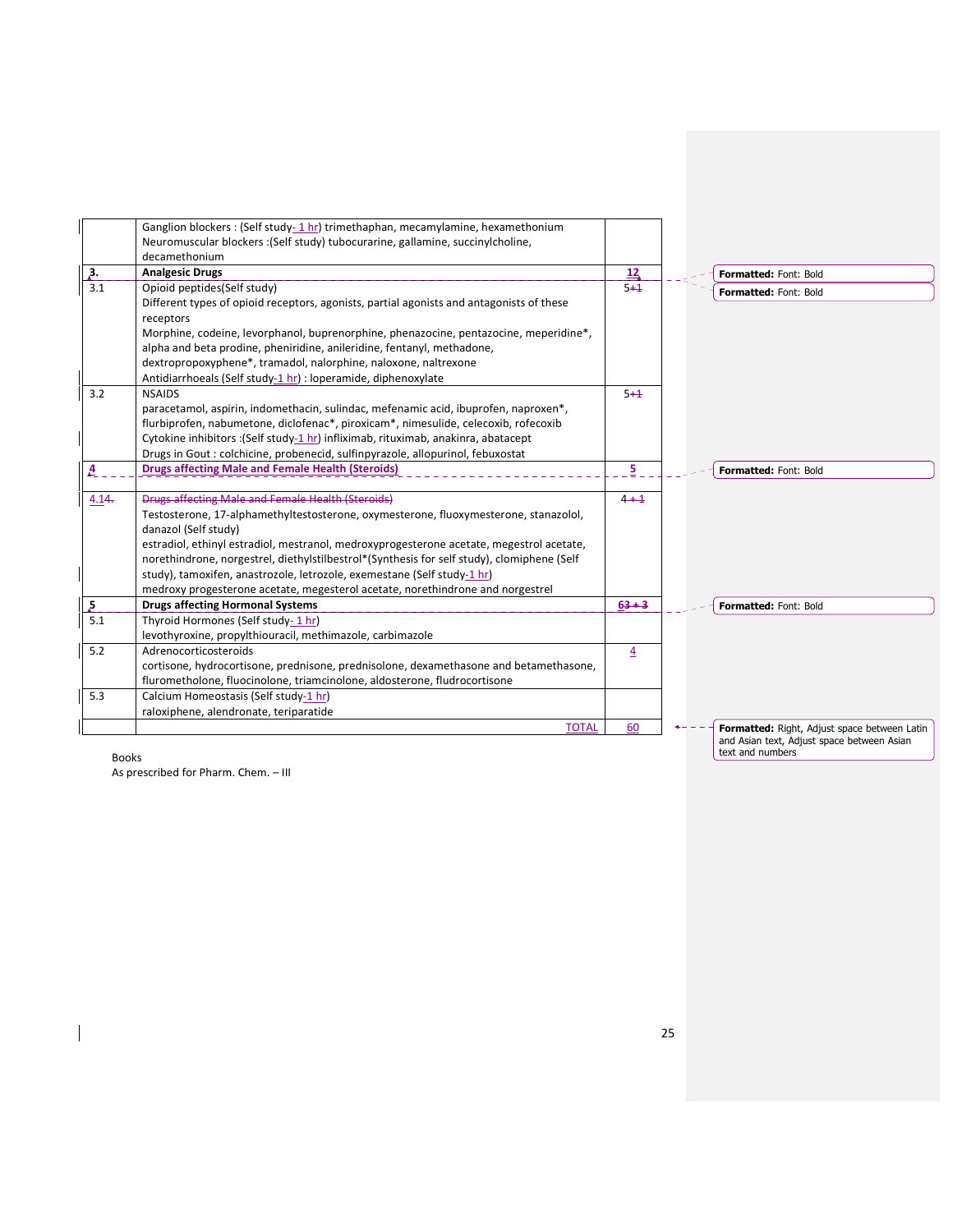## $Pharmaceutics - V$  4 Hrs/Week

 $\begin{array}{c} \rule{0pt}{2ex} \rule{0pt}{2ex} \rule{0pt}{2ex} \rule{0pt}{2ex} \rule{0pt}{2ex} \rule{0pt}{2ex} \rule{0pt}{2ex} \rule{0pt}{2ex} \rule{0pt}{2ex} \rule{0pt}{2ex} \rule{0pt}{2ex} \rule{0pt}{2ex} \rule{0pt}{2ex} \rule{0pt}{2ex} \rule{0pt}{2ex} \rule{0pt}{2ex} \rule{0pt}{2ex} \rule{0pt}{2ex} \rule{0pt}{2ex} \rule{0pt}{2ex} \rule{0pt}{2ex} \rule{0pt}{2ex} \rule{0pt}{2ex} \rule{0pt}{$ 

| UnitNo.        | <b>TOPICopic</b>                                                                                                              | <b>Hours</b>       |                                         |
|----------------|-------------------------------------------------------------------------------------------------------------------------------|--------------------|-----------------------------------------|
| $\mathbf{1}$   | <b>Introduction to NDDS</b>                                                                                                   | 8                  | Formatted: Font: Bold                   |
| 1.1            | Limitations of conventional dosage forms, need of NDDS, concept of targeting,<br>advantages of targeting DDS                  | $\overline{2}$     |                                         |
| 1.2            | Advantages, limitations, concept, design and one suitable application of a typical                                            | 6                  |                                         |
|                | $s$ ystem $-$                                                                                                                 |                    |                                         |
|                | oral multiparticulate (microspheres and pellets), floating gastro-retentive                                                   |                    |                                         |
|                | systems, transdermal DDS (membrane permeation systems), ocular insert,                                                        |                    |                                         |
|                | colloidal DDS (liposomes, nanoparticles, microemulsions), implantable systems<br>(intrauterine device)                        |                    |                                         |
|                | Introduction to concept of iontophoresis, sonophoresis                                                                        |                    |                                         |
| $\overline{2}$ | Mucoadhesive drug delivery systems                                                                                            | b.                 | Formatted: Font: Bold                   |
| 2.1            | Mucoadhesion and theories, factors influencing mucoadhesion                                                                   | $\overline{2}$     |                                         |
| 2.2            | In vitro-in vivo methods to study mucoadhesion                                                                                | $\overline{2}$     |                                         |
| 2.3            | Bioadhesive polymers, systems with reference to various routes of administration                                              | $\overline{2}$     |                                         |
|                | (oral, buccal, nasal, pulmonary, rectal)                                                                                      |                    |                                         |
| 3              | <b>Colonic targeting</b>                                                                                                      | 4                  |                                         |
| 3.1            | Physiology of colon, difficulties in colonic drug delivery                                                                    | $\mathbf{1}$       |                                         |
| 3.2            | Approaches - prodrug, pH sensitive polymers, polysaccharides, time release                                                    | 3                  |                                         |
|                | systems, osmotic systems, azo polymers and evaluation                                                                         |                    |                                         |
| 4              | <b>Osmotic Systems</b>                                                                                                        | 3                  | Formatted: Font: Bold, English (United  |
| 4.1            | Basic principles (osmosis)                                                                                                    | $\mathbf{1}$       | Formatted: Font: Calibri, Bold, English |
| 4.2            | Classification, design and release kinetics of oral osmotic pumps, osmotic                                                    | $\overline{2}$     | (United States)                         |
|                | implants, applications and evaluation                                                                                         |                    |                                         |
| 5              | Microencapsulation                                                                                                            | 56                 |                                         |
| 5.1<br>5.2     | Definition, need/reasons, concepts of core and coat<br>Methods of microencapsulation - phase separation coacervation (various | $\mathbf{1}$<br>45 |                                         |
|                | techniques), wurster process, spray drying and related processes, interfacial                                                 |                    |                                         |
|                | polymerization, multiorifice centrifugal process, pan coating, solvent evaporation                                            |                    |                                         |
| 6              | <b>Quality Assurance</b> (discuss specimen documents)                                                                         | 8                  |                                         |
| 6.1            | Raw material control, actives and inactive, in process control, sanitization,                                                 | $\overline{2}$     |                                         |
|                | environmental and microbiological control, packaging and labeling control,                                                    |                    |                                         |
|                | finished product control                                                                                                      |                    |                                         |
| 6.2            | cGMP                                                                                                                          | $\overline{2}$     |                                         |
| 6.3            | Q. C. standards of identity, purity, quality and potency                                                                      | $\overline{2}$     |                                         |
| 6.4            | Statistical Quality Control - Q. C. Charts, sampling and sampling plans                                                       | $\overline{2}$     |                                         |
| $\overline{7}$ | Documentation                                                                                                                 | 5                  | Formatted: Font: Bold                   |
| 7.1            | Need and importance of documentation, maintenance and retrieval of                                                            | 3                  |                                         |
|                | documents                                                                                                                     |                    |                                         |
| 7.2            | Self study-SOP and BMR of various formulations                                                                                | $\overline{2}$     |                                         |
| 8              | Pilot plant scale up techniques                                                                                               | 5.                 | Formatted: Font: Bold, English (United  |
| 8.1            | Group's responsibilities, facilities, example of scaling up of manufacturing of                                               | 5                  | Formatted: Font: Calibri, Bold, English |
| 9              | tablets, liquids (suspension, solutions, emulsions) and semisolids<br>Validation                                              |                    | (United States)                         |
| 9.1            | Definition, Types, Qualification, Validation of raw materials                                                                 | 56<br>34           | Formatted: Font: Bold, English (United  |
|                | Process Validation – steps and documentation–e.g: mixing and wet granulation                                                  |                    | Formatted: Font: Bold                   |
|                | Equipment validation $-\frac{e}{g}$ mixer and granulator                                                                      |                    |                                         |
| 9.2            | Validation of sterilization process and equipment - microbial death kinetic terms,                                            | $\overline{2}$     |                                         |
|                |                                                                                                                               |                    |                                         |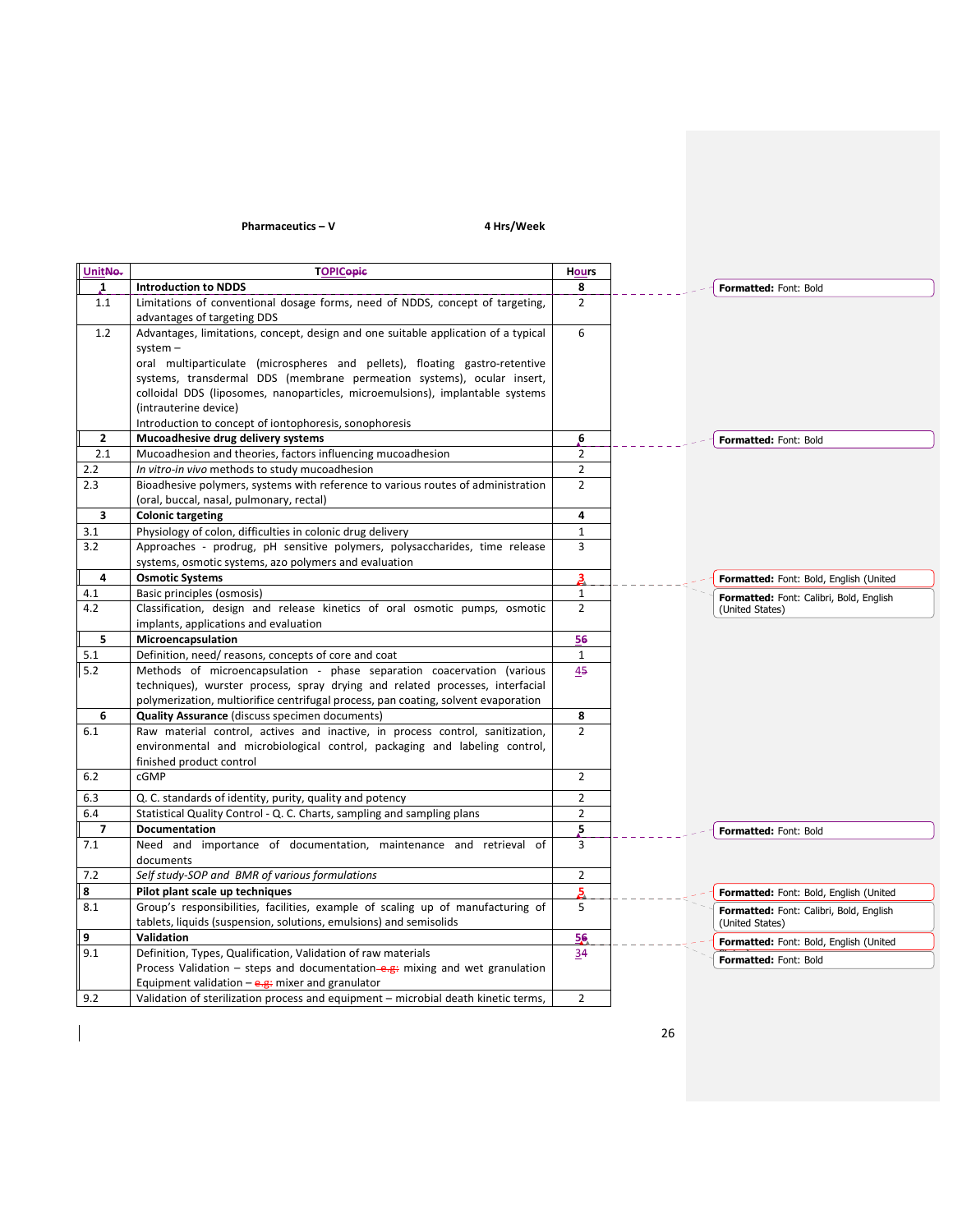|              | F value applications, steps for validating steam sterilization method           |    |                                           |
|--------------|---------------------------------------------------------------------------------|----|-------------------------------------------|
| $ 10\rangle$ | <b>Production Management</b>                                                    |    | <b>Formatted: Font: Bold</b>              |
| 10.1         | Pharma industry - current scenario, Site selection and development – factors to |    |                                           |
|              | be considered in designing a facility                                           |    |                                           |
| 10.2         | Self study-Personnel – qualifications, selection, responsibilities and training |    |                                           |
| 10.3         | Material management - vendor audit, warehousing, sales forecasting, inventory   | 4  |                                           |
|              | control, production planning, elements of cost and cost controls                |    |                                           |
| 11           | <b>Factory Layout</b>                                                           |    | <b>Formatted: Font: Bold</b>              |
| 11.1         | As per schedule M - general considerations/ steps,                              |    |                                           |
| 11.2         | Examples of Typical layout schemes for Tablets, capsule, liquids, sterile       |    |                                           |
|              | formulations manufacturing areas                                                |    |                                           |
|              | <b>TOTAL</b>                                                                    | 60 | <b>Formatted: Font: Bold</b>              |
|              |                                                                                 |    | Formatted: Right, Space After: 0 pt, Line |

Latest  $eE$ ditions of the following books to be adopted

- 1. The theory and practice of Industrial Pharmacy, Ed. Leon Lachman, H. A. Liberman, J. L. Kanig; Varghese Publishing House.
- 1.2. Remington, The science and practice of Pharmacy, Vols. I and II, B. L. Publications Pvt. Ltd.
- 1.3. Cole Graham, Pharmaceutical Production Facilities, Design and Applications.
- 1.4. Pharmaceutical Process Validation, Nash Robert A., Berry Ira R., Volume 57, Marcell Dekker INC, New York.
- 1.5. Pharmaceutical dosage forms: Parenteral medications. Vols. I, II, III, Ed Kenneth A. Avis, Leon Lachman and H. A. Liberman, Marcel Dekker INC.
- 1.6. Pharmacetuical Technology, Vols. I, II, R S R Murthy, Ashutosh Kar, New Age Int. Ltd.
- 1-7. Advances in controlled and novel drug delivery, Ed. N. K. Jain, CBS publishers and distributors.
- 1-8. Modern Pharmaceutics, Ed. Gilbert S. Bankerand Christopher T. Rhodes. Marcel Dekker INC.
- 1.9. Targeted and controlled drug delivery, Novel carrier systems, S. P. Vyas and R. K. Khar., CBS publishers and Distributors.
- 1.10. Controlled and novel drug delivery, Ed N. K. Jain, CBS publishers and distributors.
- 1.11. Controlled drug delivery, concepts and advances; S. P. Vyas and R. K. Khar, Vallabh Publishers. 1.12. Bioadhesive Drug Delivery Systems – Fundamentals, Novel Approaches and Development,
- Mathiowitz Edith. Chickering III, Donald E., Lehr Claus Michael, Volume 98, Marcel Dekker Inc. New York.
- 1.13. Nanoparticulate Drug Delivery Systems, Thasu Deepak, Dellers Michael, Pathak Yashwant, Volume 166, Marcel Dekker INC., New York.
- 1.14. Microencapsulation., Methods and Industrial Applications., D. Benita Simon, Marcel Dekker, INC, New York.
- 1.15. Controlled and Novel Drug Delivery, Jain N. K., CBS publishers and Distributors, New Delhi.
- 1-16. Ophthalmic drug delivery systems, Ed. Ashim K. Mitra, Volume 58, Marcel Dekker INC.

Formatted: Bullets and Numbering

spacing: single

Formatted: German (Germany) Formatted: German (Germany)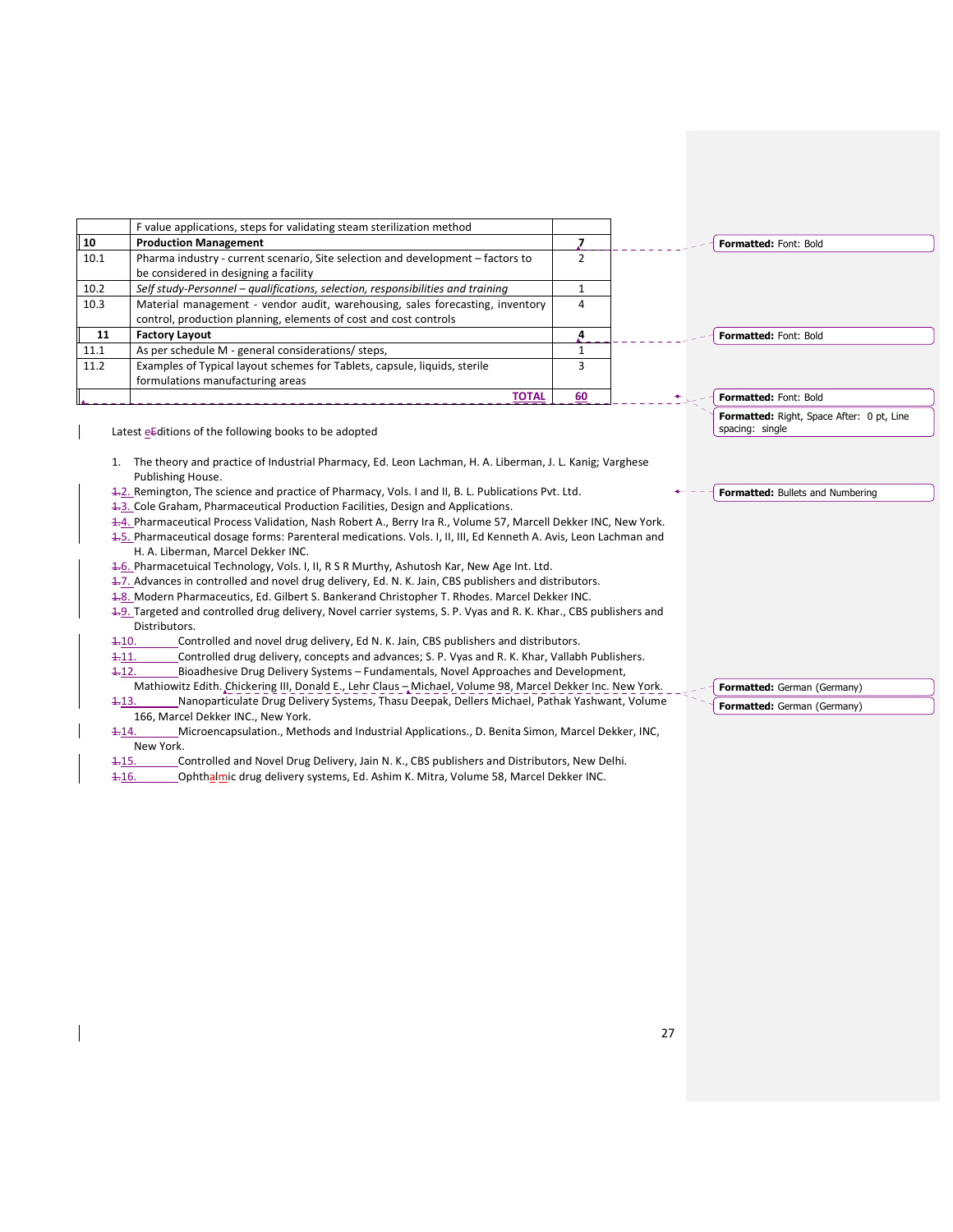|                | <b>Biopharmaceutics &amp; Pharmacokinetics</b><br>4 Hrs/Week                          |                |
|----------------|---------------------------------------------------------------------------------------|----------------|
| UnitNe-        | <b>TepicTOPIC</b>                                                                     | <b>Hrs</b>     |
| 1              | <b>INTRODUCTION</b>                                                                   | 5              |
| $\overline{1}$ | <b>INTRODUCTION</b>                                                                   |                |
| 1.1            | Introduction to the subject of biopharmaceutics and pPharmacokinetics. Emphasis       |                |
|                | on the importance in drug discovery, development and clinical pharmacy and            | 2              |
|                | applications. Definitions: ADME, Bioavailability, Bioequivalence                      |                |
|                |                                                                                       |                |
| 1.2            | Drug Transport: Different mechanisms of drug transport, physiology of cell            | 3              |
|                | membrane and passage of drugs across cell membrane.                                   |                |
| 2              | <b>ABSORPTION</b>                                                                     | 10             |
| 5              | <b>ABSORPTION</b>                                                                     |                |
| 2.1            | Routes of drug administration: Emphasis on Oral, parenteral and Extravascular         | $\overline{2}$ |
|                | routes (Self study)                                                                   |                |
| 2.2            | Factors affecting drug absorption: Physicochemical factors (Emphasis on pH            | 3              |
|                | partition theory and solubility)                                                      |                |
| 2.3            | Factors affecting drug absorption: Physiological factors (Emphasis on physiology of   | 3              |
|                | GIT)                                                                                  |                |
| 2.4            | Factors affecting drug absorption: Formulation and Dosage form factors (Self          | 2              |
|                | study)                                                                                |                |
| 3              | <b>DISTRIBUTION</b>                                                                   | 5              |
| з              | <b>DISTRIBUTION</b>                                                                   |                |
| 3.1            | Factors affecting distribution: Physiological barriers, Tissue permeability and       | $\overline{2}$ |
|                | perfusion limited distribution                                                        |                |
| 3.2            | Volume of Distribution - Concept, dependence on site/fluid of measurement,            | $\mathbf{1}$   |
|                | limits of values of volume of distribution                                            |                |
| 3.3            | Protein Binding of drugs and its significance                                         | 2              |
| 4              | <b>METABOLISM/Biotransformation</b>                                                   | 8              |
| 4              | METABOLISM/Biotransformation                                                          |                |
| 4.1            | Phase I and Phase II reactions (self study)                                           | 3              |
| 4.2            | Factors affecting drug metabolism: Age, species difference, genetic difference,       | $\overline{2}$ |
|                | induction and inhibition, drug- drug interaction                                      |                |
| 4.3            | First pass metabolism, concept of clearance, hepatic clearance and factors            | 3              |
|                | affecting hepatic clearance, Hepatic extraction ratio, limits of values of organ      |                |
|                | clearance                                                                             |                |
| 5.             | <b>EXCRETION</b>                                                                      | 4              |
|                |                                                                                       |                |
| 5.1            | Renal excretion, Renal clearance and factors affecting renal clearance, Excretion     | $\overline{2}$ |
|                | ratio                                                                                 |                |
| 5.2            | Non hepatic and non-renal routes of elimination                                       | 2              |
| A              | <b>DISSOLUTION</b>                                                                    | z              |
|                |                                                                                       |                |
| 6.1            | Introduction to Biopharmaceutical Classification System of drugs                      | $\overline{2}$ |
| 6.2            | Theories of dissolution, Dissolution rate and methods of enhancing dissolution        | $-23$          |
|                | rate.                                                                                 |                |
| 6.3            | Official and unofficial methods of dissolution rate testing. Application to different | 32             |
|                | dosage forms (self study)                                                             |                |
| 7              | <b>PHARMACOKINETICS</b>                                                               | 16             |
| 7.1            | Pharmacokinetics: Introduction to compartmental and physiological models.             | 3              |
|                | Introduction to the one compartmental open model and its assumptions. Concept         |                |

|  | Formatted: Centered        |
|--|----------------------------|
|  | <b>Formatted: Centered</b> |
|  | <b>Formatted: Centered</b> |
|  | <b>Formatted: Centered</b> |

l,

 $\frac{1}{2}$ 

 $\mathbf{A} = \mathbf{A} \mathbf{A} + \mathbf{A} \mathbf{A} + \mathbf{A} \mathbf{A}$ 

رمبو<br>بر ÷. ¢.

 $\frac{4}{4}$ 

| <b>Formatted: Centered</b>                                                                                               |
|--------------------------------------------------------------------------------------------------------------------------|
| <b>Formatted: Centered</b>                                                                                               |
| <b>Formatted: Centered</b>                                                                                               |
| <b>Formatted: Centered</b>                                                                                               |
| <b>Formatted: Centered</b>                                                                                               |
| <b>Formatted: Centered</b>                                                                                               |
| Formatted: Font: Calibri                                                                                                 |
| <b>Formatted: Centered</b>                                                                                               |
| <b>Formatted: Centered</b>                                                                                               |
| <b>Formatted: Centered</b>                                                                                               |
| <b>Formatted: Centered</b>                                                                                               |
| <b>Formatted: Centered</b>                                                                                               |
| <b>Formatted: Centered</b>                                                                                               |
| <b>Formatted: Centered</b>                                                                                               |
| <b>Formatted: Centered</b>                                                                                               |
| <b>Formatted: Centered</b>                                                                                               |
| Formatted: Font: Bold                                                                                                    |
| <b>Formatted: Centered</b>                                                                                               |
| Formatted: Font: Bold                                                                                                    |
| Formatted: Centered                                                                                                      |
| <b>Formatted: Centered</b>                                                                                               |
| <b>Formatted: Font: Bold</b>                                                                                             |
| <b>Formatted:</b> Centered, Adjust space between<br>Latin and Asian text, Adjust space between<br>Asian text and numbers |
| Formatted: Font: (Default) Calibri, Bold,<br>English (United States)                                                     |
| Formatted: Font: Bold                                                                                                    |
| <b>Formatted: Centered</b>                                                                                               |
| <b>Formatted: Centered</b>                                                                                               |
| <b>Formatted: Centered</b>                                                                                               |
| Formatted: Font: Bold                                                                                                    |
| <b>Formatted: Centered</b>                                                                                               |
| <b>Formatted: Font: Bold</b>                                                                                             |
| <b>Formatted: Centered</b>                                                                                               |
|                                                                                                                          |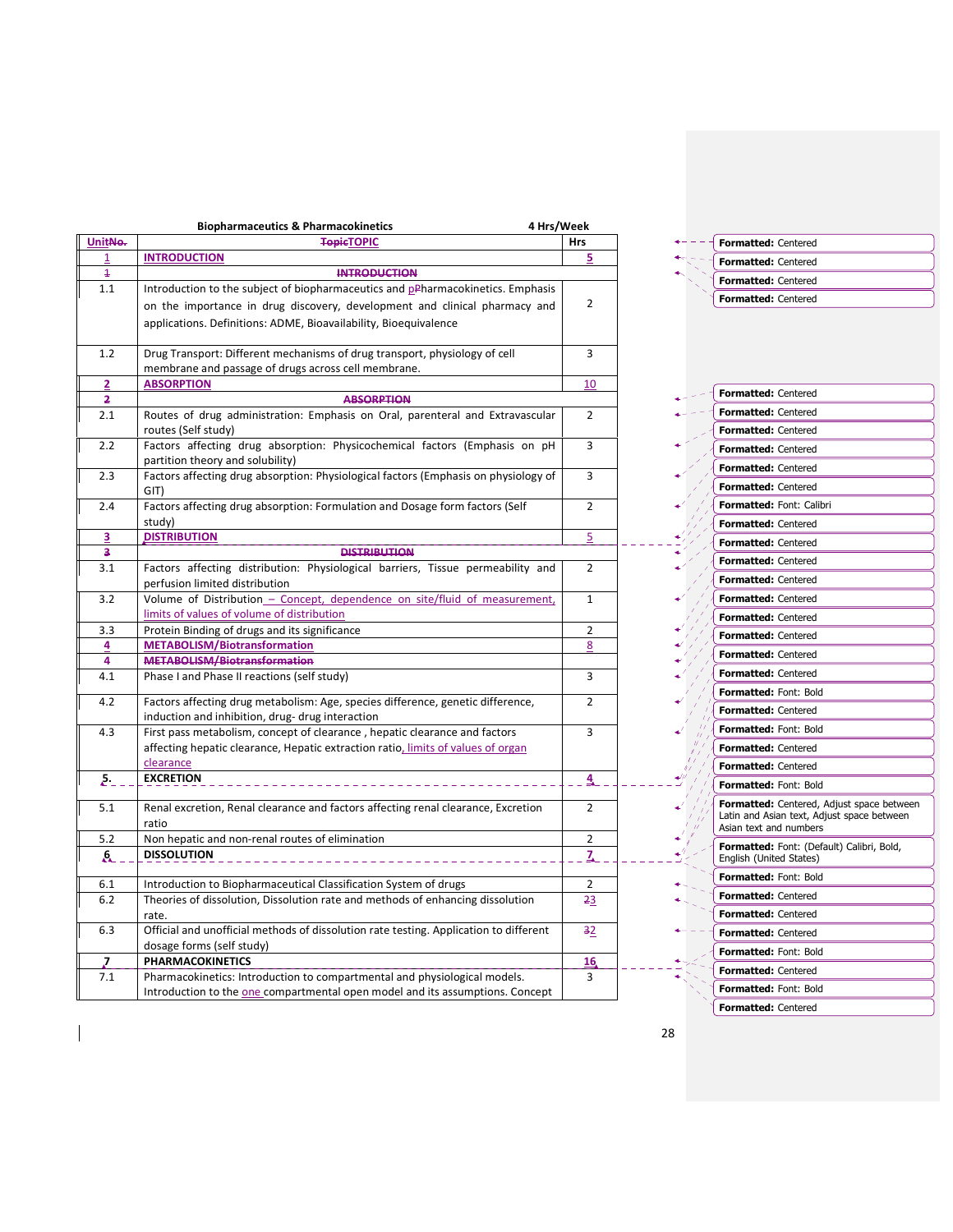|     | of zero order and first order rate kinetics                                                 |                |
|-----|---------------------------------------------------------------------------------------------|----------------|
| 7.2 | Mathematical treatment of pPharmacokinetics upon (                                          |                |
|     | One compartment open model) IV bolus dosing: Importance of volume of                        | $\mathbf{2}$   |
|     | distribution. Clearance, elimination rate constant, half life, area under the curve         |                |
|     | (trapezoidal rule)                                                                          |                |
| 7.3 | Mathematical treatment of pharmacokinetics upon (One compartment open                       | $\mathbf{3}$   |
|     | model) extravascular dosing.                                                                |                |
|     | Absorption rate constant, absorption half life, bioavailability. Introduction of the        |                |
|     | concept of aArea under the curve, the trapezoidal rule and the method of                    |                |
|     | residuals. Concept of Cmax and tmax.                                                        |                |
| 7.4 | Introduction to the R <sub>F</sub> ate of excretion method and Sigma minus method for urine | $\overline{2}$ |
|     | analysis after IV administration                                                            |                |
| 7.5 | Discussion of linear and nonlinear kinetics and description of factors resulting in         | $\mathcal{P}$  |
|     | non linear kinetics.                                                                        |                |
| 7.6 | Application of PK principles through simple problems.                                       | 4              |
|     | (3 hours self study)                                                                        |                |
| 8   | <b>BIOAVAILABILITY AND BIOEQUIVALENCE</b>                                                   | 5              |
| 8.1 | Concept of absolute and relative bioavailability                                            | $\mathbf{1}$   |
| 8.2 | Methods of assessment and enhancement of bioavailability                                    | $\overline{2}$ |
|     | (1 hour self study)                                                                         |                |
| 8.3 | Bioequivalence: Study designs, Introduction to the concept of biowaiver (1 hour             | $\mathcal{P}$  |
|     | self study)                                                                                 |                |
|     | <b>TOTAL</b>                                                                                | 60             |

| <b>Formatted: Centered</b> |                                           |
|----------------------------|-------------------------------------------|
| Formatted: Font: 10 pt     |                                           |
| Formatted: Font: 10 pt     |                                           |
| Formatted: Normal          |                                           |
| Formatted: Font: 10 pt     |                                           |
| <b>Formatted: Centered</b> |                                           |
| Formatted: Font: 10 pt     |                                           |
| <b>Formatted: Normal</b>   |                                           |
| Formatted: Font: 10 pt     |                                           |
|                            | Formatted: Font: 10 pt, Font color: Black |
| <b>Formatted: Centered</b> |                                           |
| <b>Formatted: Centered</b> |                                           |
| <b>Formatted: Centered</b> |                                           |
| <b>Formatted: Centered</b> |                                           |
| <b>Formatted: Centered</b> |                                           |
| <b>Formatted: Centered</b> |                                           |
| <b>Formatted: Centered</b> |                                           |
| Formatted: Font: Bold      |                                           |
| Formatted: Centered        |                                           |
| Formatted: Right           |                                           |

Latest eEditions of the following books to be adopted

1. Leon Shargel, Susanna Wu - Pong, Andrew B.C, Applied Biopharmaceutics and Pharmacokinetics, Singapore.

1.2. Brahmankar D.M and Jaiswal Sunil B, Biopharmaceutics and Pharmacokinetics – A Treatise, Vallabh Prakashan.

1.3. Robert E. Notari, Biopharmaceutics and Pharmacokinetics – An Introduction, Marcel Dekker Inc., New York.

1.4. Milo Gibaldi, Biopharmaceutics and Clinical Pharmacokinetics<sup>2</sup>, 1991, USA.

1.5. Malcom Roland, Thomas Tozer, Clinical Pharmacokinetics: Concept and Application, A Lea – Febiger book, USA

1-6. Banakar, Umesh, Pharmaceutical Dissolution Testing, Volume 49, Marcel Dekker Inc, New York.

Formatted: Not Highlight Formatted: Bullets and Numbering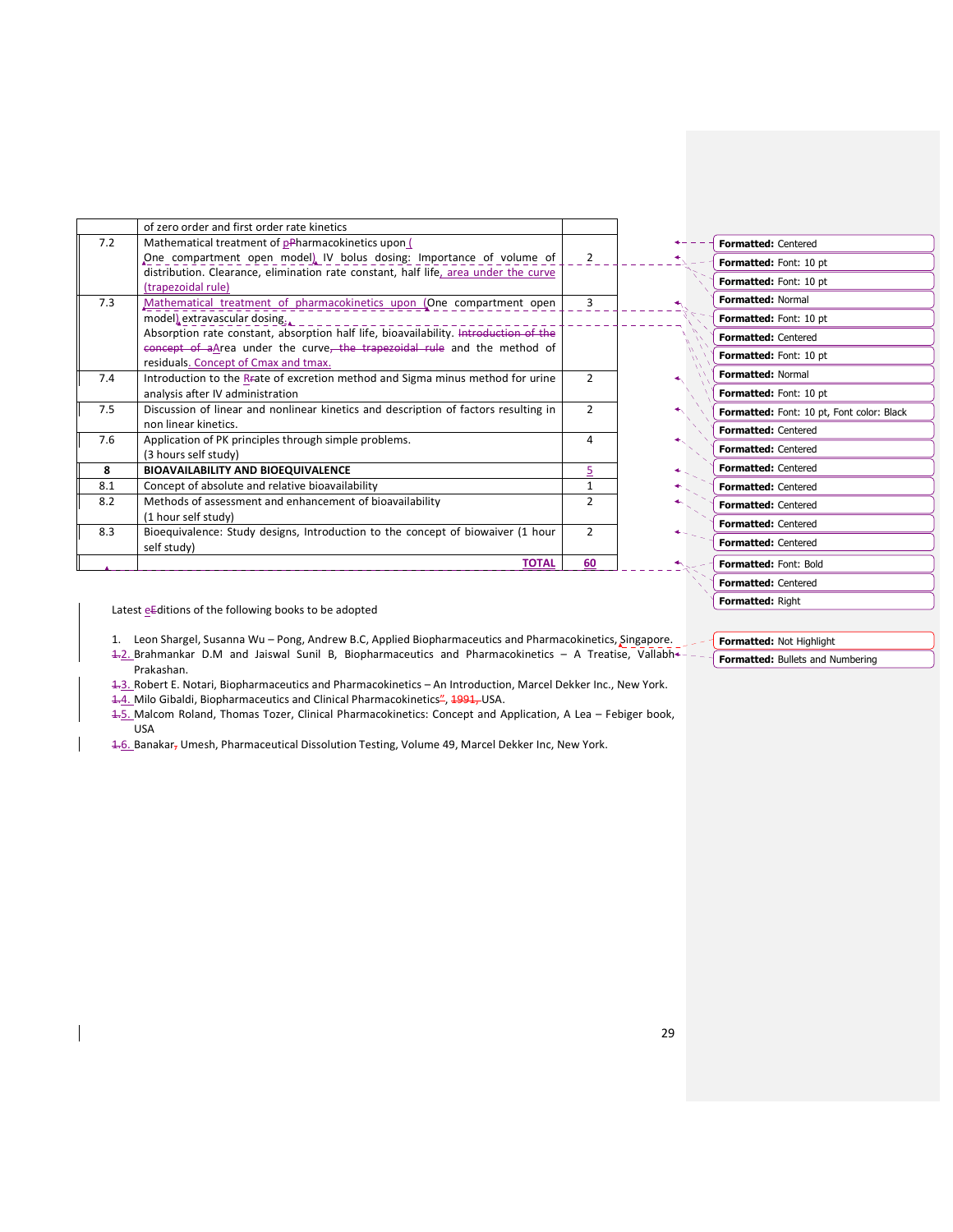## Pharmacognosy & Phytochemistry – III 4 Hrs/Week

| Sr.No        | <b>TOPICopic</b>                                                                                                        | <b>Hours</b>   |  |
|--------------|-------------------------------------------------------------------------------------------------------------------------|----------------|--|
| <b>Unit:</b> |                                                                                                                         |                |  |
|              | Drugs highlighted in bold font are to be studied for detailed pharmacognostic scheme                                    |                |  |
| 1            | <b>Volatile Oils</b>                                                                                                    | 11             |  |
| 1.1          | General introduction, composition, chemistry, general methods of extraction, therapeutic                                | 4              |  |
|              | uses and commercial applications of volatile oils. Introduction to terpeneless volatile oils.                           |                |  |
|              | Study of sources, composition of volatile oils, salient features of extraction (if any) and                             |                |  |
|              | applications of the following:                                                                                          |                |  |
|              | a. Umbelliferous fruits (Anise, Caraway, Dill, Ajowan, Fennel, Coriander, Cumin).                                       |                |  |
|              | Biosynthesis of mono and sesquiterpenoid derivatives occurring in volatile oils.                                        |                |  |
|              | Self study                                                                                                              | 1              |  |
|              | Comparative study of morphology and microscopy of Umbelliferous fruits                                                  |                |  |
| 1.2          | Study of sources, composition of volatile oils, salient features of extraction (if any) and                             | 4              |  |
|              | applications of the following:                                                                                          |                |  |
|              | b. Hydrocarbon volatile oil - Turpentine oil                                                                            |                |  |
|              | c. Alcohol - Peppermint, Cardamom, Rose oil, Peppermint                                                                 |                |  |
|              | d. Aldehyde volatile oil - Lemon and Orange peel oil, Lemongrass                                                        |                |  |
|              | e. Ketone volatile oil - Camphor, spearmint (mint oils)                                                                 |                |  |
|              | f. Ester volatile oil - Oil of Wintergreen                                                                              |                |  |
|              | g. Ether volatile oil - Eucalyptus oil-                                                                                 |                |  |
|              | h. Miscellaneous - Sandalwood, Sassurea, Star anise, Jatamansi, Valerian, Vetiver,                                      |                |  |
|              | Phenyl propanoids - Cinnamon, Cassia cinnamon, clove, nutmeg.                                                           | $\overline{2}$ |  |
|              | Self study                                                                                                              |                |  |
|              | Oils used in perfume industry any 2 examples                                                                            |                |  |
|              | Marketed formulations containing the volatile oils mentioned above (any 5)<br><b>Steriodal and Triterpenoidal drugs</b> |                |  |
| 2.<br>2.1    | Introduction to steroidal and saponin glycosides with respect to their chemistry, general                               | 9<br>5         |  |
|              | chemical tests. Detailed study of drugs with respect source, chemistry & biopotential of the                            |                |  |
|              | following drugs - Liquorice, Quillaia, Asparagus, Ginseng, Dioscorea, Agave, Fenugreek,                                 |                |  |
|              | Bacopa, Hydrocotyle, Smilax, Sapindus, Acacia concinna.                                                                 |                |  |
| 2.2          | Introduction to cardiac glycosides with respect to their classification, chemistry & general                            | $\overline{2}$ |  |
|              | chemical tests. Detailed study of drugs with respect source, chemistry & biopotential of the                            |                |  |
|              | following drugs - Digitalis lanata, Digitalis purpurea, Strophanthus, Squill, Nerium,                                   |                |  |
|              | Thevetia.                                                                                                               |                |  |
|              | Self Study:                                                                                                             | $\overline{2}$ |  |
|              | Morphological and histological differences between different species of Diascorea,                                      |                |  |
|              | Digitalis, Brahmi                                                                                                       |                |  |
| 3.           | <b>Resins and resin combinations</b>                                                                                    | 5              |  |
| 3.1          | Introduction of resins as pathological products, definition, general properties, composition                            | 3              |  |
|              | and applications. Study of occurrence, composition, uses and specific tests for                                         |                |  |
|              | identification of the following natural resins - Colophony, Myrrh, Benzoin, Balsams of Tolu                             |                |  |
|              | and Balsam of Peru, Guggul, Asafoetida.                                                                                 |                |  |
| 3.2          | Introduction of metabolic resins and their methods of extractions.                                                      | $\mathbf{1}$   |  |
|              | Study of details of chemistry (structures of principal components), sources and uses of the                             |                |  |
|              | following resins - Cannabis, Turmeric, Ginger, Capsicum, Shellac.                                                       |                |  |
|              | Self Study:                                                                                                             | $\mathbf{1}$   |  |
|              | Morphology and microscopy of Ginger                                                                                     |                |  |
|              | Preparation of Ginger and Turmeric for market                                                                           |                |  |
| 4            | Phenyl propanoids and related compounds                                                                                 | 6              |  |

 $\begin{array}{c} \rule{0pt}{2ex} \rule{0pt}{2ex} \rule{0pt}{2ex} \rule{0pt}{2ex} \rule{0pt}{2ex} \rule{0pt}{2ex} \rule{0pt}{2ex} \rule{0pt}{2ex} \rule{0pt}{2ex} \rule{0pt}{2ex} \rule{0pt}{2ex} \rule{0pt}{2ex} \rule{0pt}{2ex} \rule{0pt}{2ex} \rule{0pt}{2ex} \rule{0pt}{2ex} \rule{0pt}{2ex} \rule{0pt}{2ex} \rule{0pt}{2ex} \rule{0pt}{2ex} \rule{0pt}{2ex} \rule{0pt}{2ex} \rule{0pt}{2ex} \rule{0pt}{$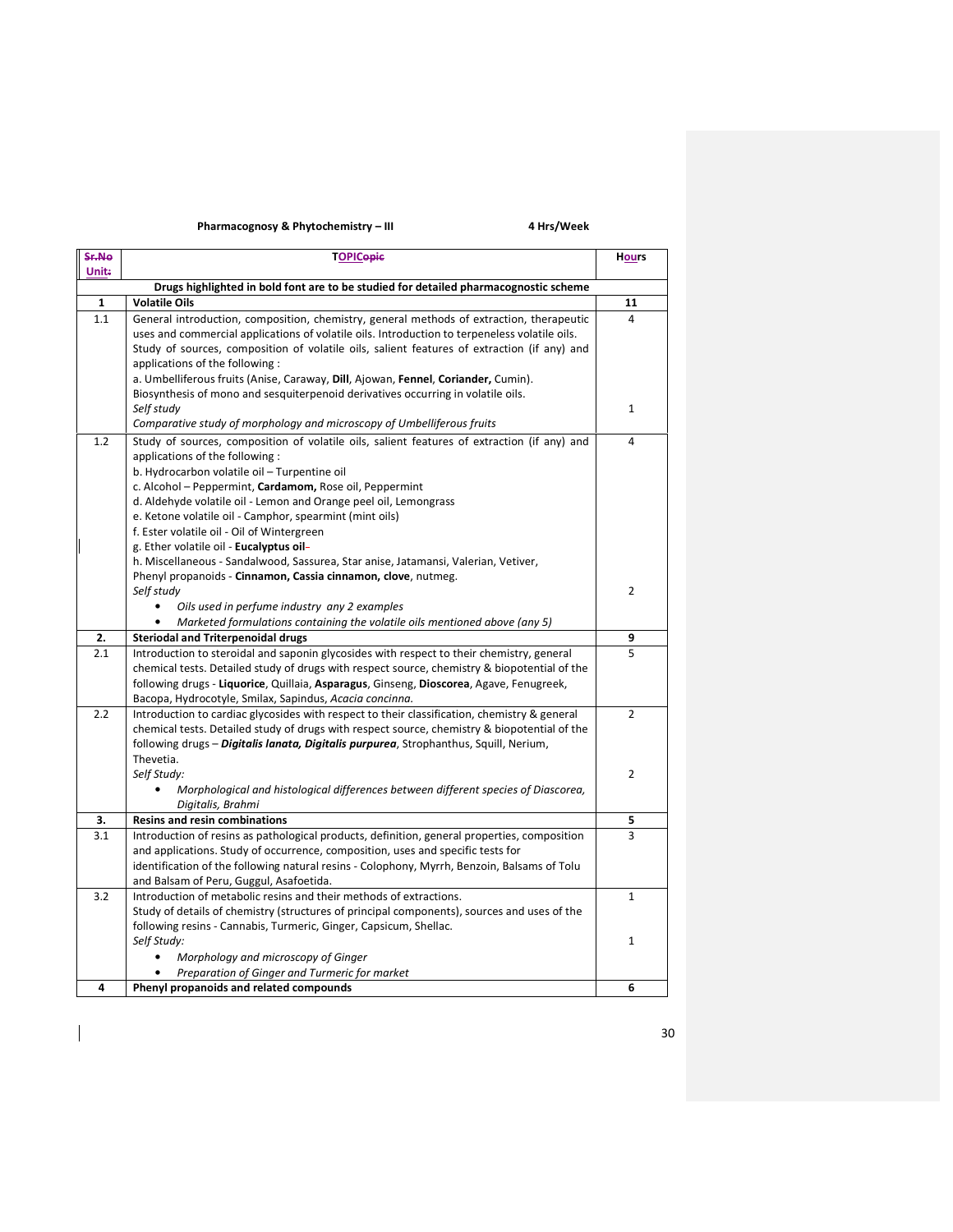| 4.1<br>Biosynthesis of phenyl propanoids. Examples of monomeric, dimeric and related<br>1<br>phenylpropanoid derivatives e.g., lignans, lignins and flavonoids.<br>4.2<br>Flavonoids: Introduction to flavonoids, classification, chemical tests occurrence & their<br>3<br>biopotential as exemplified by orange peel, garcinia, soyabean, liquorice, cranberry,<br>buckwheat.<br>4.3<br>Study of following drugs with respect to sources, constituents and uses - Podophyllum,<br>$\mathbf{1}$<br>Psoralea, Ammi majus, Phyllanthus<br>Self study:<br>1<br>Differences between two species of Podophyllum<br>$\bullet$<br>Differences between two species of Tinospora<br>Herbal photosensitizer and photoprotective agents<br>5.<br>Iridoids & Miscellaneous phytochemicals<br>5<br>5.1<br><b>Iridoids</b><br>4<br>General introduction to iridoids. Study of Gentian, piccrohiza.<br><b>Modified Triterpenoids</b><br>Quassia, tinospora, Artemisia, Taxus, , Andrographis.<br>Tetraterpenoids<br>General introduction to tetraterpenoids.<br>Study of carotenoids- lutein, crocin, zeaxanthin, and lycopene with respect to sources,<br>1<br>chemistry, and biopotential.<br>Self study:<br>All sources and applications of lycopene<br>$\bullet$<br>6<br><b>Traditional drugs</b><br>6<br>6.1<br>Study of following traditional drugs with respect to common names, sources, and<br>3<br>traditional uses & observed pharmacological activities of the following drugs - punarnava<br>(Boerhavia diffusa), shankpusphi (Convolvulus microphylla), Leshun (Allium sativum),<br>Guggul (Commiphora mukul), Kalmegh (Andrographis paniculata), Tulsi (Ocimum sanctum),<br>valerian(Valerian officinalis), Artemisia(Artemisia annua), Chirata (Swertia chirata), Ashoka<br>(Saraca indica)<br>Study of all traditional drugs listed in Sec. 6.1, with respect to phytoconstituents.<br>6.2<br>$\overline{2}$<br>Self study:<br>$\mathbf{1}$<br>$\bullet$<br>Study of marketed formulations containing traditional drugs (any two)<br>$\overline{\mathbf{z}}$<br><b>Study of Herbal Excipients &amp; Cosmetics</b><br>6<br>Herbal Excipients - Significance of substances of natural origin as excipients - colorants,<br>7.1<br>3<br>sweeteners, binders, diluents, viscosity builders, disintegrants, flavors & perfumes.<br>7.2<br>Herbal Cosmetics - Importance of herbals as surfactants (soapnut), hair conditioners and<br>$\overline{2}$<br>hair colorants (henna, hibiscus, tea), herbals for skin care (aloe vera gel, turmeric, lemon<br>peel, vetiver).<br>Self study:<br>1<br>Study of two examples of each type of excipient from natural sources<br>Study of herbal formulations & Ayurvedic formulations<br>8.<br>5<br>Formulations based on substances of natural origin - Challenges and salient features of<br>8.1<br>$\overline{2}$<br>preparation of herbal formulations<br>Ayurvedic Formulations - Introduction to Ayurvedic formulations like aristas, asava, gutika,<br>8.2<br>$\overline{2}$<br>taila, churna, avaleha, ghrita. Introduction to the concept of detoxification in Ayurveda.<br>Self study:<br>1<br>Examples of Ayurvedic formulations (any two)<br>Standardization, Regulations & Intellectual Property Rights of Herbal and Ayurvedic,<br>9<br>7<br>Siddha & Unani (ASU) drugs<br>Standardisation: Detailed study of Quality control of herbal drugs as per WHO guidelines.<br>9.1<br>$\overline{2}$<br>Safety parameters, toxicity concerns and herb- drug interactions.<br>Self study:<br>$\mathbf{1}$ |  |  |
|------------------------------------------------------------------------------------------------------------------------------------------------------------------------------------------------------------------------------------------------------------------------------------------------------------------------------------------------------------------------------------------------------------------------------------------------------------------------------------------------------------------------------------------------------------------------------------------------------------------------------------------------------------------------------------------------------------------------------------------------------------------------------------------------------------------------------------------------------------------------------------------------------------------------------------------------------------------------------------------------------------------------------------------------------------------------------------------------------------------------------------------------------------------------------------------------------------------------------------------------------------------------------------------------------------------------------------------------------------------------------------------------------------------------------------------------------------------------------------------------------------------------------------------------------------------------------------------------------------------------------------------------------------------------------------------------------------------------------------------------------------------------------------------------------------------------------------------------------------------------------------------------------------------------------------------------------------------------------------------------------------------------------------------------------------------------------------------------------------------------------------------------------------------------------------------------------------------------------------------------------------------------------------------------------------------------------------------------------------------------------------------------------------------------------------------------------------------------------------------------------------------------------------------------------------------------------------------------------------------------------------------------------------------------------------------------------------------------------------------------------------------------------------------------------------------------------------------------------------------------------------------------------------------------------------------------------------------------------------------------------------------------------------------------------------------------------------------------------------------------------------------------------------------------------------------------------------------------------------------------------------------------------------------------------------------------------------------------------------------------------------------------------------------------------------------------------------------------------------------------------------------------------------------------------|--|--|
|                                                                                                                                                                                                                                                                                                                                                                                                                                                                                                                                                                                                                                                                                                                                                                                                                                                                                                                                                                                                                                                                                                                                                                                                                                                                                                                                                                                                                                                                                                                                                                                                                                                                                                                                                                                                                                                                                                                                                                                                                                                                                                                                                                                                                                                                                                                                                                                                                                                                                                                                                                                                                                                                                                                                                                                                                                                                                                                                                                                                                                                                                                                                                                                                                                                                                                                                                                                                                                                                                                                                                      |  |  |
|                                                                                                                                                                                                                                                                                                                                                                                                                                                                                                                                                                                                                                                                                                                                                                                                                                                                                                                                                                                                                                                                                                                                                                                                                                                                                                                                                                                                                                                                                                                                                                                                                                                                                                                                                                                                                                                                                                                                                                                                                                                                                                                                                                                                                                                                                                                                                                                                                                                                                                                                                                                                                                                                                                                                                                                                                                                                                                                                                                                                                                                                                                                                                                                                                                                                                                                                                                                                                                                                                                                                                      |  |  |
|                                                                                                                                                                                                                                                                                                                                                                                                                                                                                                                                                                                                                                                                                                                                                                                                                                                                                                                                                                                                                                                                                                                                                                                                                                                                                                                                                                                                                                                                                                                                                                                                                                                                                                                                                                                                                                                                                                                                                                                                                                                                                                                                                                                                                                                                                                                                                                                                                                                                                                                                                                                                                                                                                                                                                                                                                                                                                                                                                                                                                                                                                                                                                                                                                                                                                                                                                                                                                                                                                                                                                      |  |  |
|                                                                                                                                                                                                                                                                                                                                                                                                                                                                                                                                                                                                                                                                                                                                                                                                                                                                                                                                                                                                                                                                                                                                                                                                                                                                                                                                                                                                                                                                                                                                                                                                                                                                                                                                                                                                                                                                                                                                                                                                                                                                                                                                                                                                                                                                                                                                                                                                                                                                                                                                                                                                                                                                                                                                                                                                                                                                                                                                                                                                                                                                                                                                                                                                                                                                                                                                                                                                                                                                                                                                                      |  |  |
|                                                                                                                                                                                                                                                                                                                                                                                                                                                                                                                                                                                                                                                                                                                                                                                                                                                                                                                                                                                                                                                                                                                                                                                                                                                                                                                                                                                                                                                                                                                                                                                                                                                                                                                                                                                                                                                                                                                                                                                                                                                                                                                                                                                                                                                                                                                                                                                                                                                                                                                                                                                                                                                                                                                                                                                                                                                                                                                                                                                                                                                                                                                                                                                                                                                                                                                                                                                                                                                                                                                                                      |  |  |
|                                                                                                                                                                                                                                                                                                                                                                                                                                                                                                                                                                                                                                                                                                                                                                                                                                                                                                                                                                                                                                                                                                                                                                                                                                                                                                                                                                                                                                                                                                                                                                                                                                                                                                                                                                                                                                                                                                                                                                                                                                                                                                                                                                                                                                                                                                                                                                                                                                                                                                                                                                                                                                                                                                                                                                                                                                                                                                                                                                                                                                                                                                                                                                                                                                                                                                                                                                                                                                                                                                                                                      |  |  |
|                                                                                                                                                                                                                                                                                                                                                                                                                                                                                                                                                                                                                                                                                                                                                                                                                                                                                                                                                                                                                                                                                                                                                                                                                                                                                                                                                                                                                                                                                                                                                                                                                                                                                                                                                                                                                                                                                                                                                                                                                                                                                                                                                                                                                                                                                                                                                                                                                                                                                                                                                                                                                                                                                                                                                                                                                                                                                                                                                                                                                                                                                                                                                                                                                                                                                                                                                                                                                                                                                                                                                      |  |  |
|                                                                                                                                                                                                                                                                                                                                                                                                                                                                                                                                                                                                                                                                                                                                                                                                                                                                                                                                                                                                                                                                                                                                                                                                                                                                                                                                                                                                                                                                                                                                                                                                                                                                                                                                                                                                                                                                                                                                                                                                                                                                                                                                                                                                                                                                                                                                                                                                                                                                                                                                                                                                                                                                                                                                                                                                                                                                                                                                                                                                                                                                                                                                                                                                                                                                                                                                                                                                                                                                                                                                                      |  |  |
|                                                                                                                                                                                                                                                                                                                                                                                                                                                                                                                                                                                                                                                                                                                                                                                                                                                                                                                                                                                                                                                                                                                                                                                                                                                                                                                                                                                                                                                                                                                                                                                                                                                                                                                                                                                                                                                                                                                                                                                                                                                                                                                                                                                                                                                                                                                                                                                                                                                                                                                                                                                                                                                                                                                                                                                                                                                                                                                                                                                                                                                                                                                                                                                                                                                                                                                                                                                                                                                                                                                                                      |  |  |
|                                                                                                                                                                                                                                                                                                                                                                                                                                                                                                                                                                                                                                                                                                                                                                                                                                                                                                                                                                                                                                                                                                                                                                                                                                                                                                                                                                                                                                                                                                                                                                                                                                                                                                                                                                                                                                                                                                                                                                                                                                                                                                                                                                                                                                                                                                                                                                                                                                                                                                                                                                                                                                                                                                                                                                                                                                                                                                                                                                                                                                                                                                                                                                                                                                                                                                                                                                                                                                                                                                                                                      |  |  |
|                                                                                                                                                                                                                                                                                                                                                                                                                                                                                                                                                                                                                                                                                                                                                                                                                                                                                                                                                                                                                                                                                                                                                                                                                                                                                                                                                                                                                                                                                                                                                                                                                                                                                                                                                                                                                                                                                                                                                                                                                                                                                                                                                                                                                                                                                                                                                                                                                                                                                                                                                                                                                                                                                                                                                                                                                                                                                                                                                                                                                                                                                                                                                                                                                                                                                                                                                                                                                                                                                                                                                      |  |  |
|                                                                                                                                                                                                                                                                                                                                                                                                                                                                                                                                                                                                                                                                                                                                                                                                                                                                                                                                                                                                                                                                                                                                                                                                                                                                                                                                                                                                                                                                                                                                                                                                                                                                                                                                                                                                                                                                                                                                                                                                                                                                                                                                                                                                                                                                                                                                                                                                                                                                                                                                                                                                                                                                                                                                                                                                                                                                                                                                                                                                                                                                                                                                                                                                                                                                                                                                                                                                                                                                                                                                                      |  |  |
|                                                                                                                                                                                                                                                                                                                                                                                                                                                                                                                                                                                                                                                                                                                                                                                                                                                                                                                                                                                                                                                                                                                                                                                                                                                                                                                                                                                                                                                                                                                                                                                                                                                                                                                                                                                                                                                                                                                                                                                                                                                                                                                                                                                                                                                                                                                                                                                                                                                                                                                                                                                                                                                                                                                                                                                                                                                                                                                                                                                                                                                                                                                                                                                                                                                                                                                                                                                                                                                                                                                                                      |  |  |
|                                                                                                                                                                                                                                                                                                                                                                                                                                                                                                                                                                                                                                                                                                                                                                                                                                                                                                                                                                                                                                                                                                                                                                                                                                                                                                                                                                                                                                                                                                                                                                                                                                                                                                                                                                                                                                                                                                                                                                                                                                                                                                                                                                                                                                                                                                                                                                                                                                                                                                                                                                                                                                                                                                                                                                                                                                                                                                                                                                                                                                                                                                                                                                                                                                                                                                                                                                                                                                                                                                                                                      |  |  |
|                                                                                                                                                                                                                                                                                                                                                                                                                                                                                                                                                                                                                                                                                                                                                                                                                                                                                                                                                                                                                                                                                                                                                                                                                                                                                                                                                                                                                                                                                                                                                                                                                                                                                                                                                                                                                                                                                                                                                                                                                                                                                                                                                                                                                                                                                                                                                                                                                                                                                                                                                                                                                                                                                                                                                                                                                                                                                                                                                                                                                                                                                                                                                                                                                                                                                                                                                                                                                                                                                                                                                      |  |  |
|                                                                                                                                                                                                                                                                                                                                                                                                                                                                                                                                                                                                                                                                                                                                                                                                                                                                                                                                                                                                                                                                                                                                                                                                                                                                                                                                                                                                                                                                                                                                                                                                                                                                                                                                                                                                                                                                                                                                                                                                                                                                                                                                                                                                                                                                                                                                                                                                                                                                                                                                                                                                                                                                                                                                                                                                                                                                                                                                                                                                                                                                                                                                                                                                                                                                                                                                                                                                                                                                                                                                                      |  |  |
|                                                                                                                                                                                                                                                                                                                                                                                                                                                                                                                                                                                                                                                                                                                                                                                                                                                                                                                                                                                                                                                                                                                                                                                                                                                                                                                                                                                                                                                                                                                                                                                                                                                                                                                                                                                                                                                                                                                                                                                                                                                                                                                                                                                                                                                                                                                                                                                                                                                                                                                                                                                                                                                                                                                                                                                                                                                                                                                                                                                                                                                                                                                                                                                                                                                                                                                                                                                                                                                                                                                                                      |  |  |
|                                                                                                                                                                                                                                                                                                                                                                                                                                                                                                                                                                                                                                                                                                                                                                                                                                                                                                                                                                                                                                                                                                                                                                                                                                                                                                                                                                                                                                                                                                                                                                                                                                                                                                                                                                                                                                                                                                                                                                                                                                                                                                                                                                                                                                                                                                                                                                                                                                                                                                                                                                                                                                                                                                                                                                                                                                                                                                                                                                                                                                                                                                                                                                                                                                                                                                                                                                                                                                                                                                                                                      |  |  |
|                                                                                                                                                                                                                                                                                                                                                                                                                                                                                                                                                                                                                                                                                                                                                                                                                                                                                                                                                                                                                                                                                                                                                                                                                                                                                                                                                                                                                                                                                                                                                                                                                                                                                                                                                                                                                                                                                                                                                                                                                                                                                                                                                                                                                                                                                                                                                                                                                                                                                                                                                                                                                                                                                                                                                                                                                                                                                                                                                                                                                                                                                                                                                                                                                                                                                                                                                                                                                                                                                                                                                      |  |  |
|                                                                                                                                                                                                                                                                                                                                                                                                                                                                                                                                                                                                                                                                                                                                                                                                                                                                                                                                                                                                                                                                                                                                                                                                                                                                                                                                                                                                                                                                                                                                                                                                                                                                                                                                                                                                                                                                                                                                                                                                                                                                                                                                                                                                                                                                                                                                                                                                                                                                                                                                                                                                                                                                                                                                                                                                                                                                                                                                                                                                                                                                                                                                                                                                                                                                                                                                                                                                                                                                                                                                                      |  |  |
|                                                                                                                                                                                                                                                                                                                                                                                                                                                                                                                                                                                                                                                                                                                                                                                                                                                                                                                                                                                                                                                                                                                                                                                                                                                                                                                                                                                                                                                                                                                                                                                                                                                                                                                                                                                                                                                                                                                                                                                                                                                                                                                                                                                                                                                                                                                                                                                                                                                                                                                                                                                                                                                                                                                                                                                                                                                                                                                                                                                                                                                                                                                                                                                                                                                                                                                                                                                                                                                                                                                                                      |  |  |
|                                                                                                                                                                                                                                                                                                                                                                                                                                                                                                                                                                                                                                                                                                                                                                                                                                                                                                                                                                                                                                                                                                                                                                                                                                                                                                                                                                                                                                                                                                                                                                                                                                                                                                                                                                                                                                                                                                                                                                                                                                                                                                                                                                                                                                                                                                                                                                                                                                                                                                                                                                                                                                                                                                                                                                                                                                                                                                                                                                                                                                                                                                                                                                                                                                                                                                                                                                                                                                                                                                                                                      |  |  |
|                                                                                                                                                                                                                                                                                                                                                                                                                                                                                                                                                                                                                                                                                                                                                                                                                                                                                                                                                                                                                                                                                                                                                                                                                                                                                                                                                                                                                                                                                                                                                                                                                                                                                                                                                                                                                                                                                                                                                                                                                                                                                                                                                                                                                                                                                                                                                                                                                                                                                                                                                                                                                                                                                                                                                                                                                                                                                                                                                                                                                                                                                                                                                                                                                                                                                                                                                                                                                                                                                                                                                      |  |  |
|                                                                                                                                                                                                                                                                                                                                                                                                                                                                                                                                                                                                                                                                                                                                                                                                                                                                                                                                                                                                                                                                                                                                                                                                                                                                                                                                                                                                                                                                                                                                                                                                                                                                                                                                                                                                                                                                                                                                                                                                                                                                                                                                                                                                                                                                                                                                                                                                                                                                                                                                                                                                                                                                                                                                                                                                                                                                                                                                                                                                                                                                                                                                                                                                                                                                                                                                                                                                                                                                                                                                                      |  |  |
|                                                                                                                                                                                                                                                                                                                                                                                                                                                                                                                                                                                                                                                                                                                                                                                                                                                                                                                                                                                                                                                                                                                                                                                                                                                                                                                                                                                                                                                                                                                                                                                                                                                                                                                                                                                                                                                                                                                                                                                                                                                                                                                                                                                                                                                                                                                                                                                                                                                                                                                                                                                                                                                                                                                                                                                                                                                                                                                                                                                                                                                                                                                                                                                                                                                                                                                                                                                                                                                                                                                                                      |  |  |
|                                                                                                                                                                                                                                                                                                                                                                                                                                                                                                                                                                                                                                                                                                                                                                                                                                                                                                                                                                                                                                                                                                                                                                                                                                                                                                                                                                                                                                                                                                                                                                                                                                                                                                                                                                                                                                                                                                                                                                                                                                                                                                                                                                                                                                                                                                                                                                                                                                                                                                                                                                                                                                                                                                                                                                                                                                                                                                                                                                                                                                                                                                                                                                                                                                                                                                                                                                                                                                                                                                                                                      |  |  |
|                                                                                                                                                                                                                                                                                                                                                                                                                                                                                                                                                                                                                                                                                                                                                                                                                                                                                                                                                                                                                                                                                                                                                                                                                                                                                                                                                                                                                                                                                                                                                                                                                                                                                                                                                                                                                                                                                                                                                                                                                                                                                                                                                                                                                                                                                                                                                                                                                                                                                                                                                                                                                                                                                                                                                                                                                                                                                                                                                                                                                                                                                                                                                                                                                                                                                                                                                                                                                                                                                                                                                      |  |  |
|                                                                                                                                                                                                                                                                                                                                                                                                                                                                                                                                                                                                                                                                                                                                                                                                                                                                                                                                                                                                                                                                                                                                                                                                                                                                                                                                                                                                                                                                                                                                                                                                                                                                                                                                                                                                                                                                                                                                                                                                                                                                                                                                                                                                                                                                                                                                                                                                                                                                                                                                                                                                                                                                                                                                                                                                                                                                                                                                                                                                                                                                                                                                                                                                                                                                                                                                                                                                                                                                                                                                                      |  |  |
|                                                                                                                                                                                                                                                                                                                                                                                                                                                                                                                                                                                                                                                                                                                                                                                                                                                                                                                                                                                                                                                                                                                                                                                                                                                                                                                                                                                                                                                                                                                                                                                                                                                                                                                                                                                                                                                                                                                                                                                                                                                                                                                                                                                                                                                                                                                                                                                                                                                                                                                                                                                                                                                                                                                                                                                                                                                                                                                                                                                                                                                                                                                                                                                                                                                                                                                                                                                                                                                                                                                                                      |  |  |
|                                                                                                                                                                                                                                                                                                                                                                                                                                                                                                                                                                                                                                                                                                                                                                                                                                                                                                                                                                                                                                                                                                                                                                                                                                                                                                                                                                                                                                                                                                                                                                                                                                                                                                                                                                                                                                                                                                                                                                                                                                                                                                                                                                                                                                                                                                                                                                                                                                                                                                                                                                                                                                                                                                                                                                                                                                                                                                                                                                                                                                                                                                                                                                                                                                                                                                                                                                                                                                                                                                                                                      |  |  |
|                                                                                                                                                                                                                                                                                                                                                                                                                                                                                                                                                                                                                                                                                                                                                                                                                                                                                                                                                                                                                                                                                                                                                                                                                                                                                                                                                                                                                                                                                                                                                                                                                                                                                                                                                                                                                                                                                                                                                                                                                                                                                                                                                                                                                                                                                                                                                                                                                                                                                                                                                                                                                                                                                                                                                                                                                                                                                                                                                                                                                                                                                                                                                                                                                                                                                                                                                                                                                                                                                                                                                      |  |  |
|                                                                                                                                                                                                                                                                                                                                                                                                                                                                                                                                                                                                                                                                                                                                                                                                                                                                                                                                                                                                                                                                                                                                                                                                                                                                                                                                                                                                                                                                                                                                                                                                                                                                                                                                                                                                                                                                                                                                                                                                                                                                                                                                                                                                                                                                                                                                                                                                                                                                                                                                                                                                                                                                                                                                                                                                                                                                                                                                                                                                                                                                                                                                                                                                                                                                                                                                                                                                                                                                                                                                                      |  |  |
|                                                                                                                                                                                                                                                                                                                                                                                                                                                                                                                                                                                                                                                                                                                                                                                                                                                                                                                                                                                                                                                                                                                                                                                                                                                                                                                                                                                                                                                                                                                                                                                                                                                                                                                                                                                                                                                                                                                                                                                                                                                                                                                                                                                                                                                                                                                                                                                                                                                                                                                                                                                                                                                                                                                                                                                                                                                                                                                                                                                                                                                                                                                                                                                                                                                                                                                                                                                                                                                                                                                                                      |  |  |
|                                                                                                                                                                                                                                                                                                                                                                                                                                                                                                                                                                                                                                                                                                                                                                                                                                                                                                                                                                                                                                                                                                                                                                                                                                                                                                                                                                                                                                                                                                                                                                                                                                                                                                                                                                                                                                                                                                                                                                                                                                                                                                                                                                                                                                                                                                                                                                                                                                                                                                                                                                                                                                                                                                                                                                                                                                                                                                                                                                                                                                                                                                                                                                                                                                                                                                                                                                                                                                                                                                                                                      |  |  |
|                                                                                                                                                                                                                                                                                                                                                                                                                                                                                                                                                                                                                                                                                                                                                                                                                                                                                                                                                                                                                                                                                                                                                                                                                                                                                                                                                                                                                                                                                                                                                                                                                                                                                                                                                                                                                                                                                                                                                                                                                                                                                                                                                                                                                                                                                                                                                                                                                                                                                                                                                                                                                                                                                                                                                                                                                                                                                                                                                                                                                                                                                                                                                                                                                                                                                                                                                                                                                                                                                                                                                      |  |  |
|                                                                                                                                                                                                                                                                                                                                                                                                                                                                                                                                                                                                                                                                                                                                                                                                                                                                                                                                                                                                                                                                                                                                                                                                                                                                                                                                                                                                                                                                                                                                                                                                                                                                                                                                                                                                                                                                                                                                                                                                                                                                                                                                                                                                                                                                                                                                                                                                                                                                                                                                                                                                                                                                                                                                                                                                                                                                                                                                                                                                                                                                                                                                                                                                                                                                                                                                                                                                                                                                                                                                                      |  |  |
|                                                                                                                                                                                                                                                                                                                                                                                                                                                                                                                                                                                                                                                                                                                                                                                                                                                                                                                                                                                                                                                                                                                                                                                                                                                                                                                                                                                                                                                                                                                                                                                                                                                                                                                                                                                                                                                                                                                                                                                                                                                                                                                                                                                                                                                                                                                                                                                                                                                                                                                                                                                                                                                                                                                                                                                                                                                                                                                                                                                                                                                                                                                                                                                                                                                                                                                                                                                                                                                                                                                                                      |  |  |
|                                                                                                                                                                                                                                                                                                                                                                                                                                                                                                                                                                                                                                                                                                                                                                                                                                                                                                                                                                                                                                                                                                                                                                                                                                                                                                                                                                                                                                                                                                                                                                                                                                                                                                                                                                                                                                                                                                                                                                                                                                                                                                                                                                                                                                                                                                                                                                                                                                                                                                                                                                                                                                                                                                                                                                                                                                                                                                                                                                                                                                                                                                                                                                                                                                                                                                                                                                                                                                                                                                                                                      |  |  |
|                                                                                                                                                                                                                                                                                                                                                                                                                                                                                                                                                                                                                                                                                                                                                                                                                                                                                                                                                                                                                                                                                                                                                                                                                                                                                                                                                                                                                                                                                                                                                                                                                                                                                                                                                                                                                                                                                                                                                                                                                                                                                                                                                                                                                                                                                                                                                                                                                                                                                                                                                                                                                                                                                                                                                                                                                                                                                                                                                                                                                                                                                                                                                                                                                                                                                                                                                                                                                                                                                                                                                      |  |  |
|                                                                                                                                                                                                                                                                                                                                                                                                                                                                                                                                                                                                                                                                                                                                                                                                                                                                                                                                                                                                                                                                                                                                                                                                                                                                                                                                                                                                                                                                                                                                                                                                                                                                                                                                                                                                                                                                                                                                                                                                                                                                                                                                                                                                                                                                                                                                                                                                                                                                                                                                                                                                                                                                                                                                                                                                                                                                                                                                                                                                                                                                                                                                                                                                                                                                                                                                                                                                                                                                                                                                                      |  |  |
|                                                                                                                                                                                                                                                                                                                                                                                                                                                                                                                                                                                                                                                                                                                                                                                                                                                                                                                                                                                                                                                                                                                                                                                                                                                                                                                                                                                                                                                                                                                                                                                                                                                                                                                                                                                                                                                                                                                                                                                                                                                                                                                                                                                                                                                                                                                                                                                                                                                                                                                                                                                                                                                                                                                                                                                                                                                                                                                                                                                                                                                                                                                                                                                                                                                                                                                                                                                                                                                                                                                                                      |  |  |
|                                                                                                                                                                                                                                                                                                                                                                                                                                                                                                                                                                                                                                                                                                                                                                                                                                                                                                                                                                                                                                                                                                                                                                                                                                                                                                                                                                                                                                                                                                                                                                                                                                                                                                                                                                                                                                                                                                                                                                                                                                                                                                                                                                                                                                                                                                                                                                                                                                                                                                                                                                                                                                                                                                                                                                                                                                                                                                                                                                                                                                                                                                                                                                                                                                                                                                                                                                                                                                                                                                                                                      |  |  |
|                                                                                                                                                                                                                                                                                                                                                                                                                                                                                                                                                                                                                                                                                                                                                                                                                                                                                                                                                                                                                                                                                                                                                                                                                                                                                                                                                                                                                                                                                                                                                                                                                                                                                                                                                                                                                                                                                                                                                                                                                                                                                                                                                                                                                                                                                                                                                                                                                                                                                                                                                                                                                                                                                                                                                                                                                                                                                                                                                                                                                                                                                                                                                                                                                                                                                                                                                                                                                                                                                                                                                      |  |  |
|                                                                                                                                                                                                                                                                                                                                                                                                                                                                                                                                                                                                                                                                                                                                                                                                                                                                                                                                                                                                                                                                                                                                                                                                                                                                                                                                                                                                                                                                                                                                                                                                                                                                                                                                                                                                                                                                                                                                                                                                                                                                                                                                                                                                                                                                                                                                                                                                                                                                                                                                                                                                                                                                                                                                                                                                                                                                                                                                                                                                                                                                                                                                                                                                                                                                                                                                                                                                                                                                                                                                                      |  |  |
|                                                                                                                                                                                                                                                                                                                                                                                                                                                                                                                                                                                                                                                                                                                                                                                                                                                                                                                                                                                                                                                                                                                                                                                                                                                                                                                                                                                                                                                                                                                                                                                                                                                                                                                                                                                                                                                                                                                                                                                                                                                                                                                                                                                                                                                                                                                                                                                                                                                                                                                                                                                                                                                                                                                                                                                                                                                                                                                                                                                                                                                                                                                                                                                                                                                                                                                                                                                                                                                                                                                                                      |  |  |
|                                                                                                                                                                                                                                                                                                                                                                                                                                                                                                                                                                                                                                                                                                                                                                                                                                                                                                                                                                                                                                                                                                                                                                                                                                                                                                                                                                                                                                                                                                                                                                                                                                                                                                                                                                                                                                                                                                                                                                                                                                                                                                                                                                                                                                                                                                                                                                                                                                                                                                                                                                                                                                                                                                                                                                                                                                                                                                                                                                                                                                                                                                                                                                                                                                                                                                                                                                                                                                                                                                                                                      |  |  |
|                                                                                                                                                                                                                                                                                                                                                                                                                                                                                                                                                                                                                                                                                                                                                                                                                                                                                                                                                                                                                                                                                                                                                                                                                                                                                                                                                                                                                                                                                                                                                                                                                                                                                                                                                                                                                                                                                                                                                                                                                                                                                                                                                                                                                                                                                                                                                                                                                                                                                                                                                                                                                                                                                                                                                                                                                                                                                                                                                                                                                                                                                                                                                                                                                                                                                                                                                                                                                                                                                                                                                      |  |  |
|                                                                                                                                                                                                                                                                                                                                                                                                                                                                                                                                                                                                                                                                                                                                                                                                                                                                                                                                                                                                                                                                                                                                                                                                                                                                                                                                                                                                                                                                                                                                                                                                                                                                                                                                                                                                                                                                                                                                                                                                                                                                                                                                                                                                                                                                                                                                                                                                                                                                                                                                                                                                                                                                                                                                                                                                                                                                                                                                                                                                                                                                                                                                                                                                                                                                                                                                                                                                                                                                                                                                                      |  |  |
|                                                                                                                                                                                                                                                                                                                                                                                                                                                                                                                                                                                                                                                                                                                                                                                                                                                                                                                                                                                                                                                                                                                                                                                                                                                                                                                                                                                                                                                                                                                                                                                                                                                                                                                                                                                                                                                                                                                                                                                                                                                                                                                                                                                                                                                                                                                                                                                                                                                                                                                                                                                                                                                                                                                                                                                                                                                                                                                                                                                                                                                                                                                                                                                                                                                                                                                                                                                                                                                                                                                                                      |  |  |
|                                                                                                                                                                                                                                                                                                                                                                                                                                                                                                                                                                                                                                                                                                                                                                                                                                                                                                                                                                                                                                                                                                                                                                                                                                                                                                                                                                                                                                                                                                                                                                                                                                                                                                                                                                                                                                                                                                                                                                                                                                                                                                                                                                                                                                                                                                                                                                                                                                                                                                                                                                                                                                                                                                                                                                                                                                                                                                                                                                                                                                                                                                                                                                                                                                                                                                                                                                                                                                                                                                                                                      |  |  |

 $\overline{\phantom{a}}$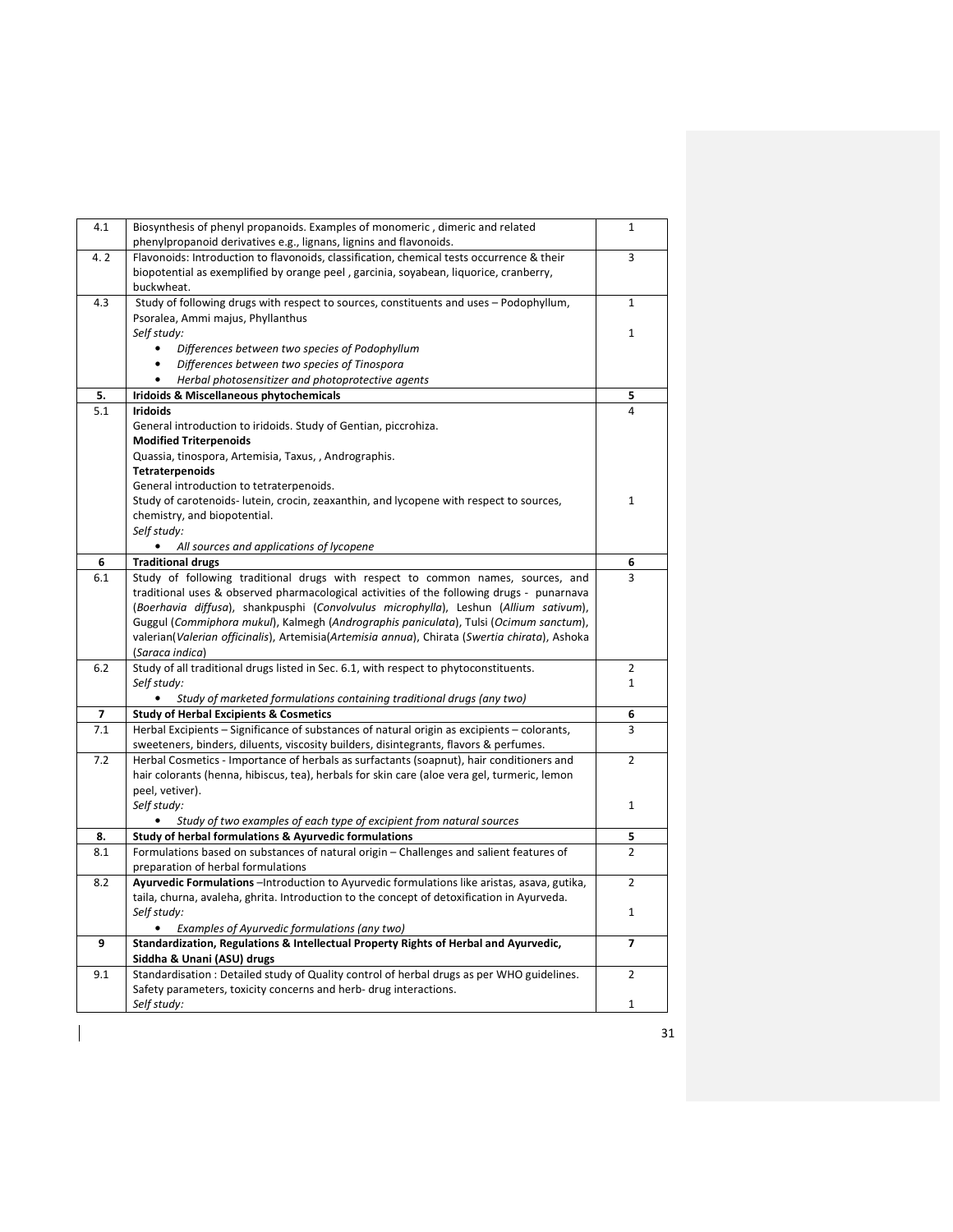|     | special reference to phytoconstituents.<br>Self study:<br>Search on one case study of patent related to herb |   |
|-----|--------------------------------------------------------------------------------------------------------------|---|
|     |                                                                                                              |   |
|     |                                                                                                              |   |
|     |                                                                                                              |   |
|     | applicable to herbal /natural products and processes, Intellectual Property Rights with                      |   |
|     | regulatory issues. Indian and International patent laws, proposed amendments as                              |   |
|     | of ASU drugs - Schedule T & Y of Drugs & Cosmetics Act for ASU drugs. Overview of Global                     |   |
| 9.2 | Regulatory Issues - Regulations in India (ASU DTAB, ASU DCC), Regulation of manufacture                      | ς |
|     | standardization                                                                                              |   |
|     | Study of five examples of markers from each class of phytoconstituents for<br>٠                              |   |
|     | Examples of Herbal drug interactions                                                                         |   |

Latest eEditions of the following books to be adopted.

1. Trease D. & Evans W.C.: Text Book of Pharmacognosy: W. B. Saunders.

1.2. Tyler V. E. Brady L. R. & Robbers J. E.: Pharmacognosy; Lea & Feibger, USA.

1.3. Wallis T. E.; Text Book of Pharmacognosy; CBS Publishers, Delhi.

1.4. Kokate C. K., Purohit A. P. & Gokhale S. B.: Pharmacognosy; Nirali Publications, Pune.

1.5. Harbone J. B.: Phytochemical Methods: A guide to modern techniques Analysis: Chapman & Hall, London.

4.6. Bruneton J.: Pharmacognosy, Phytochemistry, Medicinal Plants: Intercept Limited.

1.7. Vasudevan T. N. & Laddha K. S.: A Textbook of Pharmacognosy, Vrinda Publication House, Jalgaon.

1.8. The Indian Pharmacopeia: The Controller of Publication; Delhi.

1.9. Brain K. R. & Turner T. D.: The Practical Evaluation of Phytopharmaceuticals: Wright, Scientica, Bristol.

1-10. Iyengar M. A. & Nayak S. G.: Anatomy of Crude Drugs: Manipal Power Press, Manipal.

1.11. Iyengar M. A.: Pharmacognosy of Powdered Drugs; Manipal Power Press, Manipal.

1.12. Kokate C. K.: Practical Pharmacognosy; Vallabh Prakashan.

1-13. Wagner, Bladt & Zgainski; Plant Drug Analysis; Springer Verlag.

1.14. Khandelwal K. R.: Practical Pharmacognosy Techniques and Experiments; Nirali Prakashan, Pune.

1.15. Vasudevan T. N. Laddha K. S.: Practical Pharmacognosy; New Vrinda Publishing House, Jalgaon. Pulok kK. Mukherjee, GMP for botanicals (Regulatory and Quality Issues on Phytomedicines),

16. Editor Robert Verpoorte, Business Horizons New Delhi.

17. Pulok K Mukherjee, Quality control of herbal drugs, an approach to evaluation of botanicals, Business Horizons, New Delhi.

### Formatted: Polish (Poland)

- Formatted: Bullets and Numbering
- Formatted: Polish (Poland)

### Formatted: Indent: First line: 0"

Formatted: List Paragraph, Indent: Left: 0.25", Hanging: 0.19", Numbered + Level: 1 + Numbering Style: 1, 2, 3, … + Start at: 1 + Alignment: Left + Aligned at: 0.25" + Indent at: 0.5"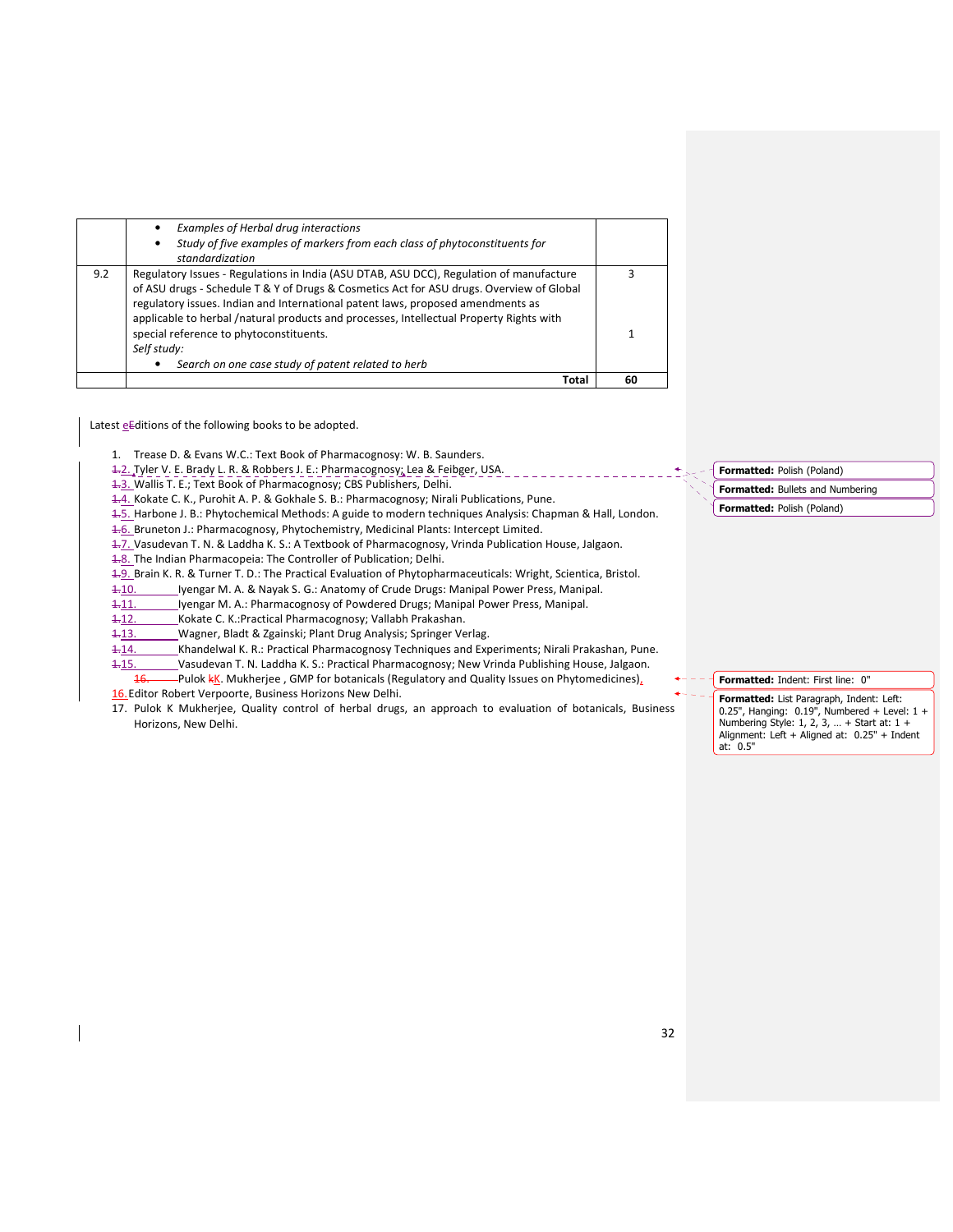## Clinical Pharmacy 2 Hrs/Week

| UnitSr.                | <b>TOPICopic</b>                                                               | <b>Hours</b>   | Formatted: Left                          |
|------------------------|--------------------------------------------------------------------------------|----------------|------------------------------------------|
| Ne.                    |                                                                                |                |                                          |
| $\boldsymbol{\lambda}$ | Concept of Clinical Pharmacy, Community pharmacy and hospital pharmacy         | 3              | Formatted: Font: Bold                    |
|                        | (Definition, scope and objectives), Patient Counselling: Role of Pharmacist in |                |                                          |
|                        | patient counselling                                                            |                |                                          |
| 2                      | Patient Compliance, Methods of assessment of compliance,                       | $\overline{2}$ | Formatted: Font: Bold                    |
|                        | Reason for patient noncompliance, Strategies to improve compliance,            |                |                                          |
|                        | Precaution and directions for medication, Administration instructions          |                |                                          |
| 3 <sup>2</sup>         | Adverse Drug reactions: Epidemiology, Classification, Risk                     | 3              | Formatted: Font: Bold                    |
|                        | factors, Monitoring, Detecting and reporting of ADR                            |                |                                          |
| 4                      | Drug interactions: Types, General Considerations and Mechanisms                | 3              | Formatted: Font: Bold                    |
| $\sum_{n=1}^{\infty}$  | Drug use in special population                                                 |                | <b>Formatted: Font: Bold</b>             |
| 5.1                    | Drugs used in Geriatrics                                                       | 2              |                                          |
| 5.2                    | Drugs used in Paediatrics                                                      | 1              |                                          |
| 5.3                    | Drugs used in Pregnancy                                                        | 1              | Formatted: Font: Bold                    |
| 6                      | Therapeutic Drug Monitoring: Definition, indications and strategies            | $\overline{2}$ | <b>Formatted: Font: Bold</b>             |
| 7                      | Drug discovery & development:                                                  |                | <b>Formatted: Font: Bold</b>             |
| 7.1                    | Preclinical development                                                        | 1              |                                          |
| 7.2                    | Clinical development                                                           | $\Delta$       |                                          |
|                        | History, terminologies, types of clinical research, phases of clinical trials, |                |                                          |
|                        | role of clinical trial in new drug developments.                               |                |                                          |
|                        | Ethical issues in clinical trials: Principle of regulatory                     |                |                                          |
|                        | requirements, responsible conduct, supervision of ethics,                      |                |                                          |
|                        | (Informed Consent, Independent Ethics Committee, Institutional Review          |                |                                          |
|                        | Board)                                                                         |                |                                          |
| 7.3                    | Good Clinical Practice (GCP): Concept and importance                           | 1              |                                          |
| 7.4                    | Definitions of essential documents; SOP, protocol, Investigator's brochure,    | 1              |                                          |
|                        | informed consent forms and case report forms                                   |                |                                          |
| 7.5                    | Introduction to BA/BE studies                                                  | 2              |                                          |
| 7.6                    | SELF STUDY: - Pharmacovigilance: Definition, scope and aims of                 |                | Formatted: Font: Bold                    |
|                        | Pharmacovigilance                                                              |                | <b>Formatted: Indent: First line: 0"</b> |
|                        | <b>SELF STUDY:</b>                                                             |                | <b>Formatted: Font: Bold</b>             |
| 7.7                    | Pharmacovigilance: Definition.                                                 | 4              |                                          |
|                        | <b>Total</b>                                                                   | 30             | <b>Formatted: Font: Bold</b>             |

Latest editions of the following books to be adopted

1. Clinical Pharmacy and Therapeutics, Roger Walker, Clive Edwards, Churchill Livingstone.

4.2. Clinical Pharmacy, Dr. Tipnis, Dr. Bajaj, Career Publications.

4.3. Clinical Pharmacology, P.N. Benett, M. J. Brown, Churchill Livingstone.

1.4. Text Book of Clinical Pharmacy Practice, G. Parthisarathi, Karin Nyfort Hansen, Milap C. Nahata, Orient Longman.

### **Formatted:** Bullets and Numbering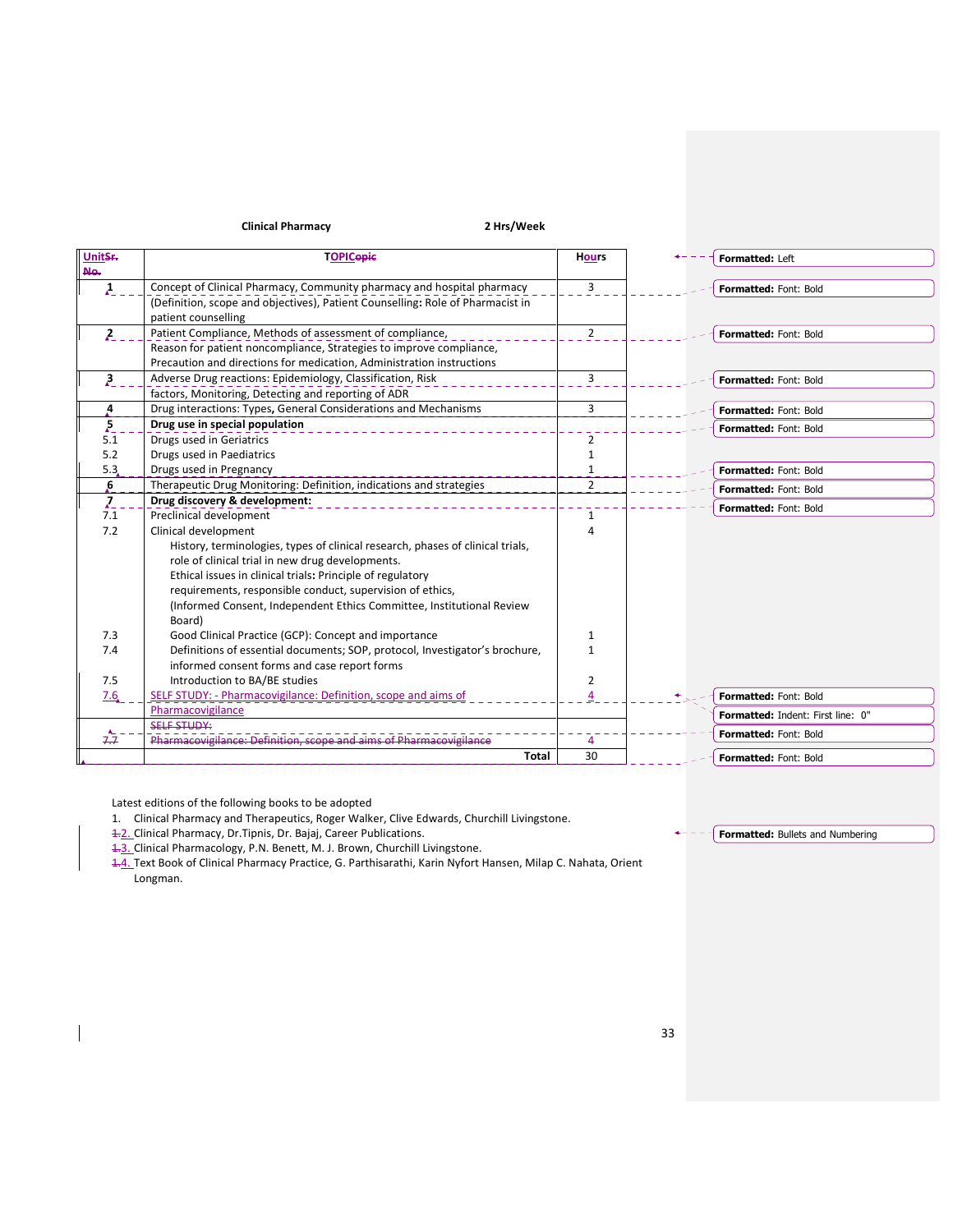Pharmaceutical Chemistry Lab. – III 4 Hrs/Week

Synthesis of the following Drugs and Drug Intermediates

1.1. Diels – Alder Reaction using Maleic Acid + Furan

2.2. Synthesis of Benzilic Acid: Conventional Method and Green Modification as in Green Chemistry DST Monograph

3-3. Synthesis of Benzoin from Benzaldehyde using Thiamine, Ref: Green Chemistry - V. K. Ahluwalia, pg. no. 2.5 4.4. Three Component Synthesis of Pyrimidone using Ethylacetoacetate, Benzaldehyde and Urea as per Green Chemistry DST Monograph

- 5.5. Synthesis of Dibenzylidene Acetone using LiOH as per Green Chemistry DST Monograph
- 6.6. Synthesis of Benzoic Acid using Cannizaro Reaction of Benzaldehyde, Ref: Green Chemistry, V. K. Ahluwalia pg. No. 65.
- 7.7. Hofmann rearrangement: Anthranilic acid from Phthalimide.
- 8.8. Reduction reaction: PABA from p-nitrobenzoic acid.
- 9.9. Synthesis of Benzocaine from PABA

Formatted: Normal, Centered, Line spacing: single, Don't adjust space between Latin and Asian text, Don't adjust space between Asian text and numbers Formatted: Normal, Centered, Line spacing: single, Don't adjust space between Latin and Asian text, Don't adjust space between Asian text and numbers Formatted: Indent: Left: 0.25" Formatted: Bullets and Numbering Formatted: Indent: Left: 0.25", Hanging: 0.13" Formatted: Indent: Left: 0.25" Formatted: Indent: Left: 0.25", Hanging: 0.13" Formatted: Indent: Left: 0.25" Formatted: Indent: Left: 0.25", Hanging: 0.13"

Formatted: Indent: Left: 0.25"

34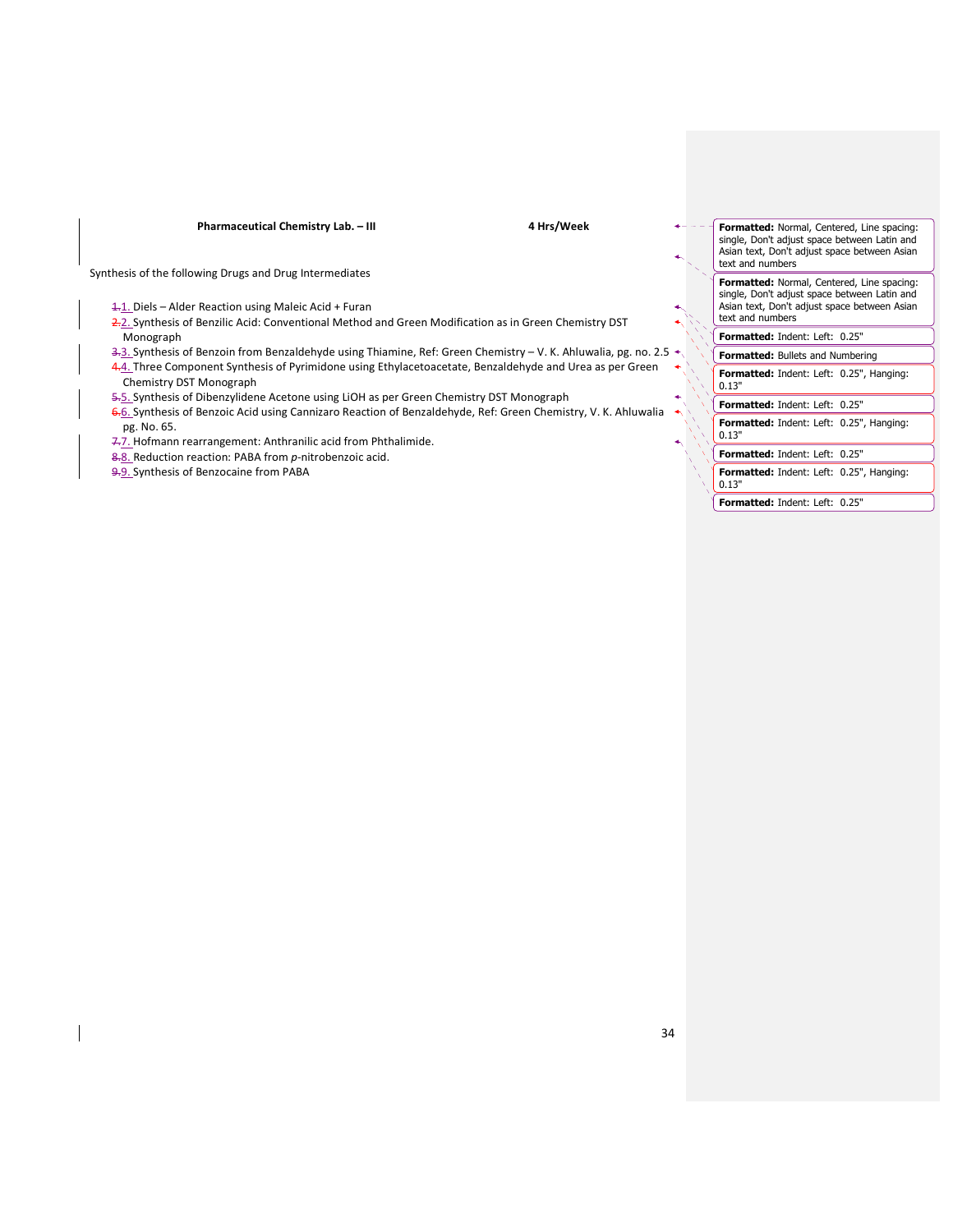### Pharmaceutics Lab. – V  $\blacksquare$  4 Hrs/Week

- 1. Preparation and in vitro release evaluation of sustained release oral granules/tablets-using hydrophobic and + - + Formatted: Space After: 0 pt hydrophilic matrix materials.
- 1.2. Dissolution testing of marketed formulations of conventional tablets containing freely soluble and poorly<sup>4---</sup> Formatted: Bullets and Numbering soluble drug(selection of medium).
- 1.3. Calculations of pharmacokinetic parameters (plasma samples provided).
- 1.4. Preparation and evaluation of mucoadhesive buccal films (including mucoadhesive strength).
- 1.5. Preparation and evaluation of film coated modified release/colon specific dosage form.
- 1.6. Microencapsulation of solid and liquid core using phase separation coacervation technique and evaluation of microcapsules.
- 1.7. Validation of process-dissolution/mixing.
- 1.8. Assignment on SOP's of dissolution apparatus/tablet press/coating equipment.
- 1.9. Assignment on excipient/API specifications.

Books

All books listed in the theory syllabus as well as current editions of IP, BP and USP